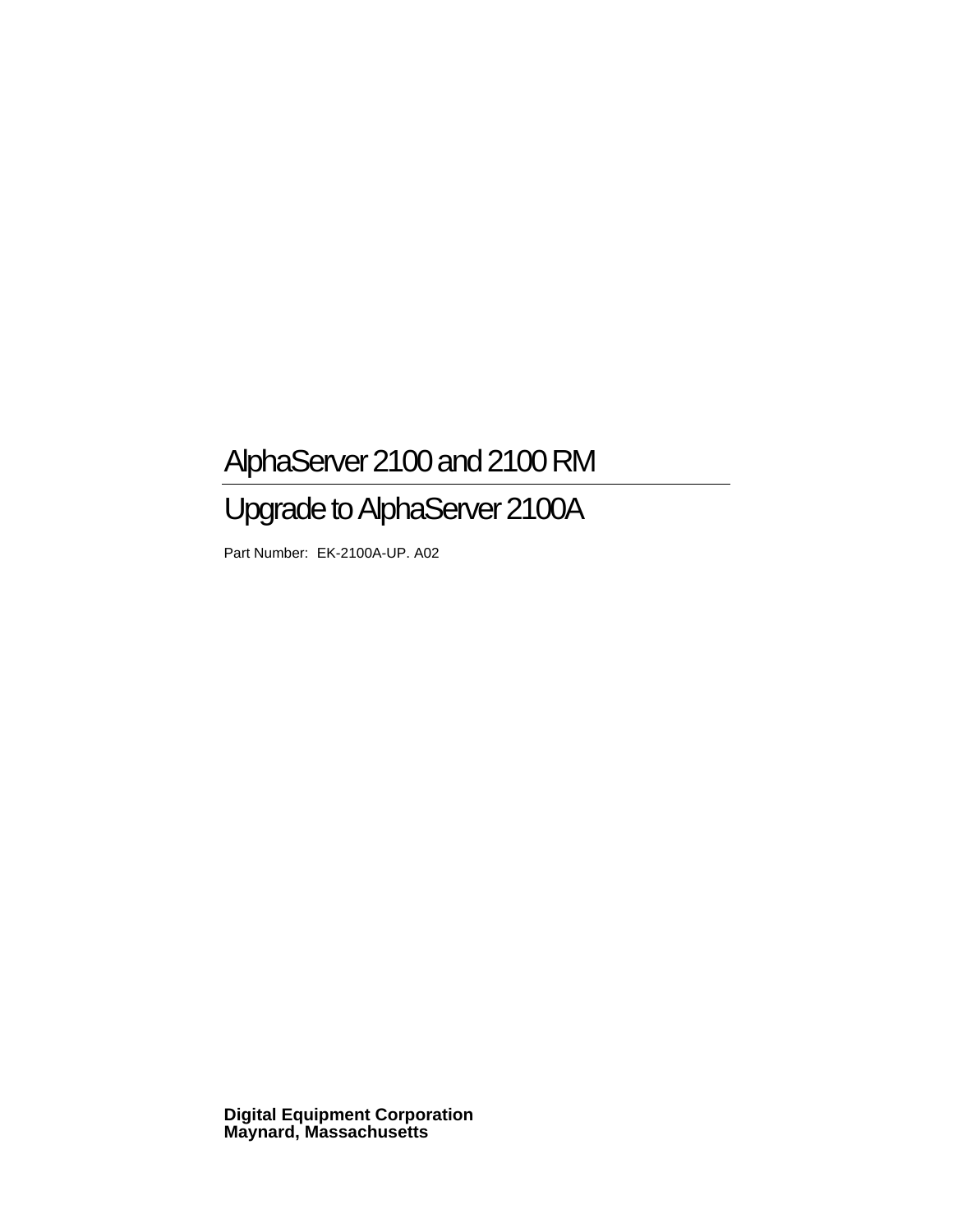#### **January 1996 Revised, May 1966**

Digital Equipment Corporation makes no representations that the use of its products in the manner described in this publication will not infringe on existing or future patent rights, nor do the descriptions contained in this publication imply the granting of licenses to make, use, or sell equipment or software in accordance with the description.

Possession, use, or copying of the software described in this publication is authorized only pursuant to a valid written license from Digital or an authorized sublicensor.

© Digital Equipment Corporation 1996. All rights reserved.

The postpaid Reader's Comments form at the end of this document requests your critical evaluation to assist in preparing future documentation.

The following are trademarks of Digital Equipment Corporation: AlphaServer, Digital, OpenVMS, StorageWorks, the AlphaGeneration logo, and the DIGITAL logo.

The following are third-party trademarks: UNIX is a registered trademark, licensed exclusively by X/Open Company Ltd. Windows NT is a trademark of Microsoft, Inc.

All other trademarks and registered trademarks are the property of their respective holders.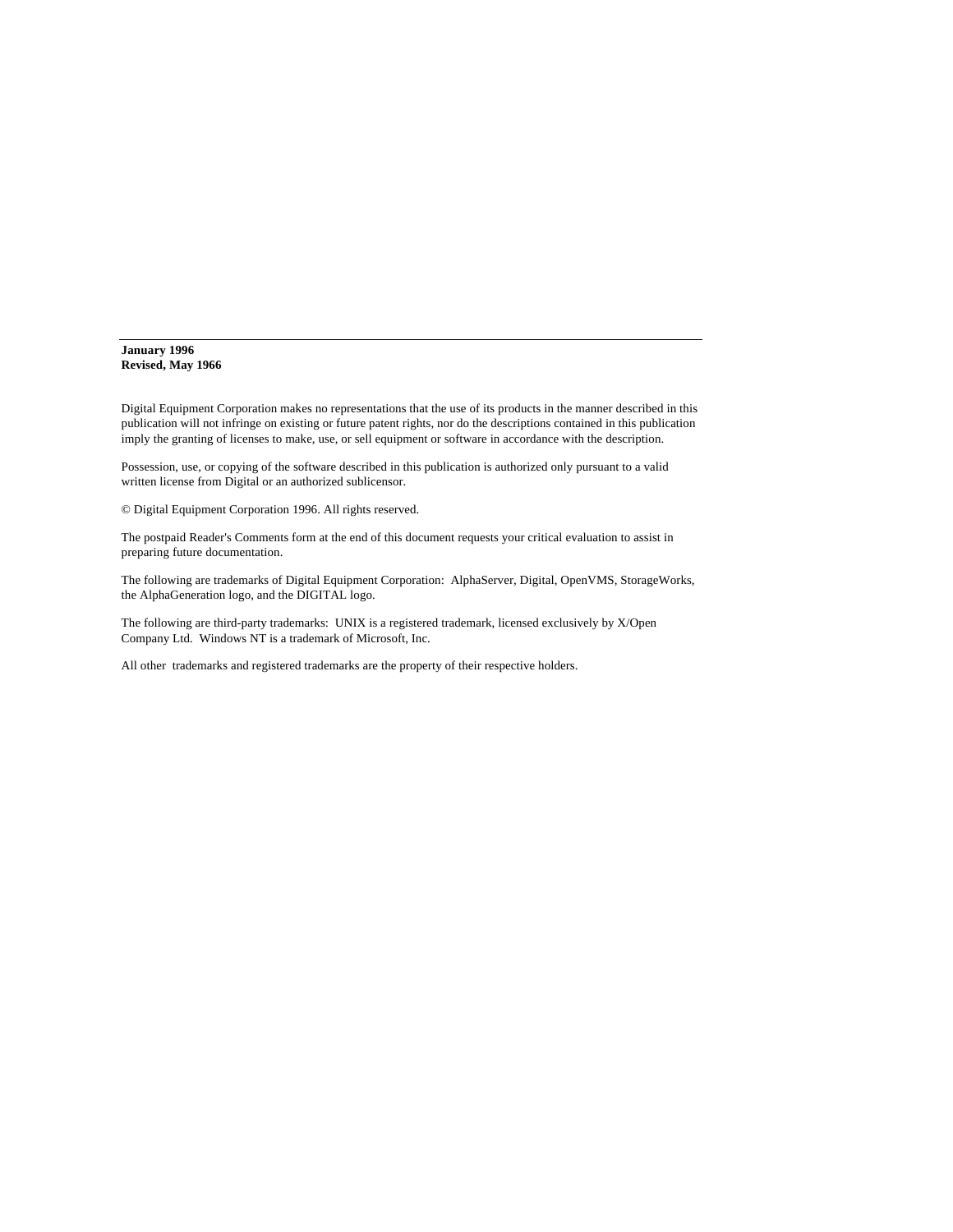# **Table of Contents**

## **TABLE OF CONTENTS**

### **PREFACE**

## **1 UPGRADE REQUIREMENTS**

| <b>2 UPGRADING THE PEDESTAL HARDWARE</b> |        |
|------------------------------------------|--------|
|                                          |        |
|                                          |        |
|                                          | $-2-2$ |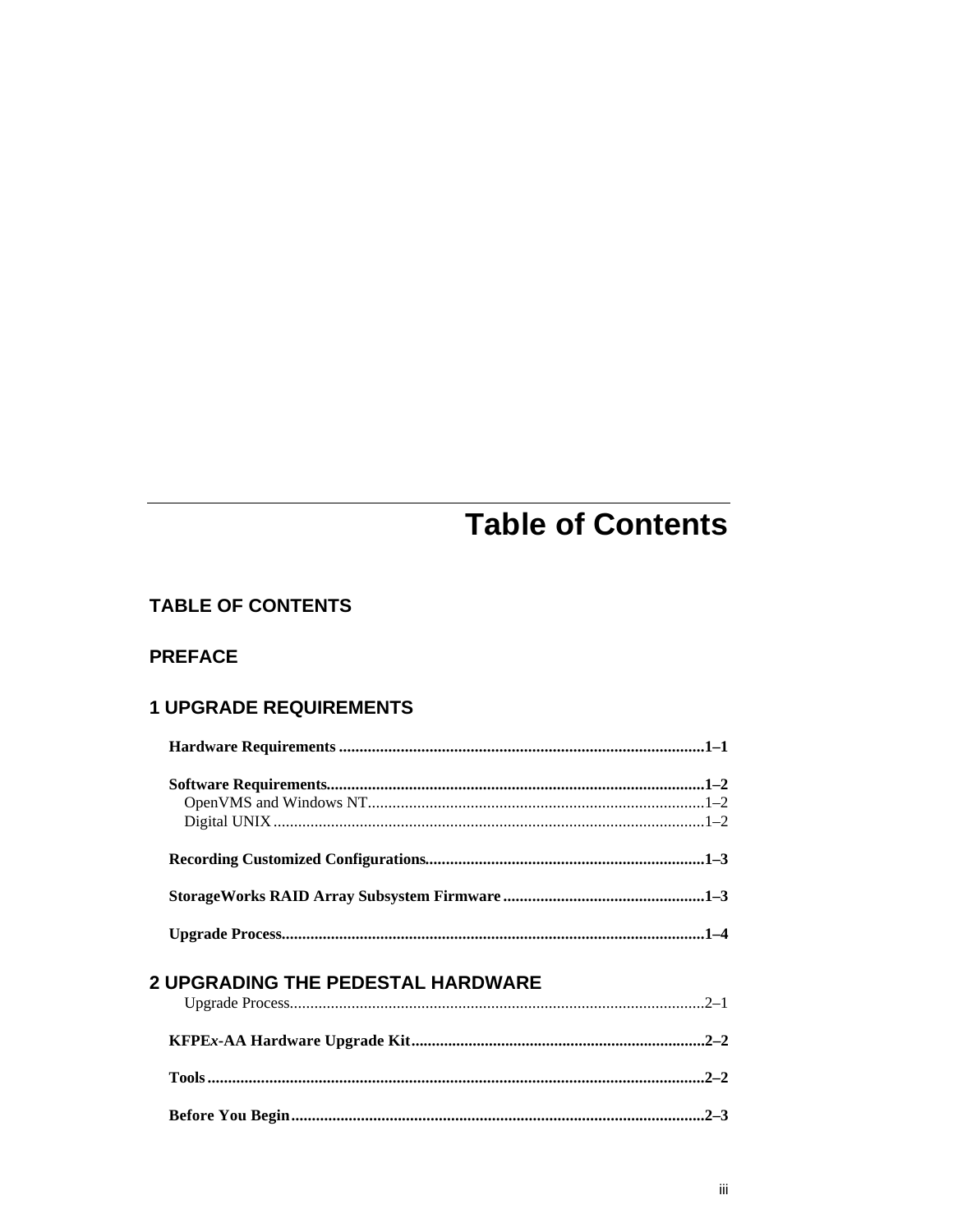| <b>3 UPGRADING THE RACKMOUNT HARDWARE</b>                                                                                          |  |
|------------------------------------------------------------------------------------------------------------------------------------|--|
|                                                                                                                                    |  |
|                                                                                                                                    |  |
|                                                                                                                                    |  |
|                                                                                                                                    |  |
| Step 4: Access the PCI/EISA compartment and remove modules3-7<br>Step 5: Access the system bus compartment and remove modules. 3-9 |  |
|                                                                                                                                    |  |
|                                                                                                                                    |  |
|                                                                                                                                    |  |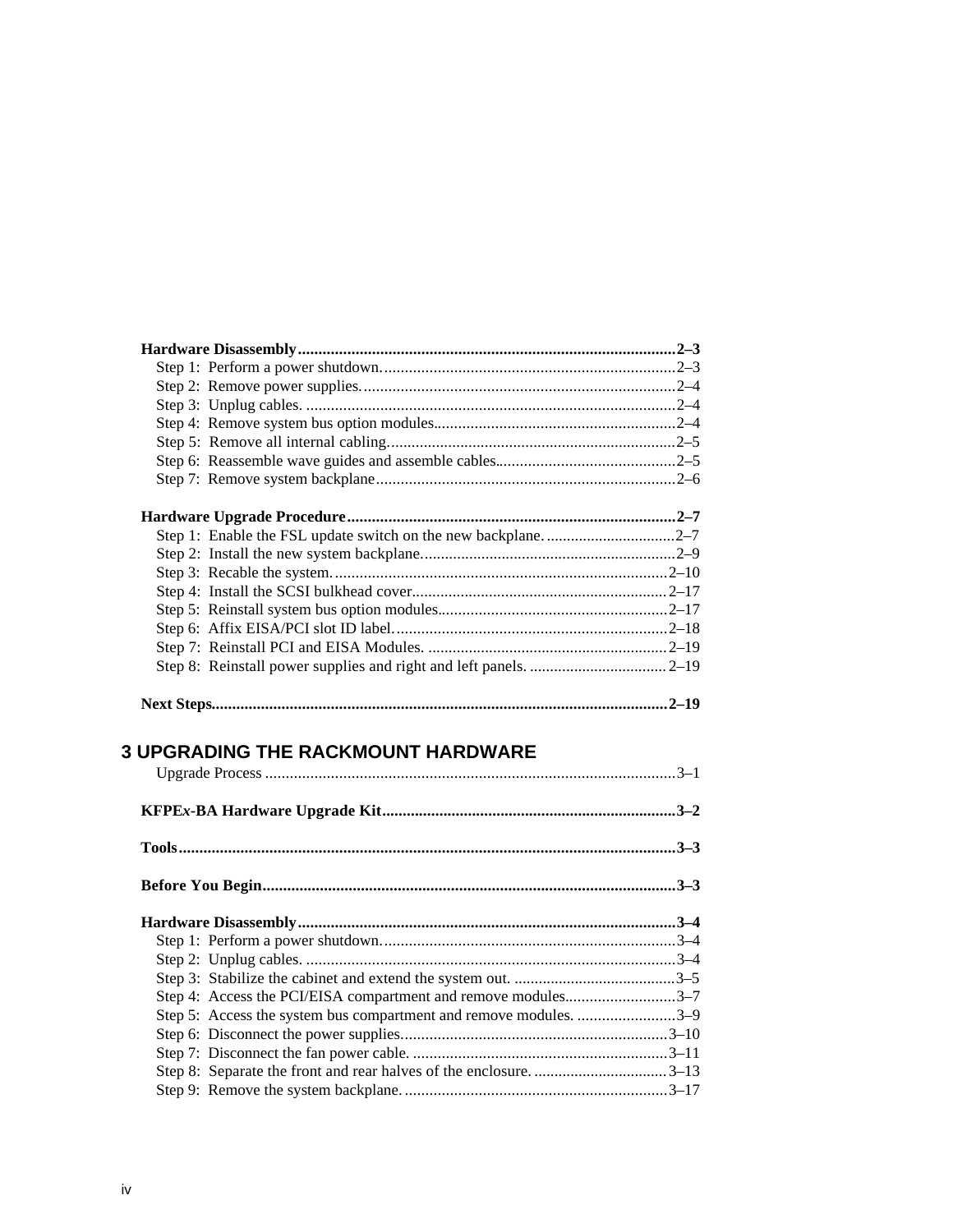| Step 2: Enable FSL update switch on new system bus backplane3–18 |          |
|------------------------------------------------------------------|----------|
|                                                                  |          |
|                                                                  |          |
| Step 5: Remove and replace floppy cable and SCSI bus cable3-20   |          |
|                                                                  |          |
|                                                                  |          |
|                                                                  |          |
|                                                                  |          |
|                                                                  |          |
|                                                                  |          |
|                                                                  |          |
|                                                                  |          |
|                                                                  |          |
|                                                                  | $3 - 26$ |

## **4 UPDATING SYSTEM FIRMWARE**

|--|

#### **5 UPDATING CONFIGURATION DATA** Upgrade Process.....................................................................................................5–1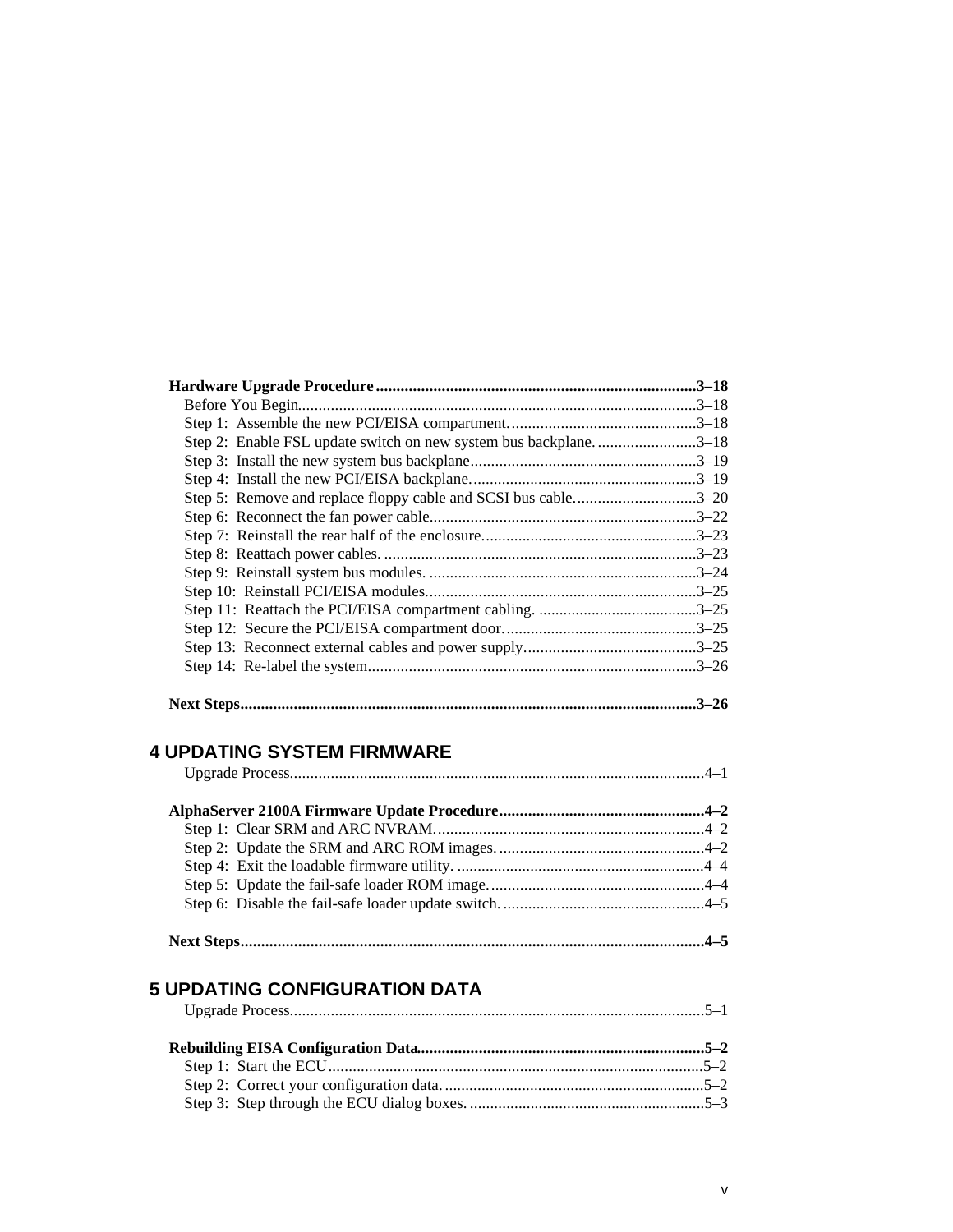## **6 COMPLETING THE UPGRADE**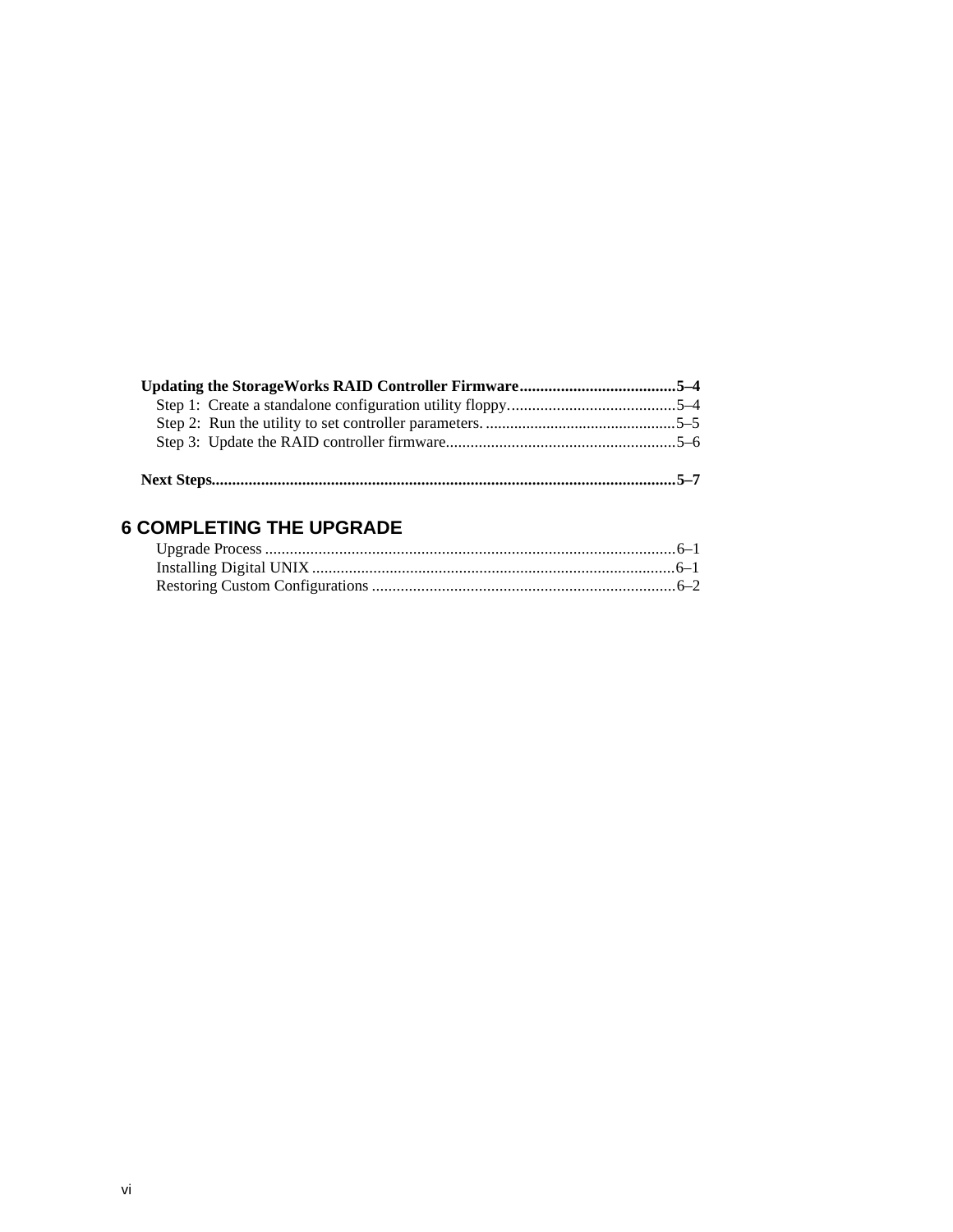## **Preface**

#### **Introduction**

This document provides information for upgrading the following AlphaServer 2100 systems to AlphaServer 2100A systems:

- AlphaServer 2100 system in BA740 pedestal enclosure
- AlphaServer 2100 RM system in BA741 rackmount enclosure

#### **Audience**

This document is for service persons and self-maintenance customers who are responsible for managing and upgrading AlphaServer 2100 or AlphaServer 2100 RM systems.

#### **Organization of This Document**

Chapter 1 explains the prerequisites for the upgrade.

Chapter 2 describes the hardware removal and replacement procedure for upgrading a pedestal system.

Chapter 3 describes the hardware removal and replacement procedure for upgrading a rackmount system.

Chapter 4 explains how to upgrade the system firmware.

Chapter 5 contains instructions on updating your configuration data.

Chapter 6 explains how to complete the upgrade.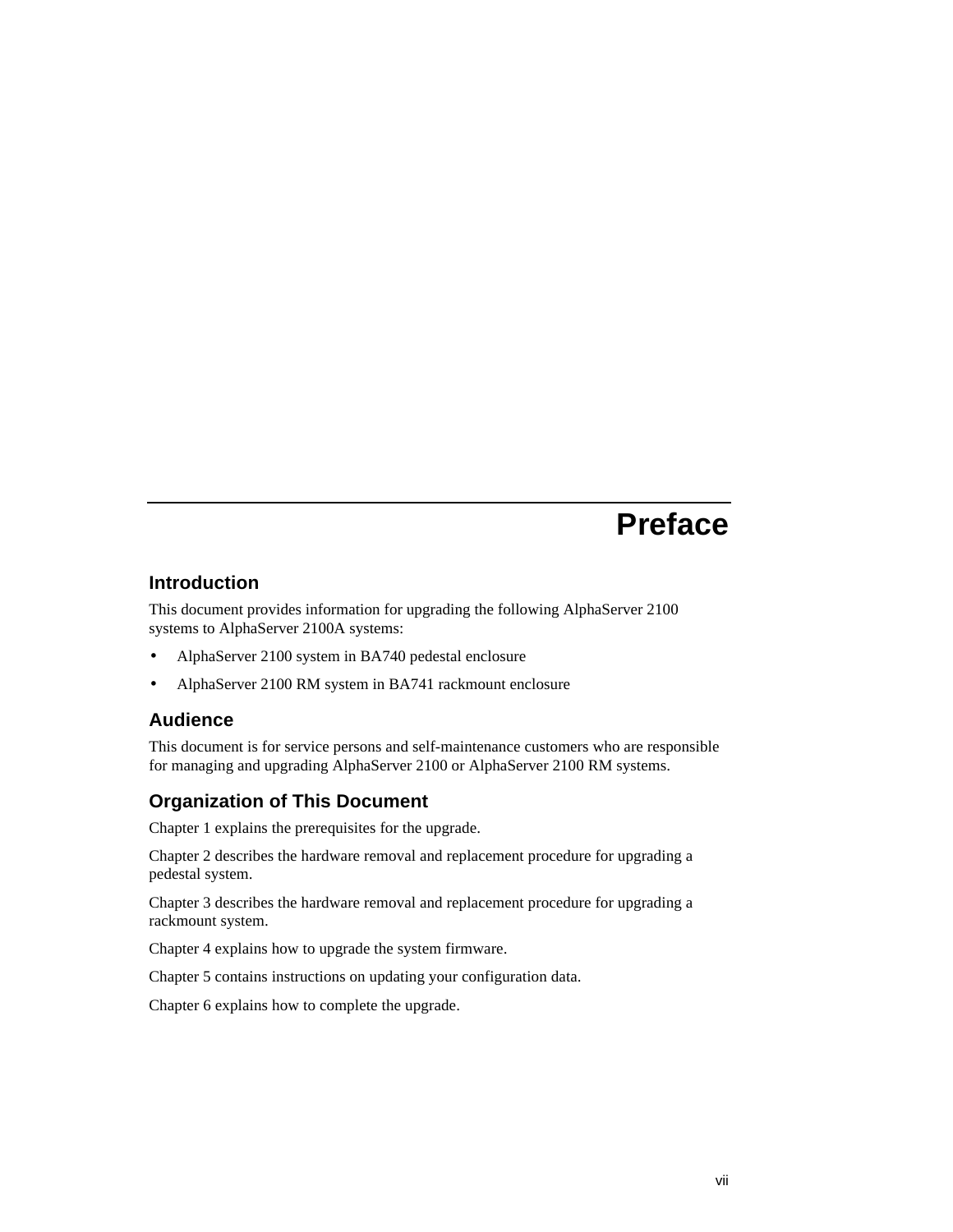## **Conventions**

The following table lists conventions used in this guide.

| <b>Convention</b>  | <b>Meaning</b>                                                                                                                                           |
|--------------------|----------------------------------------------------------------------------------------------------------------------------------------------------------|
| lowercase          | Console commands are shown in lowercase. However, you can<br>enter console commands in uppercase or lowercase.                                           |
| Warning            | Warnings contain information to prevent personal injury.                                                                                                 |
| <b>Caution</b>     | Cautions provide information to prevent damage to equipment or<br>software.                                                                              |
| <b>boot</b>        | Console commands are shown in this special type face.                                                                                                    |
| <i>italic</i> type | Italic type in command syntax indicates a variable.                                                                                                      |
| 123                | In some illustrations, a numbered callout labels a part of the<br>illustration. In text, it refers to a labeled part of a corresponding<br>illustration. |

## **Symbols**

Pay particular attention to the following warning in this document.



## **Warning**

 CPU and memory modules have parts that operate at high temperatures. Wait 2 minutes after power is removed before handling these modules.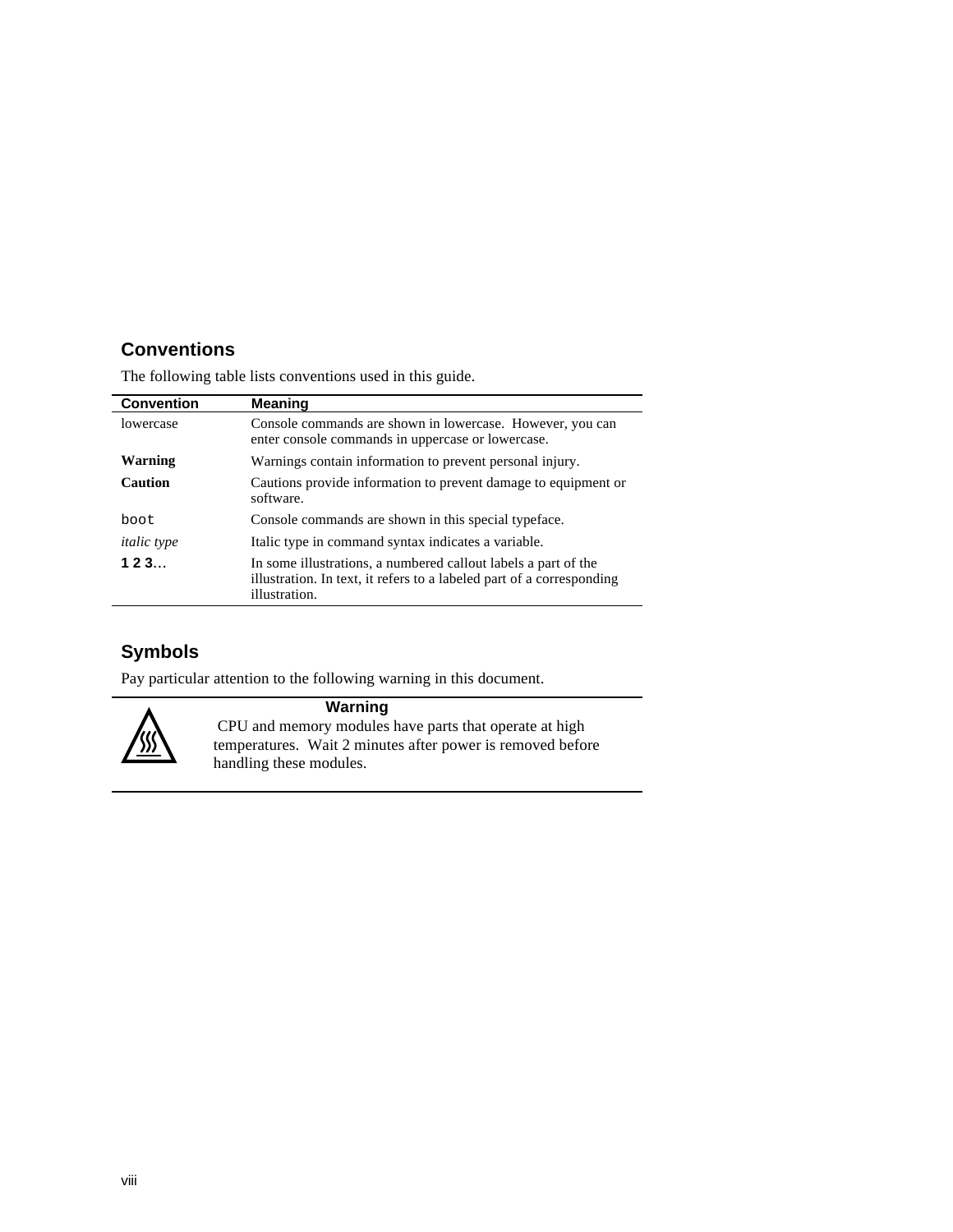## **For More Information**

The following table lists reference documents for the hardware upgrade.

| <b>Document Title</b>                          | <b>Part Number</b> |
|------------------------------------------------|--------------------|
| AlphaServer 2100/2100RM Series Service Guide   | EK-KN450-SV        |
| AlphaServer 2100 Illustrated Parts Breakdown   | $EK-SY450-IP$      |
| AlphaServer 2100 Owner's Guide                 | $EK-KN450-OP$      |
| AlphaServer 2100 RM Installation/Owner's Guide | EK-KN450-RM        |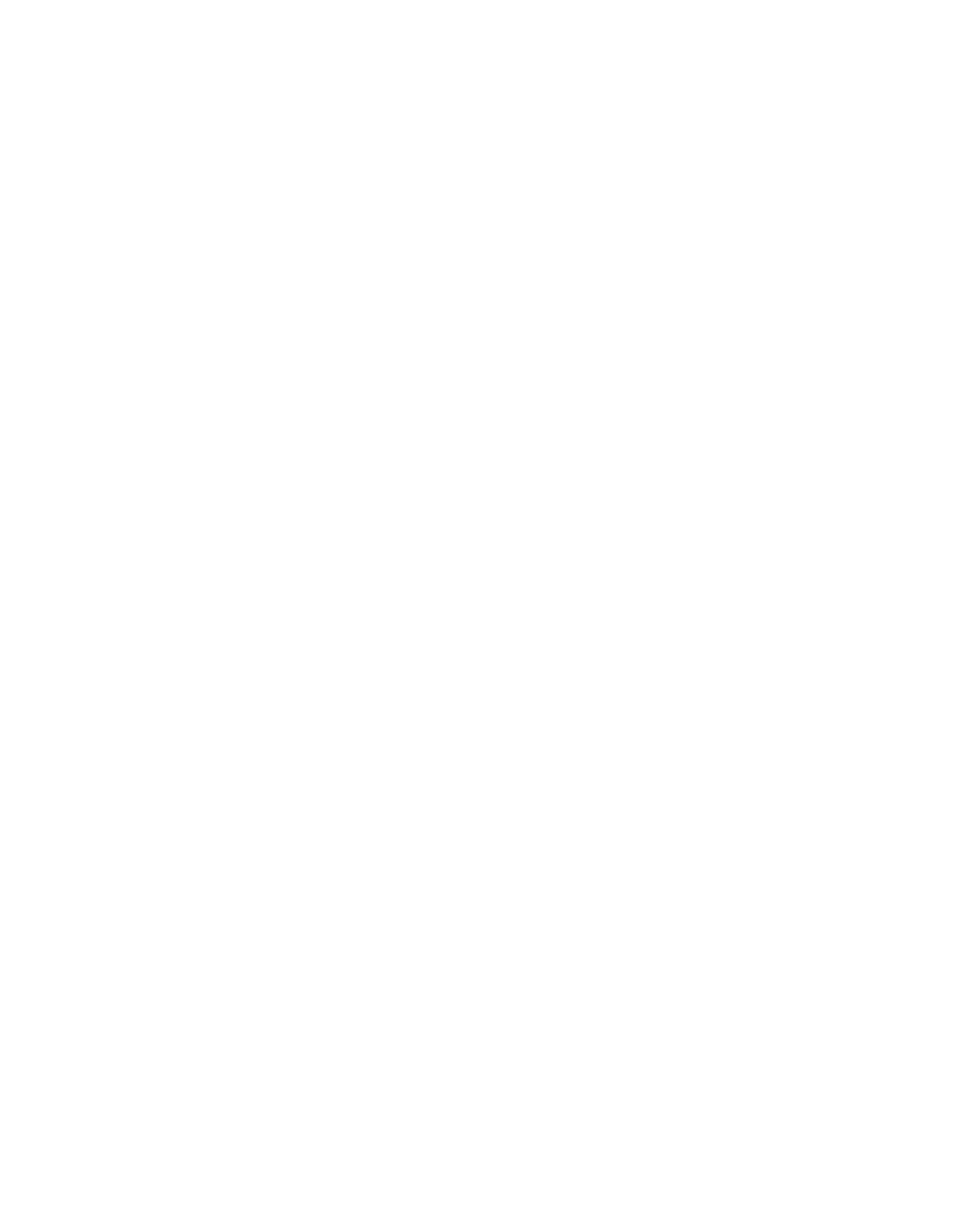This chapter provides a brief overview of the requirements for upgrading an AlphaServer 2100 or AlphaServer 2100 RM system to an AlphaServer 2100A system.

## **Hardware Requirements**

Be sure to note the following hardware requirements before proceeding with the upgrade.

- The AlphaServer 2100A has no onboard Ethernet. An option card is needed. The DE435-AA Ethernet card, cables, and installation instructions are included in this upgrade kit.
- The onboard SCSI could be connected externally on the AlphaServer 2100 system, within the SCSI limitations. The AlphaServer 2100A requires an additional controller for external expansion.
- The AlphaServer 2100 system has 8 EISA slots and 3 PCI slots; the AlphaServer 2100A has 3 EISA slots and 8 PCI slots. Customers who have more than 3 EISA options need to transfer the functionality to PCI.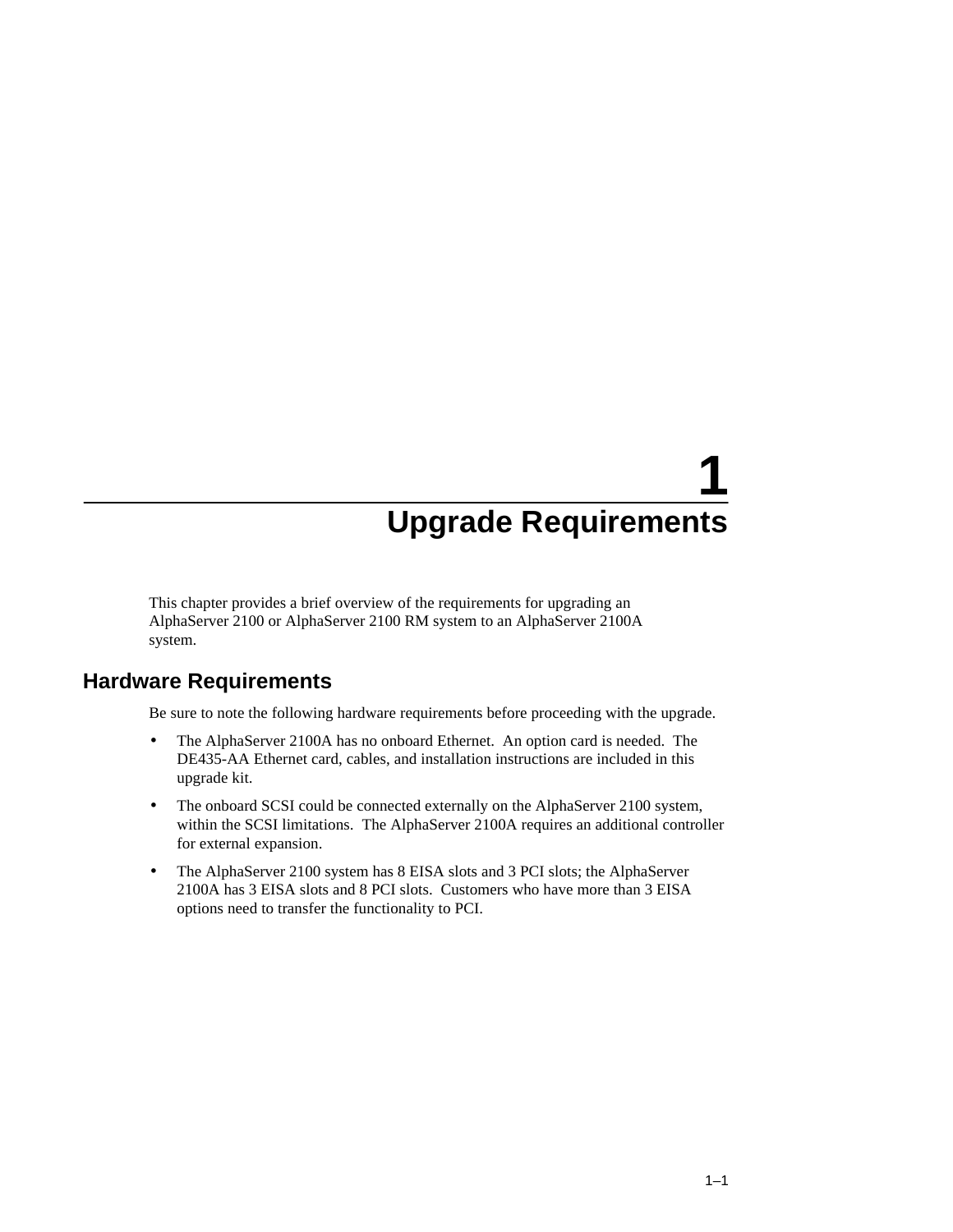• The following options are *not* supported on the AlphaServer 2100A:

| DE422-SA        | DEC EtherWORKS EISA TP/BNC           |
|-----------------|--------------------------------------|
| <b>DE425-AA</b> | EISA, 32 Bit, B. M., PC NIC          |
| PB2HA-SA        | EISA to Fast SCSI Host Adapter       |
| PB2SX-AA        | <b>EISA Prestoserve NVRAM Option</b> |
| PBXGA-nn        | ZLXp-E1 8-Plane or 24-Plane Adapter  |

• Before reinstalling EISA and PCI modules, consult the *AlphaServer 2100A Hardware Release Notes* (EK-2100A-CL), included with this upgrade kit. The release notes provide configuration guidelines and restrictions to assure optimal operation of options in PCI slots.

## **Software Requirements**

#### **OpenVMS and Windows NT**

You must update systems running either OpenVMS or Windows NT to the minimum revision level listed below before you begin the hardware upgrade. The operating system CD-ROM is shipped with the upgrade kit. Consult the operating system installation/upgrade documents for instructions on updating the operating system.

| <b>Operating System</b> | <b>Minimum Revision Level</b>     |
|-------------------------|-----------------------------------|
| <b>OpenVMS</b>          | V6.2-1H1                          |
| Microsoft Windows NT    | V3.51, plus Hardware Support Disk |

### **Digital UNIX Minimum Revision**

You must install the Digital UNIX operating system, V3.2D-2 or higher, *after* you complete the hardware and firmware upgrades. The operating system CD-ROM is shipped with the upgrade kit. Consult the operating system installation/upgrade documents for instructions.

| <b>Operating System</b> | <b>Minimum Revision Level</b> |
|-------------------------|-------------------------------|
| Digital UNIX            | $V3.2D-2$                     |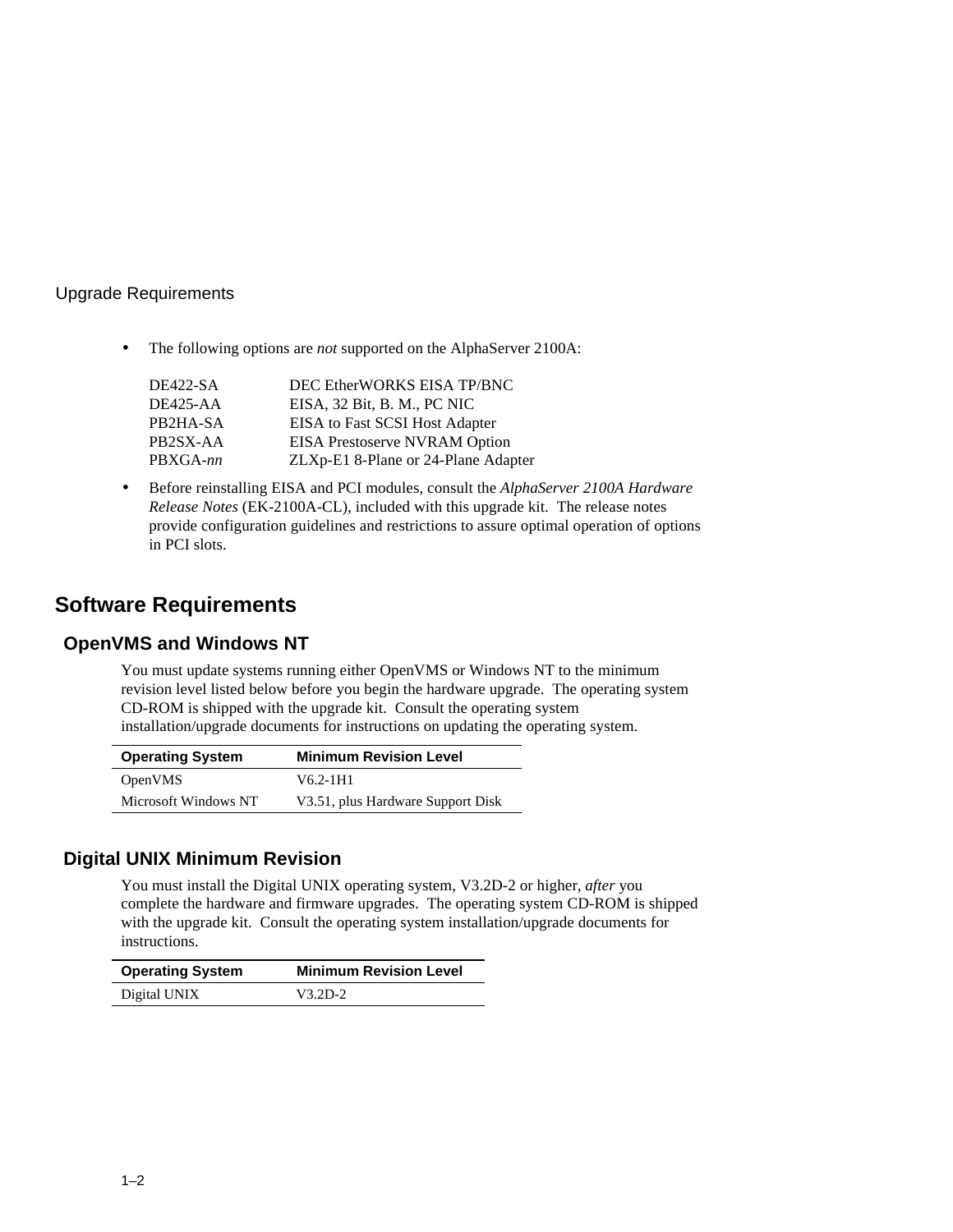## **Recording Customized Configurations**

Before you upgrade the hardware, be sure to record any customized configuration information stored in the AlphaServer 2100 system NVRAM. Once you upgrade the hardware, any such customizations will be lost. It is recommended that you record the following items, as well as any others particular to the system you are upgrading. Refer to the *AlphaServer 2000/2100/2100A Firmware Reference Guide* shipped with this upgrade kit.

System password (set password) Action on power-up (auto\_action) Boot flags (boot\_osflags) Boot device (bootdef\_dev) Console display device (set console) Operating system type (os\_type) Power-up/diagnostic display message (ocp\_text) Nvram script (edit nvram)

Once you complete the upgrade and restore any customized configuration parameters, certain devices may appear differently in the AlphaServer 2100A show config or show device displays. For example, the boot device may be named differently in the new displays.

## **StorageWorks RAID Array Subsystem Firmware**

If your system is configured with a StorageWorks RAID controller, you may need to update the RAID controller firmware. The AlphaServer 2100A system requires firmware version 2.16 for EISA controllers and version 2.36 for PCI controllers. If your controller firmware is earlier than these levels, use the V3.11 standalone configuration utility to update it.

Perform the RAID firmware update after you upgrade the hardware and update the system firmware. The V3.11 standalone configuration utility is provided on the Firmware Update CD-ROM in this upgrade kit. Refer to Chapter 5 for instructions.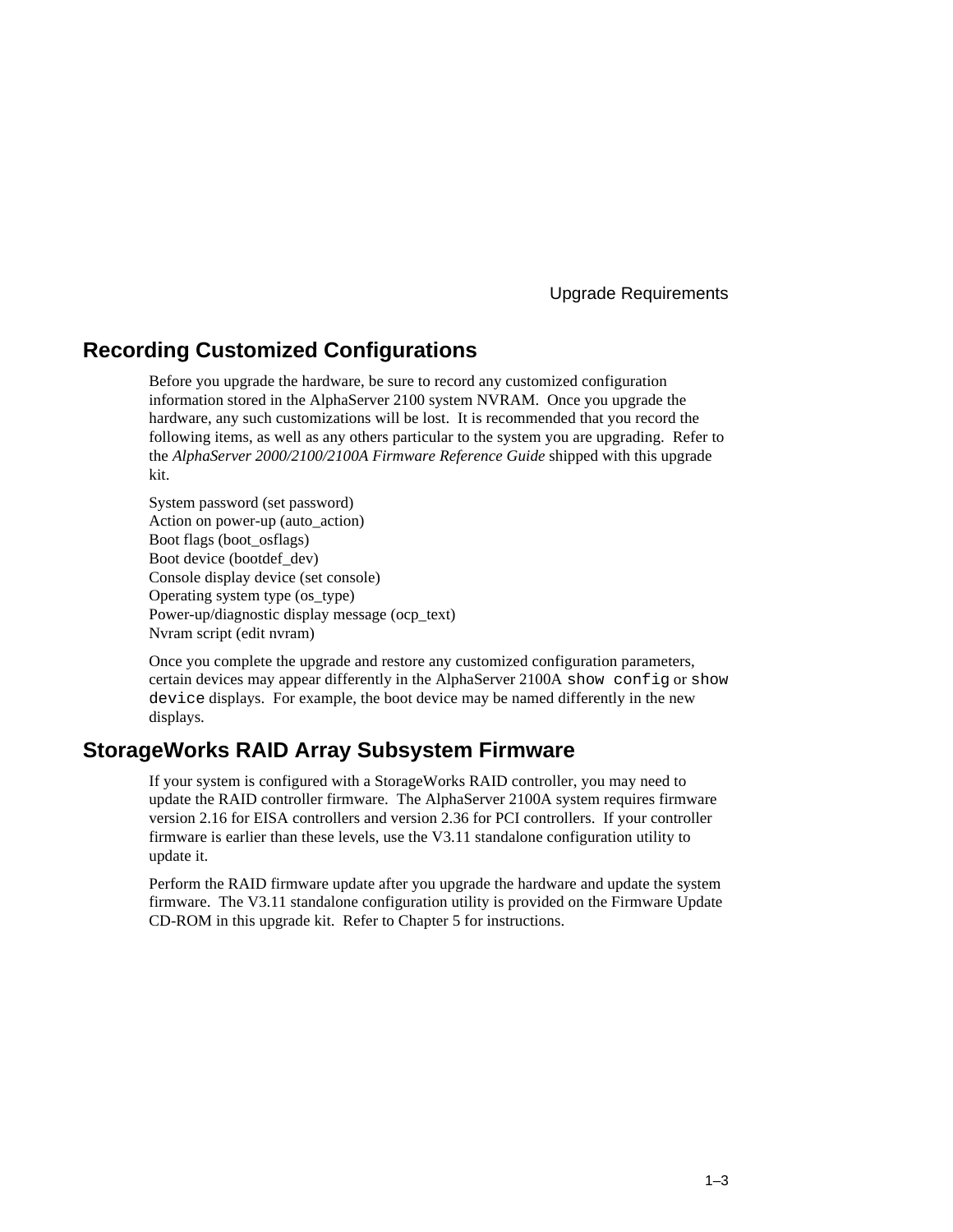## **Upgrade Process**

The upgrade should be done in the following order.

- 1. Update the OpenVMS or Windows NT operating system. Skip this step for Digital UNIX systems.
- 2. Record any custom configuration information stored in NVRAM.
- 3. Upgrade the system hardware.
- 4. Update the system firmware and fail-safe loader.
- 5. Rebuild the EISA and PCI configuration, and update the RAID firmware, if necessary.
- 6. Install Digital UNIX.
- 7. Restore or set up any custom configuration information.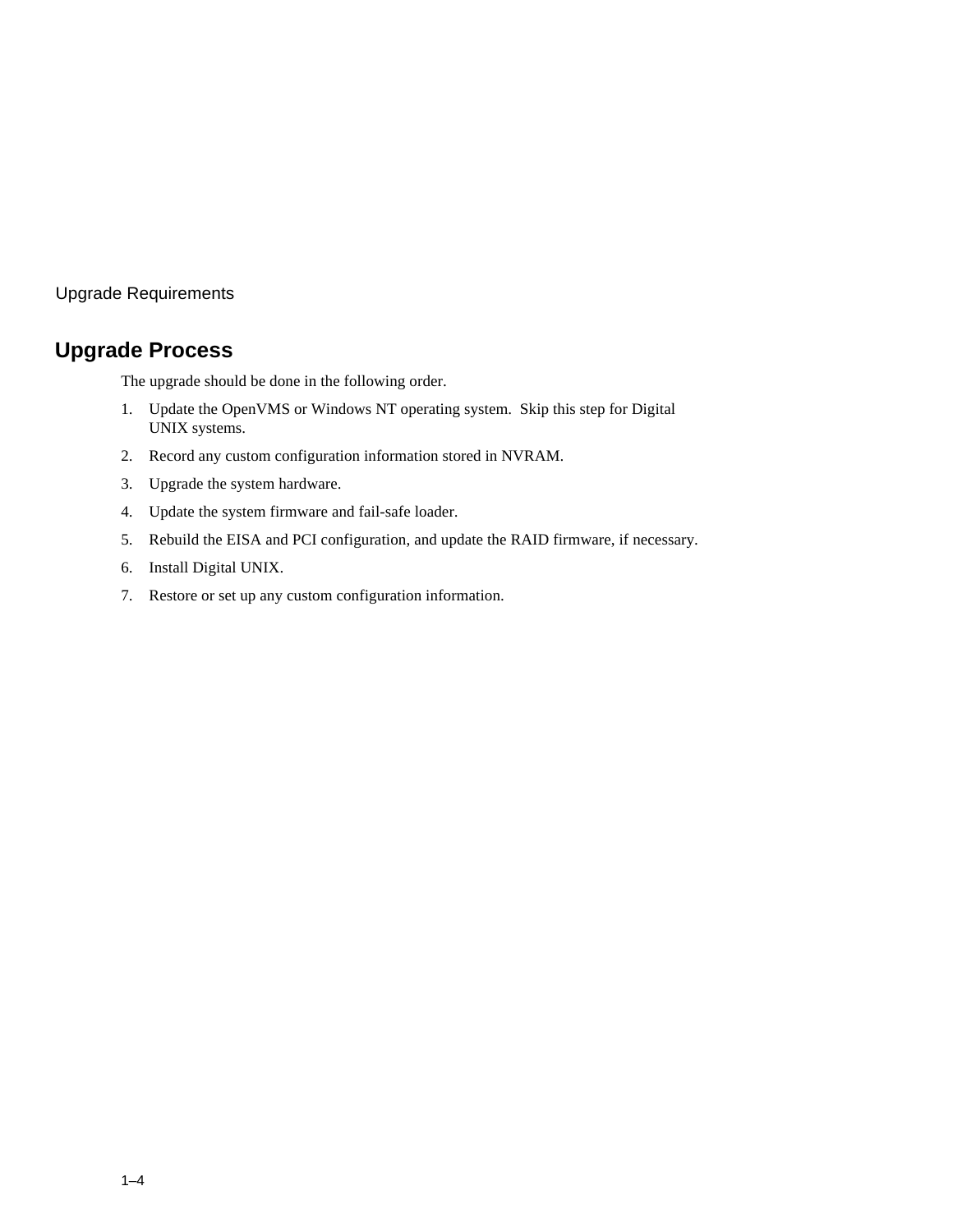This chapter describes the procedure for upgrading the AlphaServer 2100 BA740 enclosure hardware.

You should be at step 3 of the following upgrade process.

#### $\sf {Caution}$

Before you upgrade the hardware, you must update the OpenVMS or Windows NT operating system to the minimum revision level listed in Chapter 1. Otherwise, the upgraded hardware will not support the operating system. Do not install the new version of Digital UNIX at this time.

**\_\_\_\_\_\_\_\_\_\_\_\_\_\_\_\_\_\_\_\_\_\_\_\_\_\_\_\_\_\_\_\_\_\_\_\_\_\_\_\_\_\_\_\_\_\_\_\_\_\_\_\_\_\_\_\_\_\_\_\_**

#### **Upgrade Process**

- 1. Update the OpenVMS or Windows NT operating system. Skip this step for Digital UNIX systems.
- 2. Record any custom configuration information stored in NVRAM.
- **3. Upgrade the system hardware.**
- 4. Update the system firmware and fail-safe loader.
- 5. Rebuild the EISA and PCI configuration, and update the RAID firmware, if necessary.
- 6. Install Digital UNIX.
- 7. Restore or set up any custom configuration information.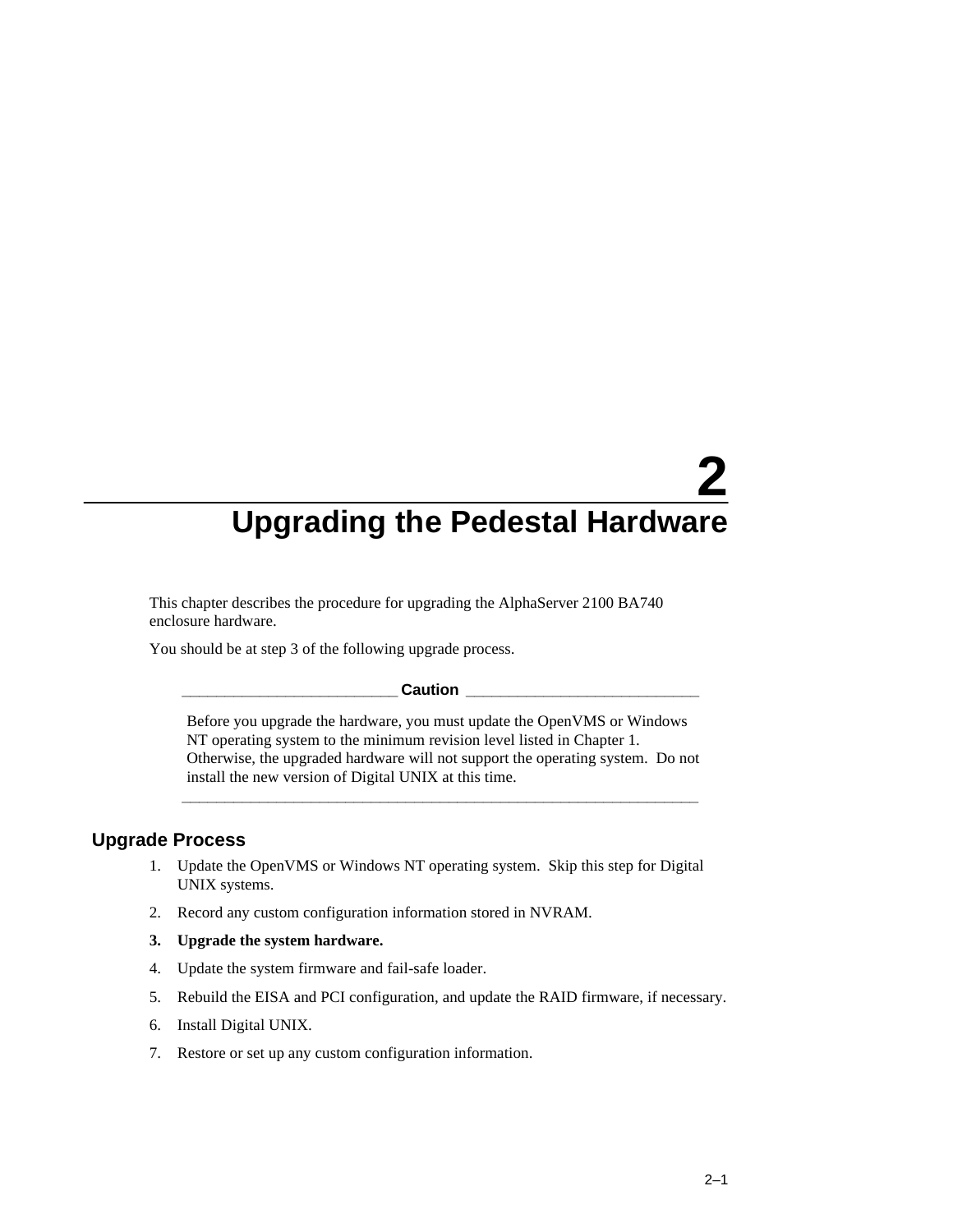## **KFPEx-AA Hardware Upgrade Kit**

There are three variants of the KFPE*x*-AA hardware upgrade kit, as follows:

- KFPEA-AA Items listed below and Digital UNIX operating system
- KFPEY-AA Items listed below and OpenVMS operating system
- KFPEN-AA Items listed below and Windows NT operating system

| <b>KFPEx-AA Kit Contents</b>                                                                              | <b>Part Number</b>                                             | Quantity    |
|-----------------------------------------------------------------------------------------------------------|----------------------------------------------------------------|-------------|
| 2100A system backplane                                                                                    | 54-24129-01                                                    | 1           |
| 34-conductor floppy cable                                                                                 | 17-04229-01                                                    | 1           |
| 50-conductor SCSI cable, self terminated                                                                  | 17-04193-01                                                    | 1           |
| Cable clamp                                                                                               | 12-15843-02                                                    | 1           |
| SCSI bulkhead plate                                                                                       | 74-48601-01                                                    | 1           |
| Blank plates for PCI/EISA window                                                                          | 74-42440-01                                                    | 4           |
| ID label for PCI/EISA slots                                                                               | 36-41957-02                                                    | 1           |
| Ethernet card                                                                                             | $DE435-AA$                                                     | 1           |
| Ethernet cable: Shielded, 15-position D-sub                                                               | <b>BNE4C-02</b>                                                | 1           |
| Software kit containing:                                                                                  | OZ-00SAA-EW                                                    | 1           |
| <b>CD-ROM</b> (Customer Firmware Kit)<br>Digital UNIX and OpenVMS ECU diskette<br>Windows NT ECU diskette | <b>OZ-003AA-E8</b><br>AK-Q2CR*CA<br>AK-PYCJ*CA                 |             |
| Operating system kit (one of the following):                                                              |                                                                |             |
| Windows NT<br>Digital UNIX<br>OpenVMS                                                                     | OB-23CAA-SA<br>QA-MT4AA-H8<br>QA-MT1AG-H8                      | 1<br>1<br>1 |
| Upgrade manual (this document)                                                                            | EK-2100A-UP                                                    | 1           |
| AlphaServer 2100A Hardware Documentation                                                                  | OZ-00TAA-GC                                                    |             |
| Hardware Release Notes<br>Owner's Guide<br>Firmware Reference Guide                                       | <b>EK-2100A-CL</b><br><b>EK-2100A-OP</b><br><b>EK-AXPFW-RM</b> | 1<br>1      |

## **Tools**

The hardware upgrade requires a Number 2 Phillips screwdriver. A powered screwdriver is recommended. You may also need a 7/32 nut driver to disassemble the cable wave guides.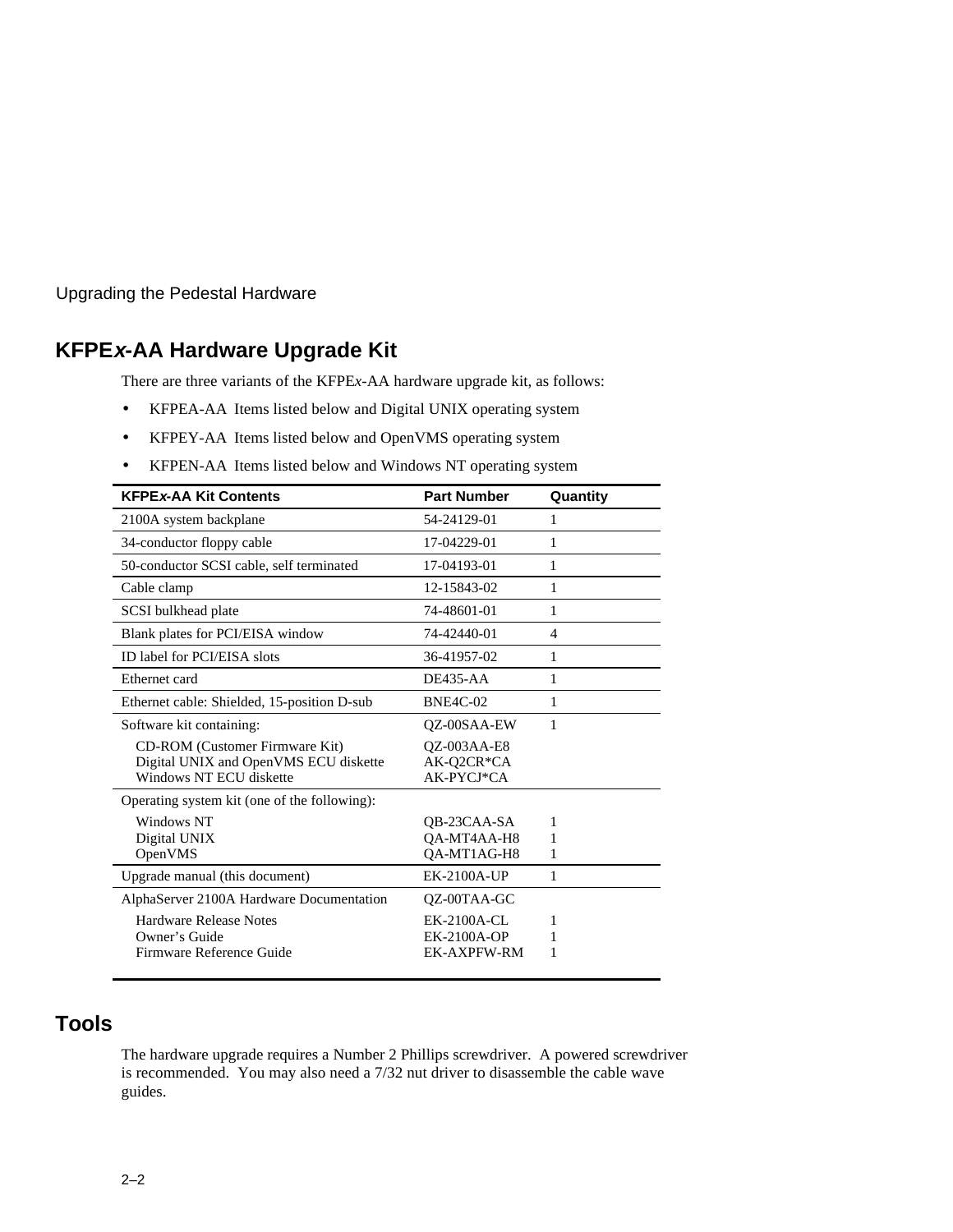## **Before You Begin**

- If the system is running OpenVMS or Windows NT, do not begin the hardware upgrade until you have updated the operating system to the level listed in Chapter 1.
- The hardware upgrade takes about an hour.
- Check the contents of the upgrade kit to make sure you have all the items you need.
- It is recommended that you have the system IPB, Service Guide, or Service Help File on hand to verify component removal and replacement.
- Remove and replace FRUs in the order listed in this chapter.
- Keep all cables and modules unless otherwise directed.
- Keep all screws that you remove. You will be reusing the screws.

#### **\_\_\_\_\_\_\_\_\_\_\_\_\_\_\_\_\_\_\_\_\_\_\_\_\_ Caution \_\_\_\_\_\_\_\_\_\_\_\_\_\_\_\_\_\_\_\_\_\_\_\_\_\_\_**

System modules are static sensitive. Use an antistatic mat and wrist strap when handling modules. **\_\_\_\_\_\_\_\_\_\_\_\_\_\_\_\_\_\_\_\_\_\_\_\_\_\_\_\_\_\_\_\_\_\_\_\_\_\_\_\_\_\_\_\_\_\_\_\_\_\_\_\_\_\_\_\_\_\_\_\_**

## **Hardware Disassembly**

#### **Step 1: Perform a power shutdown.**

- A. Perform an orderly shutdown of the operating system, as described in the operating system documentation.
- B. Set the DC power switch on the operator control panel to "off." If necessary, refer to the system Owner's Guide for the location of switches and power cords.
- C. Shut off AC power by setting the AC On/Off switch on each power supply to (O).
- D. Unplug the AC power cord for each power supply.
- E. Remove the front door, the panel from the right side, and the panel from the left side, as illustrated in the system Owner's Guide.



#### **Warning**

 CPU and memory modules have parts that operate at high temperatures. Wait 2 minutes after power is removed before handling these modules.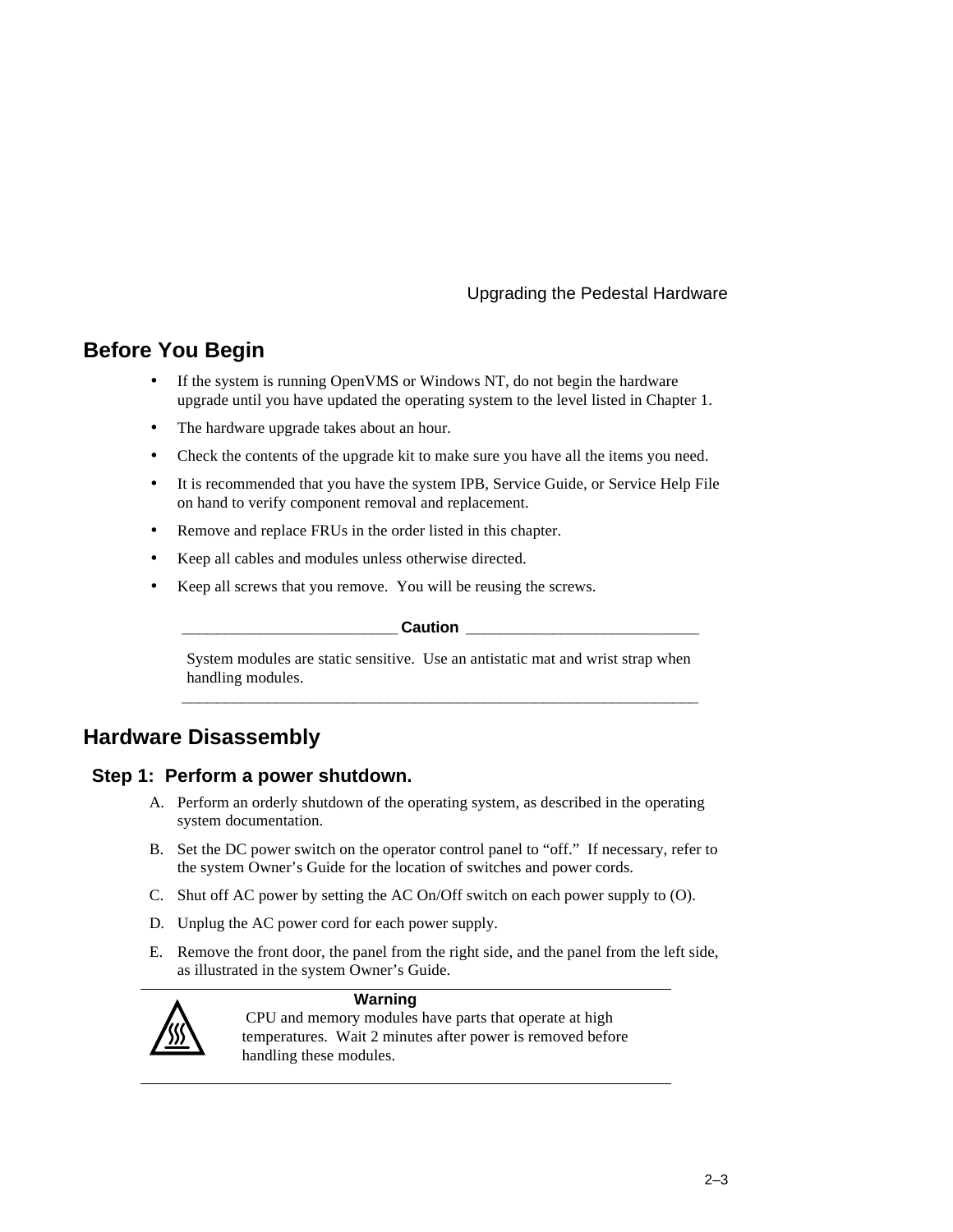### **Step 2: Remove power supplies.**

Remove the power supplies. There are 3 screws per supply.

#### **Step 3: Unplug cables.**

- A. Unplug all external cables at the I/O area on the rear of the enclosure.
- B. Unplug internal cables from all EISA and PCI modules at the left of the enclosure.

#### **Step 4: Remove system bus option modules.**

- A. Remove and discard the standard I/O module.
- B. Remove EISA and PCI modules.
- C. Remove CPU and memory modules, plastic filler plates, and card cage divider. Set aside the 6-32 screws for the card cage divider for reuse.

#### **Figure 2-1: Removing System Bus Modules**



MA00869A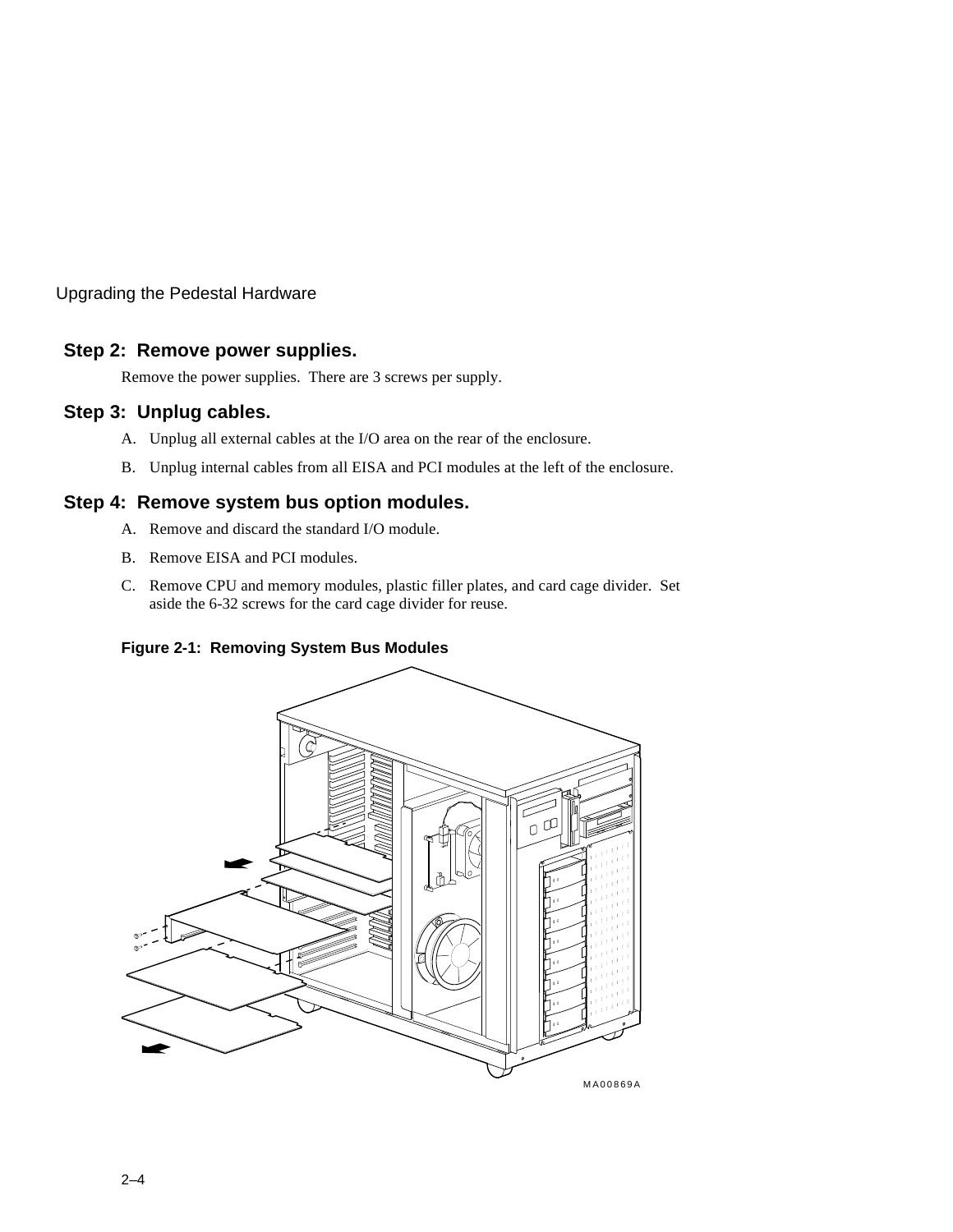#### **Step 5: Remove all internal cabling.**

A. Disconnect all internal power cables and I/O cables that pass through the 2 wave guides. The cables include:

OCP cable (1) Floppy cable (1) Embedded SCSI cables (2) Internal SCSI controller cable (1 to 4) Fan power cable (1) Internal StorageWorks power cable (1 or 2)

**Note** 

If SCSI controller cables are installed, mark them to ensure proper reconnection. **\_\_\_\_\_\_\_\_\_\_\_\_\_\_\_\_\_\_\_\_\_\_\_\_\_\_\_\_\_\_\_\_\_\_\_\_\_\_\_\_\_\_\_\_\_\_\_\_\_\_\_\_\_\_\_\_\_\_\_\_**

- B. Remove the wave guides from the enclosure. Withdraw all cables through the internal card cage wall.
- C. Remove the nuts from the wave guides (4 nuts in each guide) and separate the wave guides. Some systems have wave guides without nuts.
- D. Withdraw the following cables and discard:

| Embedded SCSI cables | 17-03872-01 |
|----------------------|-------------|
|                      | 17-03873-01 |
| Floppy cable         | 17-03871-01 |

#### **Step 6: Reassemble wave guides and assemble cables.**

 $\blacksquare$  Caution  $\blacksquare$ 

All ferrite suppressers must be oriented to the inside of the card cage, as shown in Figure 2-2. **\_\_\_\_\_\_\_\_\_\_\_\_\_\_\_\_\_\_\_\_\_\_\_\_\_\_\_\_\_\_\_\_\_\_\_\_\_\_\_\_\_\_\_\_\_\_\_\_\_\_\_\_\_\_\_\_\_\_\_\_**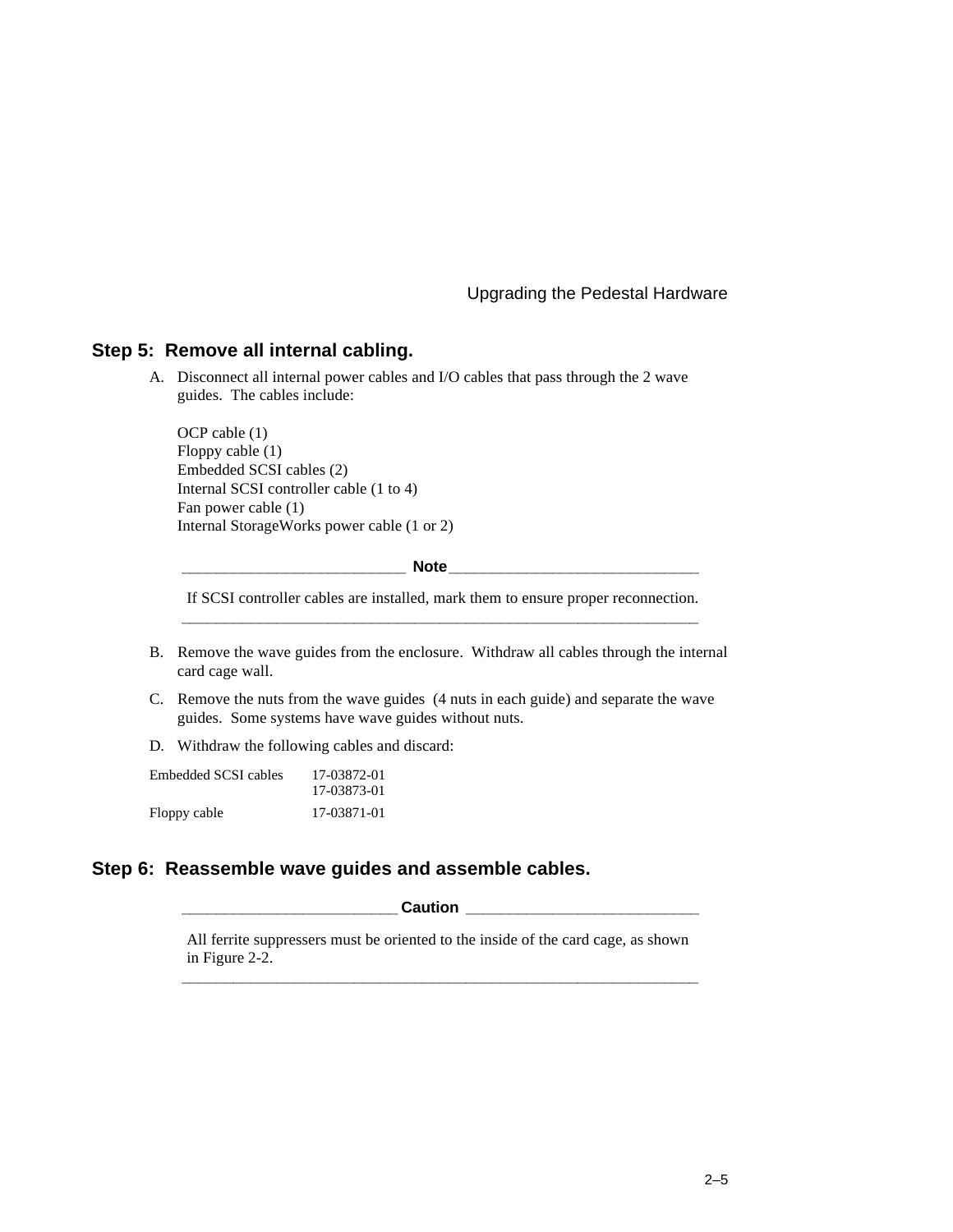#### **Figure 2-2: Orientation of Ferrite Suppressers on Wave Guide Assembly**



A. Assemble the following cables into one of the wave guides:

New floppy cable (17-04229-01) OCP cable Fan power cable Internal StorageWorks power cable

B. Assemble the following cables into the other wave guide:

New embedded SCSI cable (17-04203-01) All remaining SCSI controller cables.

C. Tighten all nuts and set aside the wave guide assemblies for later installation.

#### **Step 7: Remove system backplane**

Unplug the cables from the system backplane, and remove the backplane. There are 13 screws. Set aside the screws.

This completes the hardware disassembly. You are ready to upgrade the hardware, as described next.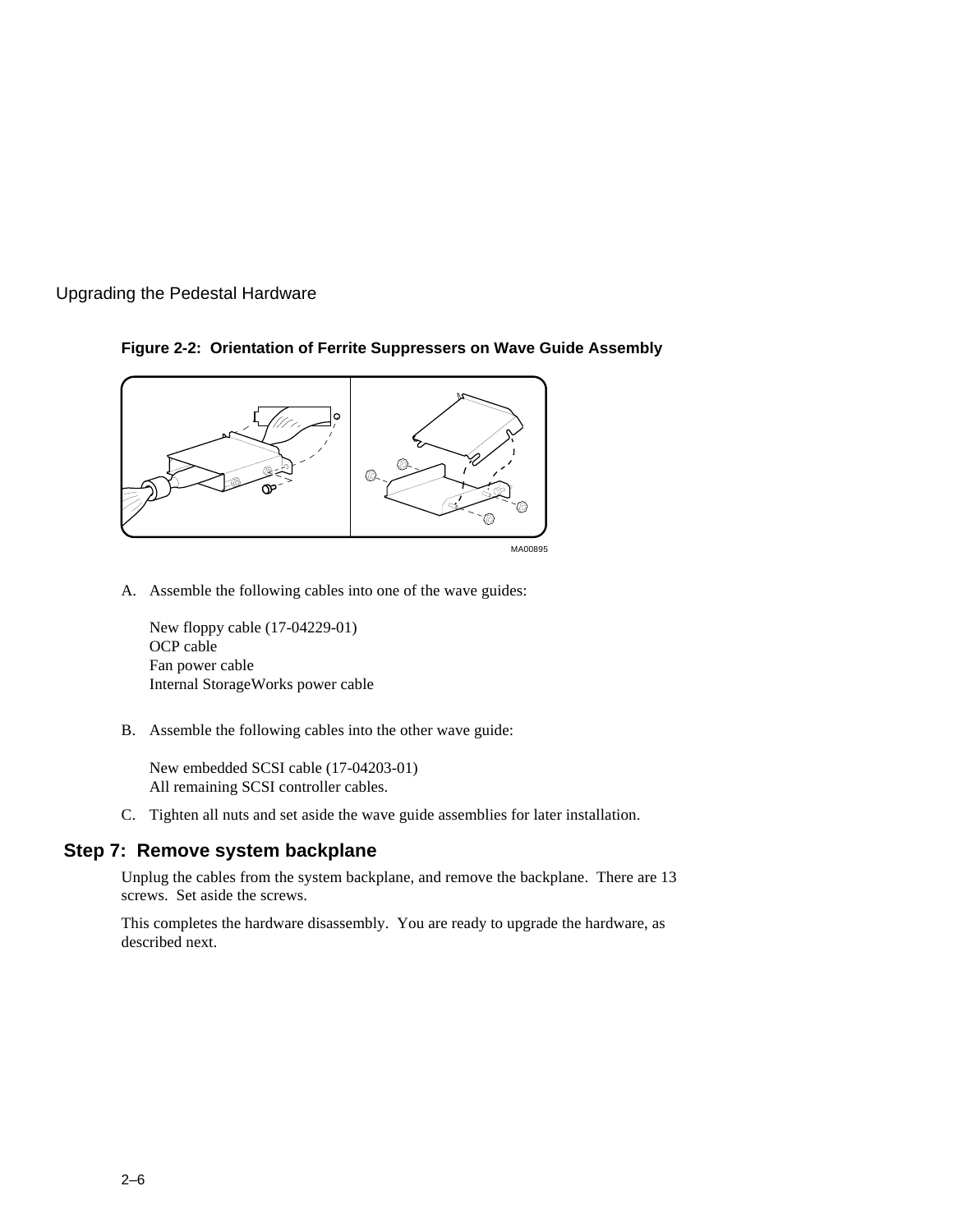## **Hardware Upgrade Procedure**

**\_\_\_\_\_\_\_\_\_\_\_\_\_\_\_\_\_\_\_\_\_\_\_\_\_\_ Note\_\_\_\_\_\_\_\_\_\_\_\_\_\_\_\_\_\_\_\_\_\_\_\_\_\_\_\_\_**

**\_\_\_\_\_\_\_\_\_\_\_\_\_\_\_\_\_\_\_\_\_\_\_\_\_\_\_\_\_\_\_\_\_\_\_\_\_\_\_\_\_\_\_\_\_\_\_\_\_\_\_\_\_\_\_\_\_\_\_\_**

Unless otherwise specified, install components by reversing the steps in the disassembly procedure.

## **Step 1: Enable the FSL update switch on the new backplane.**

A. Locate the 2 fail-safe loader (FSL) switches on the new system backplane.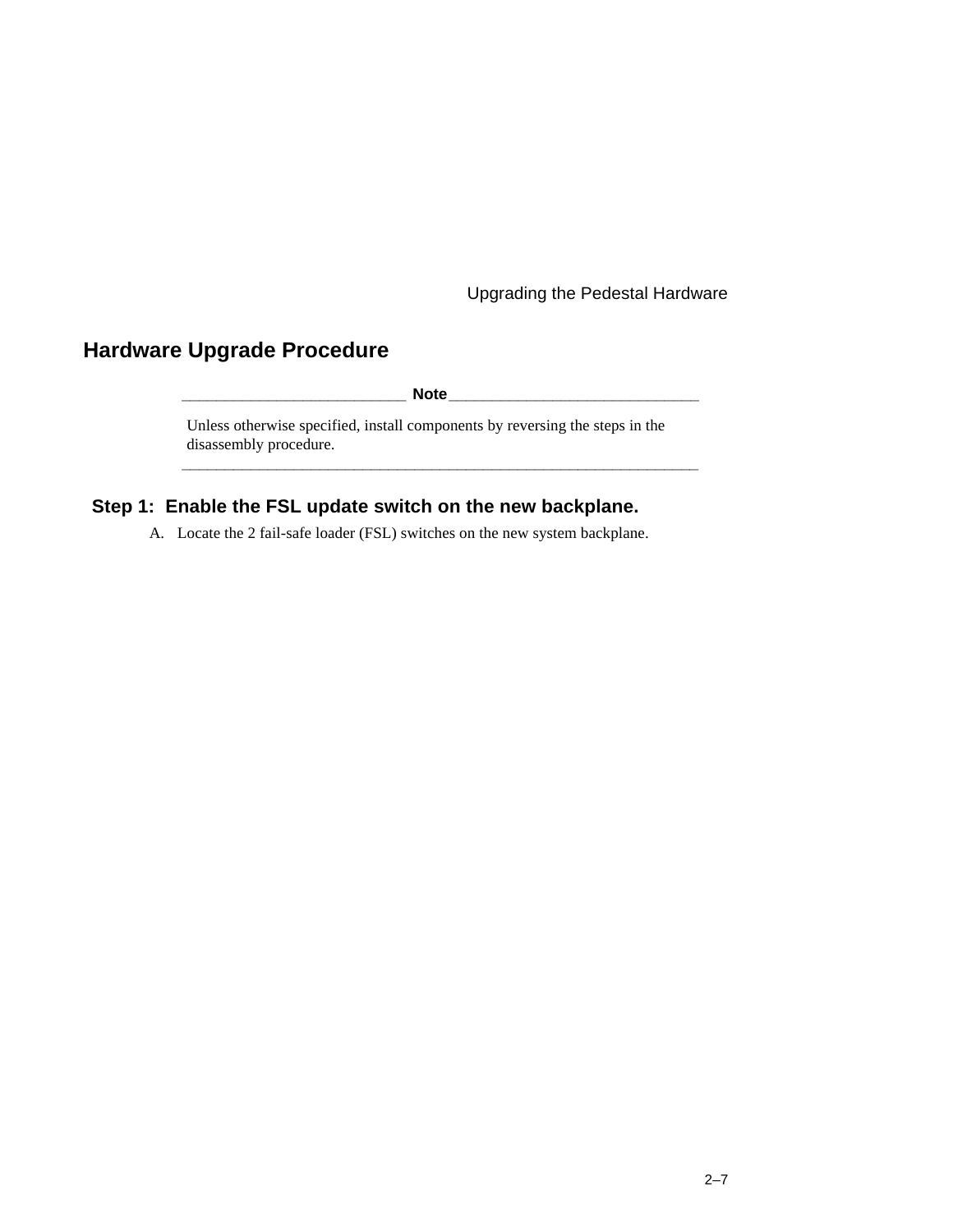- B. Make sure the FSL enable switch (top switch) is pushed to the left (disabled).
- C. Using a small implement, set the FSL update switch (bottom switch) to the right (enabled). This will allow writes to the FSL. You will be updating the FSL as part of the firmware update described in Chapter 4.

**\_\_\_\_\_\_\_\_\_\_\_\_\_\_\_\_\_\_\_\_\_\_\_\_\_\_ Note \_\_\_\_\_\_\_\_\_\_\_\_\_\_\_\_\_\_\_\_\_\_\_\_\_\_\_\_\_** For systems with redundant power supplies, install jumper W1 on the new system backplane, as shown in Figure 2-3.

**\_\_\_\_\_\_\_\_\_\_\_\_\_\_\_\_\_\_\_\_\_\_\_\_\_\_\_\_\_\_\_\_\_\_\_\_\_\_\_\_\_\_\_\_\_\_\_\_\_\_\_\_\_\_\_\_\_\_\_\_**

**Figure 2-3: FSL Switches and W1 Jumper**

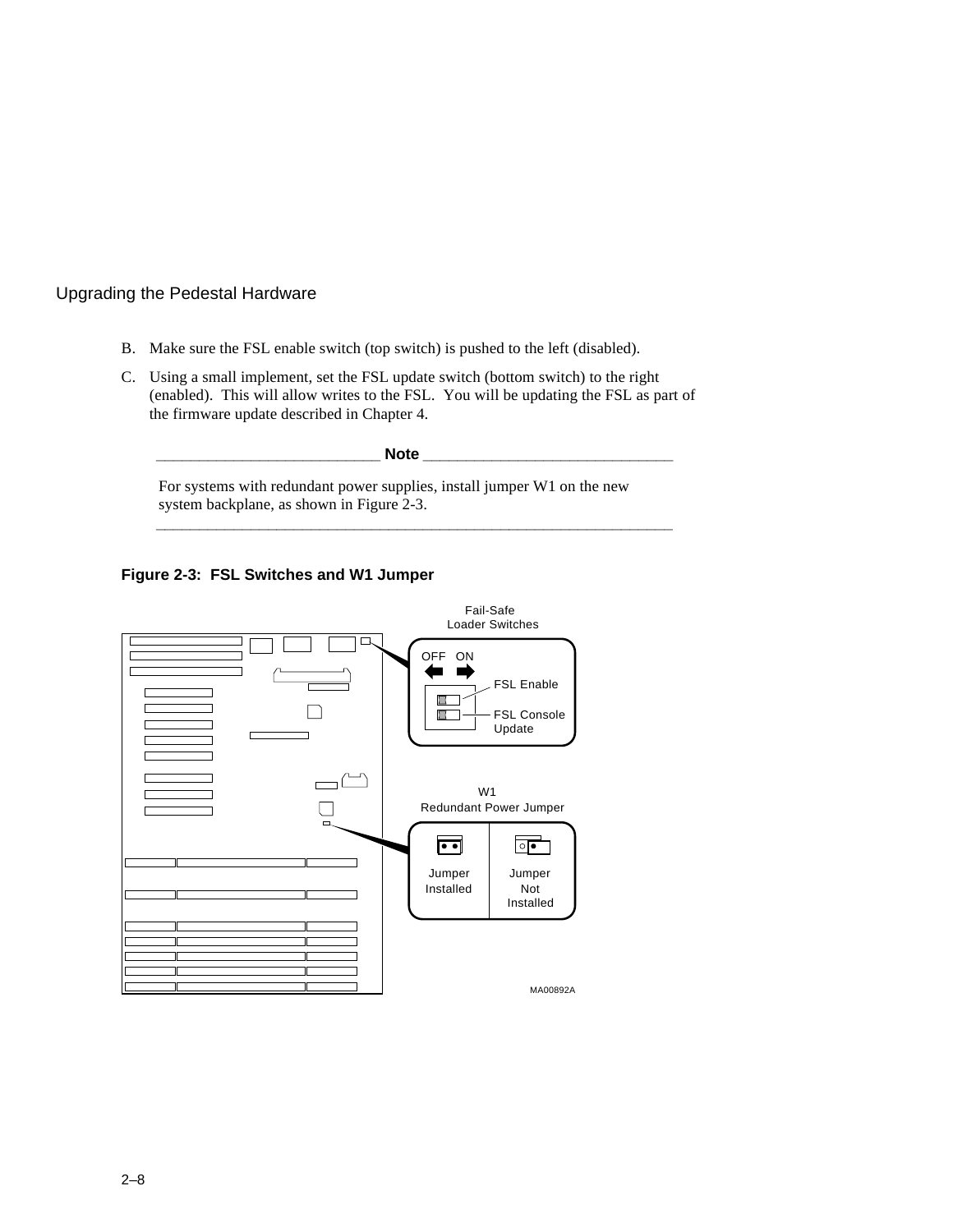#### **Step 2: Install the new system backplane.**

Install the AlphaServer 2100A system backplane (54-24129-01), using the 13 screws you set aside when you removed the AlphaServer 2100 backplane.

 $Caution$ 

The backplane must be correctly aligned in order for modules to operate. To ensure correct alignment, start the top center screw just enough to support the module but still allow it to move freely. Start the bottom left screw and the top left screw. Tighten the *bottom left* screw first **(1)** and the *top left* screw second **(2)** to ensure correct module alignment. Then insert and tighten the remaining screws.

**\_\_\_\_\_\_\_\_\_\_\_\_\_\_\_\_\_\_\_\_\_\_\_\_\_\_\_\_\_\_\_\_\_\_\_\_\_\_\_\_\_\_\_\_\_\_\_\_\_\_\_\_\_\_\_\_\_\_\_\_**

#### **Figure 2-4: Installing AlphaServer 2100A Backplane**

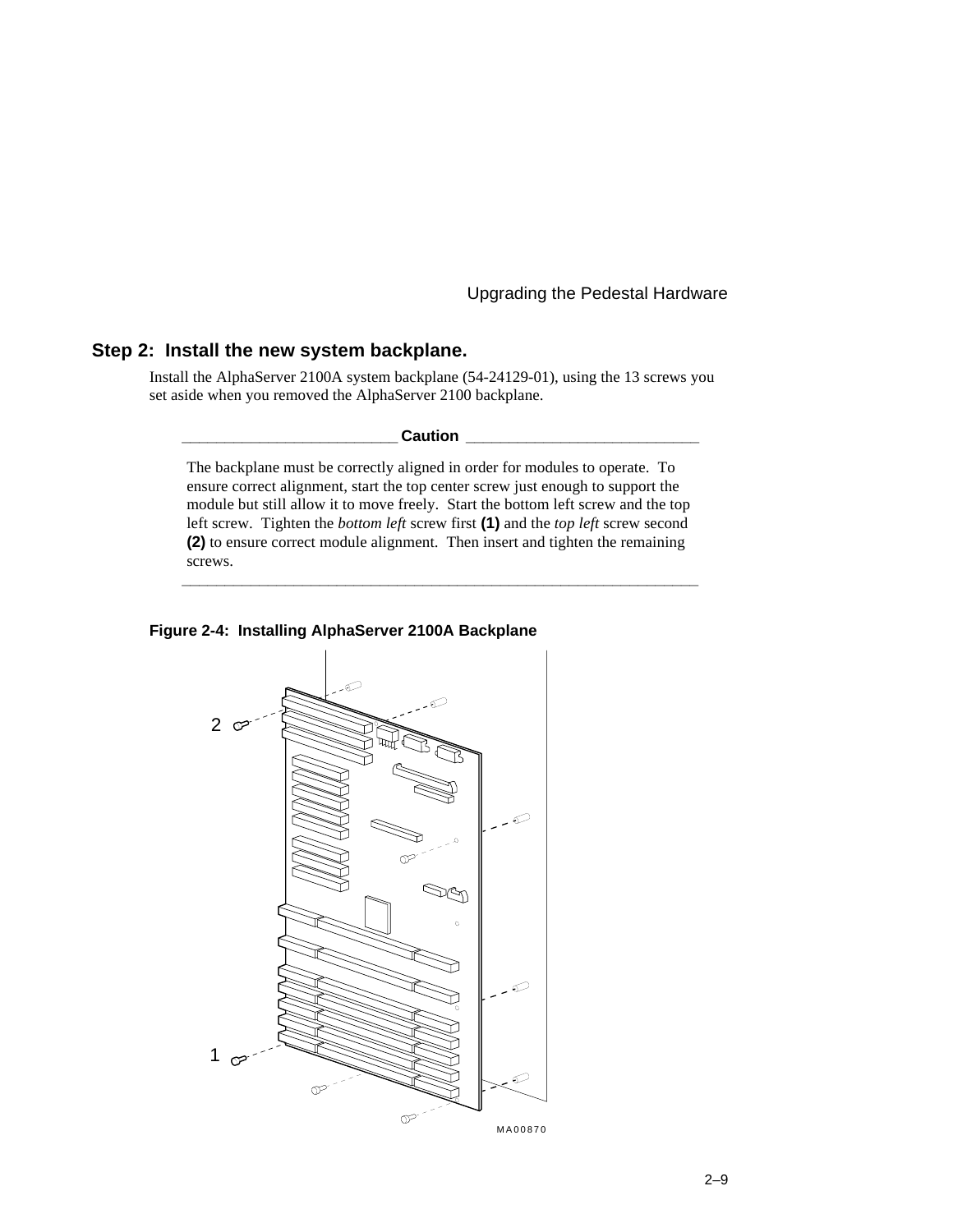#### **Step 3: Recable the system.**

A. Install the wave guide assembly that contains the power cables and floppy cable by threading the cables through the rear cutout in the internal card cage wall. Note the proper orientation of the wave guide assembly (Figure 2-2).

Reconnect all of the power cables and the floppy cable to storage devices and fans.

B. Install the wave guide assembly that contains all of the SCSI cables by threading the cables through the front cutout in the internal card cage wall.

Reconnect all of the SCSI cables to the appropriate connectors on the new system backplane. Refer to the following illustrations:

Figure 2-5: Reconnection: Fan/Removable Media Cable Figure 2-6: Reconnection: Internal StorageWorks Power Cable Figure 2-7: Reconnection: Floppy Cable Figure 2-8: Reconnection: Embedded SCSI Cable Figure 2-9: Reconnection: OCP Cable Figure 2-10: Reconnection: Remote I/O Cable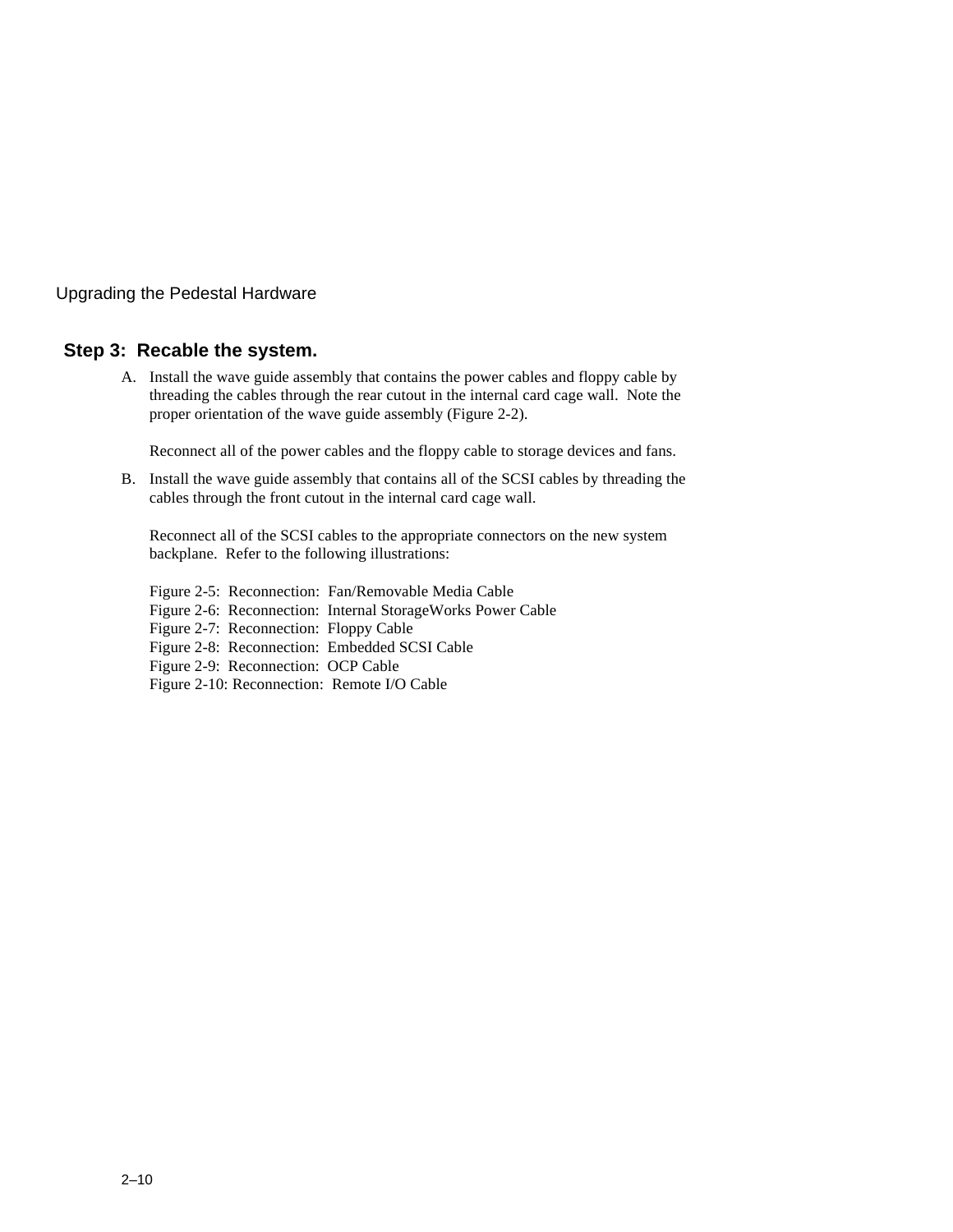

**Figure 2-5: Reconnection: Fan/Removable Media Cable**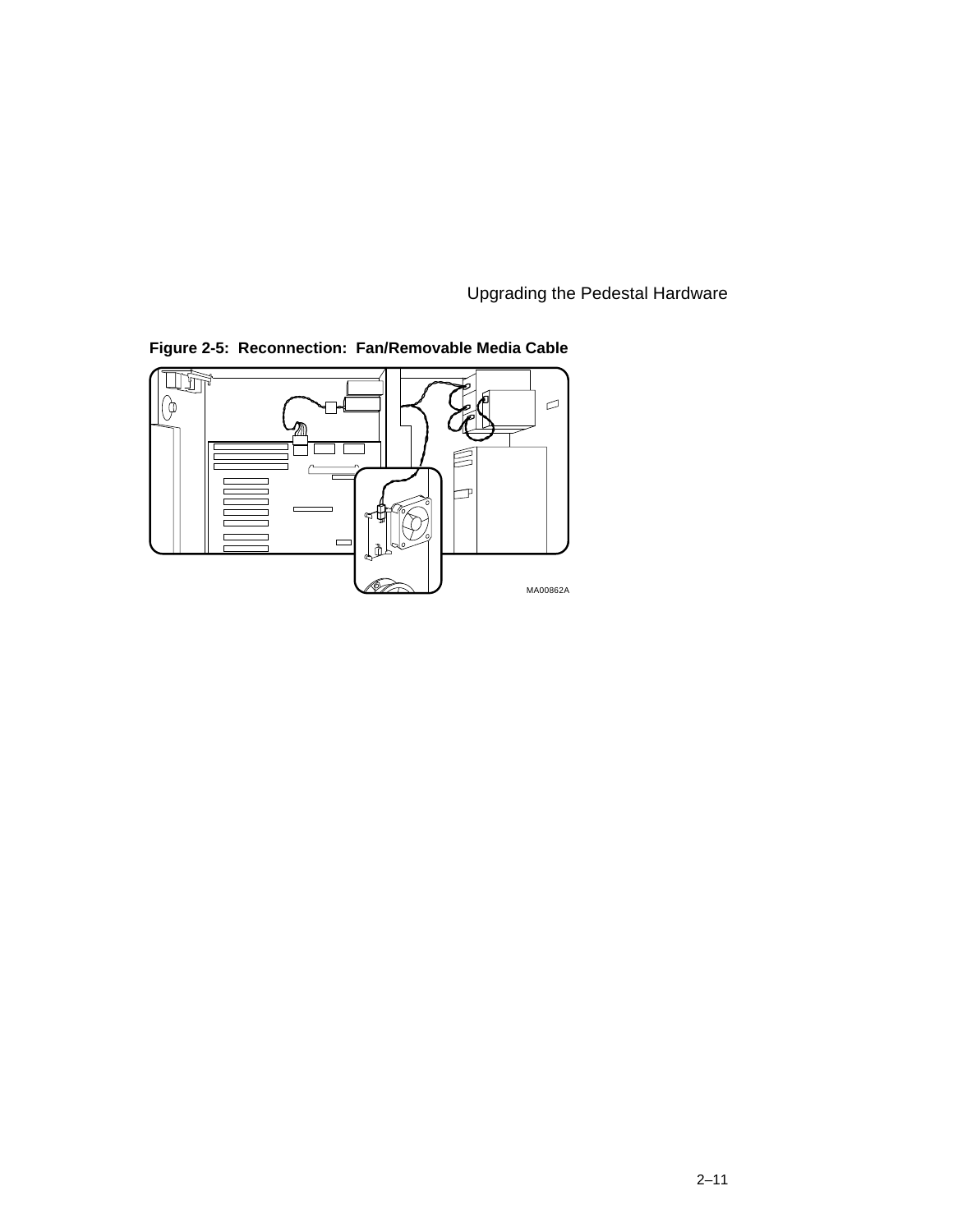



**Figure 2-6: Reconnection: Internal StorageWorks Power Cable**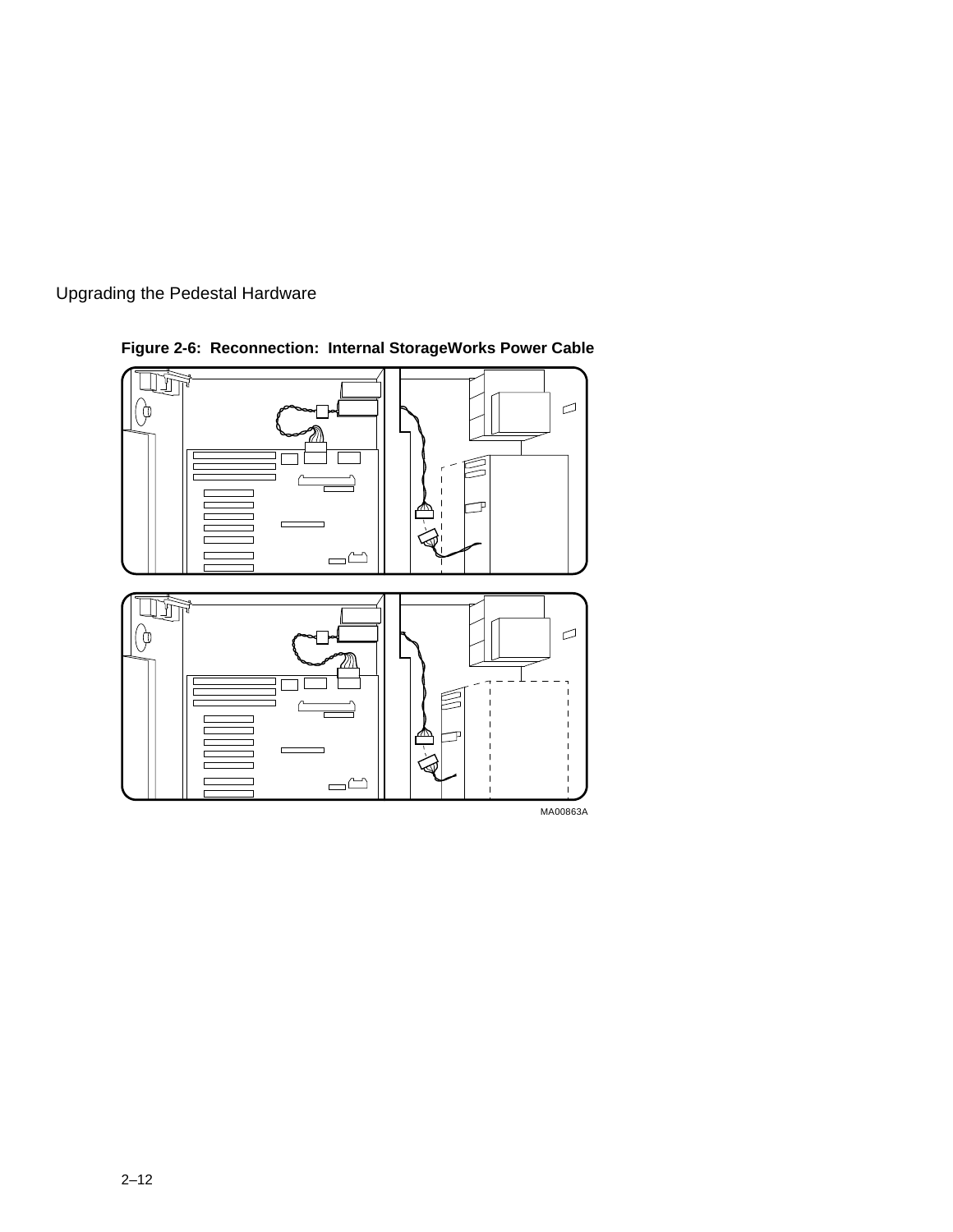**Figure 2-7: Reconnection: Floppy Cable**



Be sure to use the new floppy cable (17-04229-01) for this procedure. The location of pin 1 on the floppy connector depends on the device manufacturer. Therefore, you may need to flip the cable in order for the floppy to work.

**\_\_\_\_\_\_\_\_\_\_\_\_\_\_\_\_\_\_\_\_\_\_\_\_\_\_\_\_\_\_\_\_\_\_\_\_\_\_\_\_\_\_\_\_\_\_\_\_\_\_\_\_\_\_\_\_\_\_\_\_**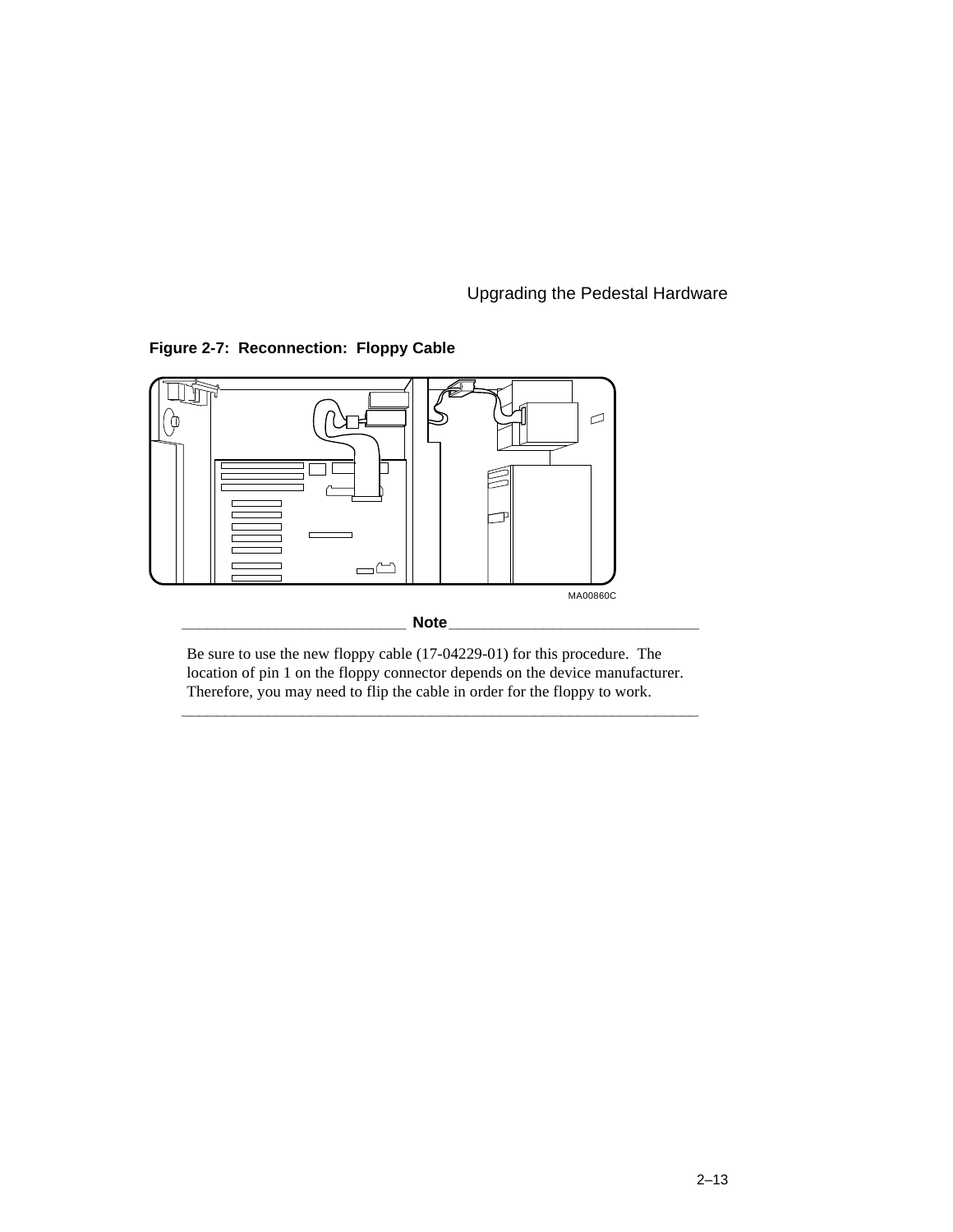





Be sure to use the new SCSI cable (17-04193-01) for this procedure. Ensure that the self-contained terminator is fully seated at the end of the cable if it is not connected to the StorageWorks backplane.

**\_\_\_\_\_\_\_\_\_\_\_\_\_\_\_\_\_\_\_\_\_\_\_\_\_\_\_\_\_\_\_\_\_\_\_\_\_\_\_\_\_\_\_\_\_\_\_\_\_\_\_\_\_\_\_\_\_\_\_\_**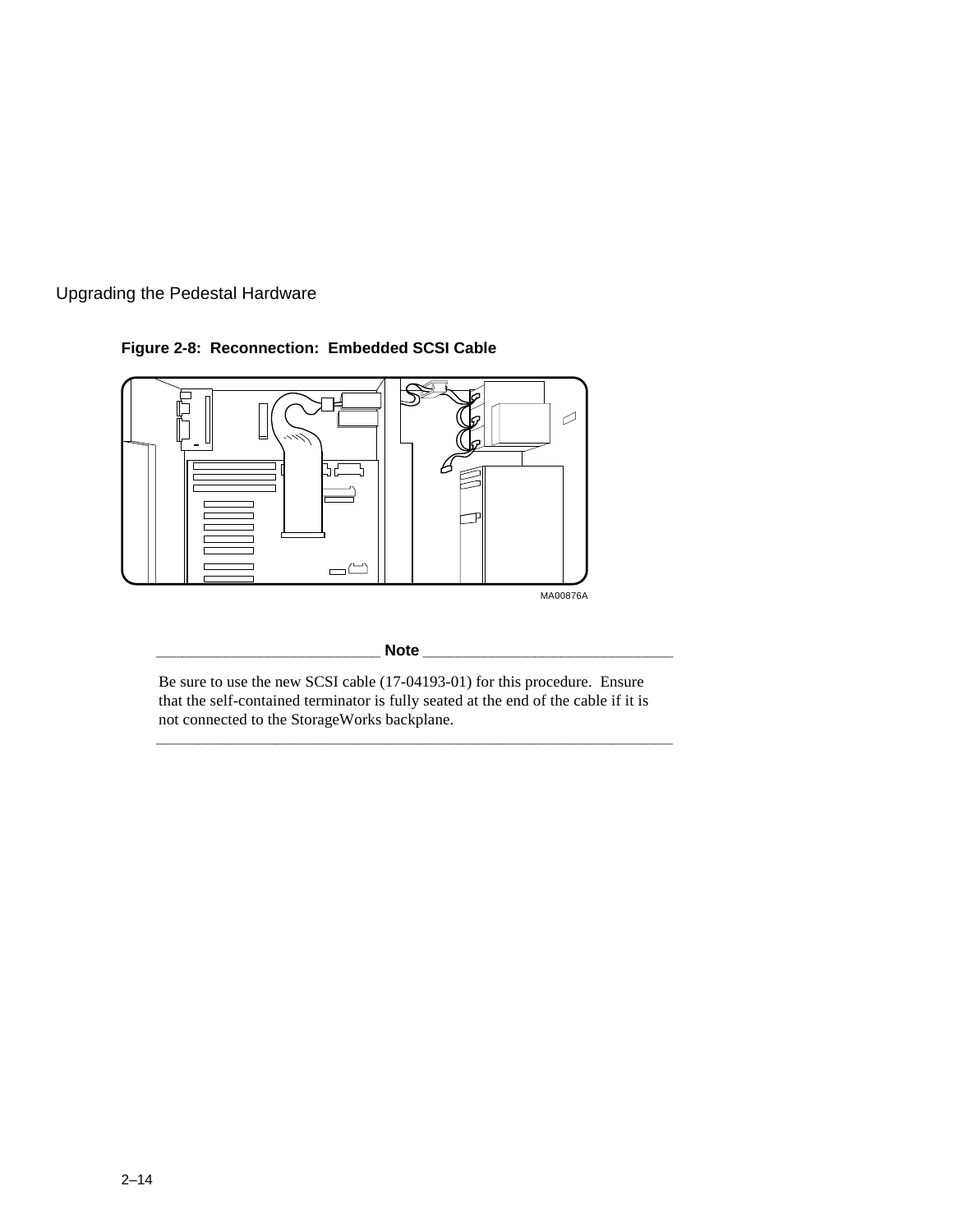**Figure 2-9: Reconnection: OCP Cable**

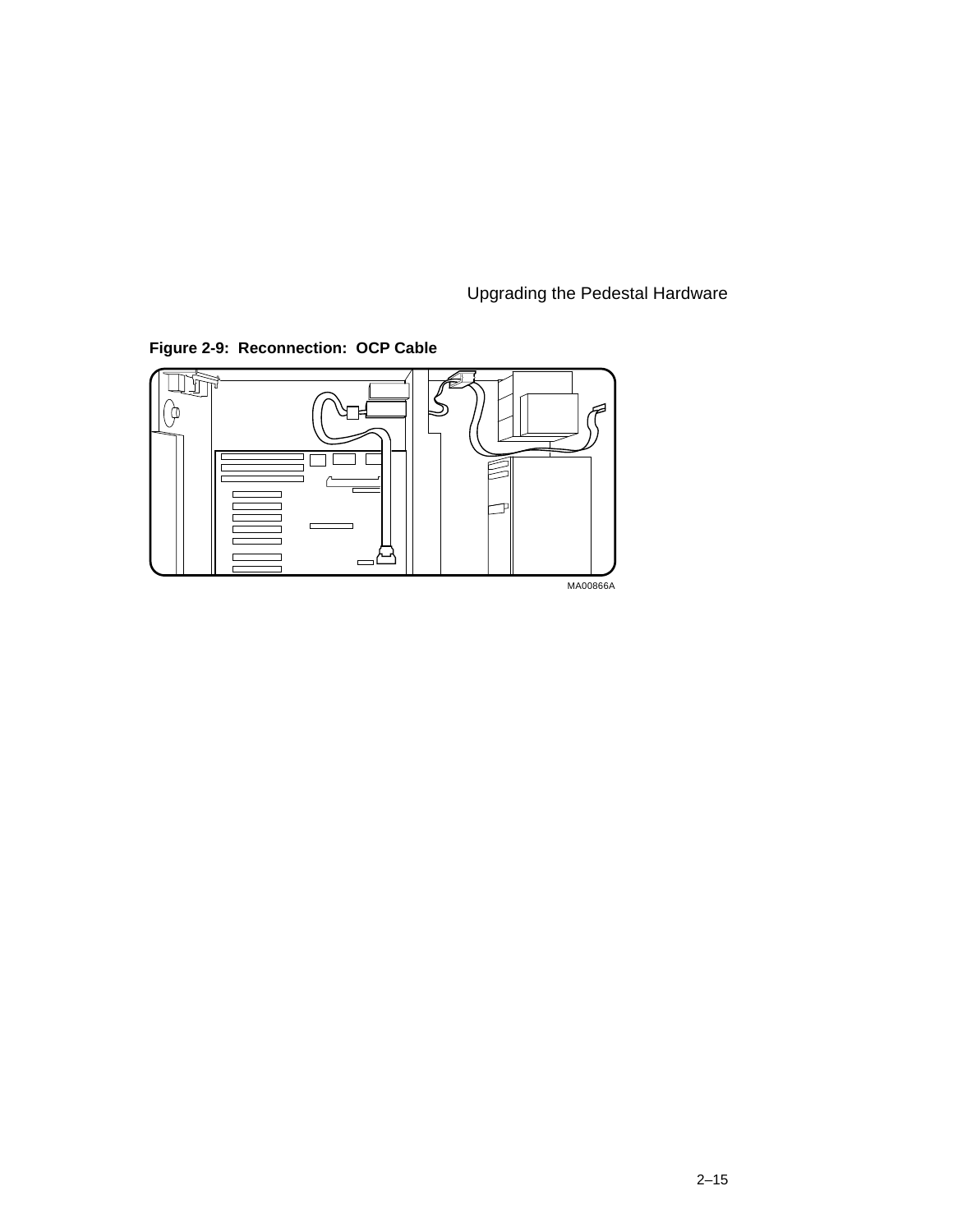## **Figure 2-10: Reconnection: Remote I/O Cable**



Install the cable clamp supplied in the upgrade kit next to the ferrite suppresser. **\_\_\_\_\_\_\_\_\_\_\_\_\_\_\_\_\_\_\_\_\_\_\_\_\_\_\_\_\_\_\_\_\_\_\_\_\_\_\_\_\_\_\_\_\_\_\_\_\_\_\_\_\_\_\_\_\_\_\_\_**

This completes the cabling procedures.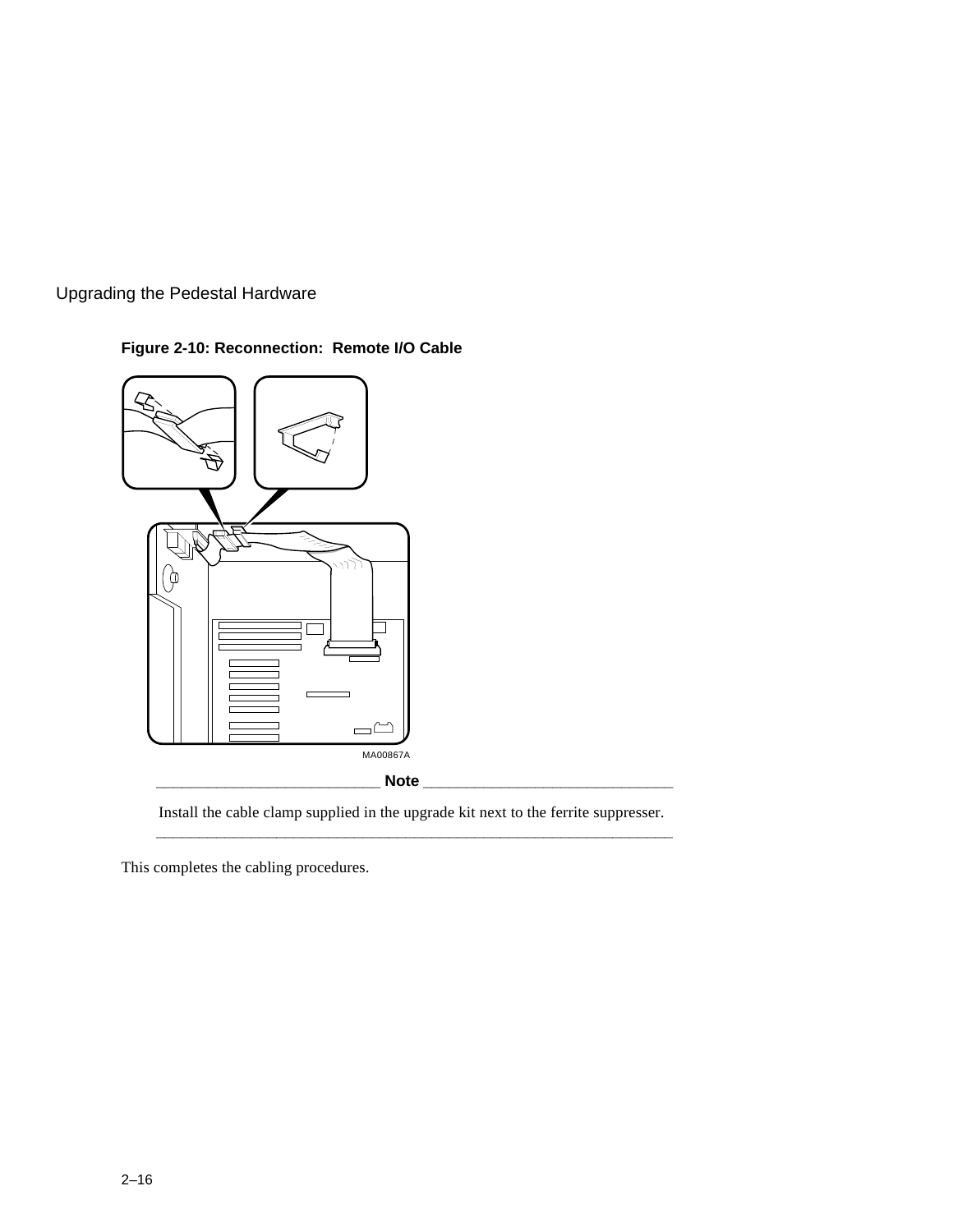#### **Step 4: Install the SCSI bulkhead cover.**

Install the SCSI bulkhead cover (74-48601-01) over the cut-out in the system chassis from which the connector of the old SCSI cable was removed.

## **Step 5: Reinstall system bus option modules.**

- A. Reinstall the card cage divider with the 6-32 screws you set aside earlier.
- B. Reinstall CPUs and memories.
- C. Reinstall plastic filler modules.

**\_\_\_\_\_\_\_\_\_\_\_\_\_\_\_\_\_\_\_\_\_\_\_\_\_ Caution \_\_\_\_\_\_\_\_\_\_\_\_\_\_\_\_\_\_\_\_\_\_\_\_\_\_\_**

**\_\_\_\_\_\_\_\_\_\_\_\_\_\_\_\_\_\_\_\_\_\_\_\_\_\_\_\_\_\_\_\_\_\_\_\_\_\_\_\_\_\_\_\_\_\_\_\_\_\_\_\_\_\_\_\_\_\_\_\_**

Empty slots adjacent to populated slots require a plastic filler to be inserted.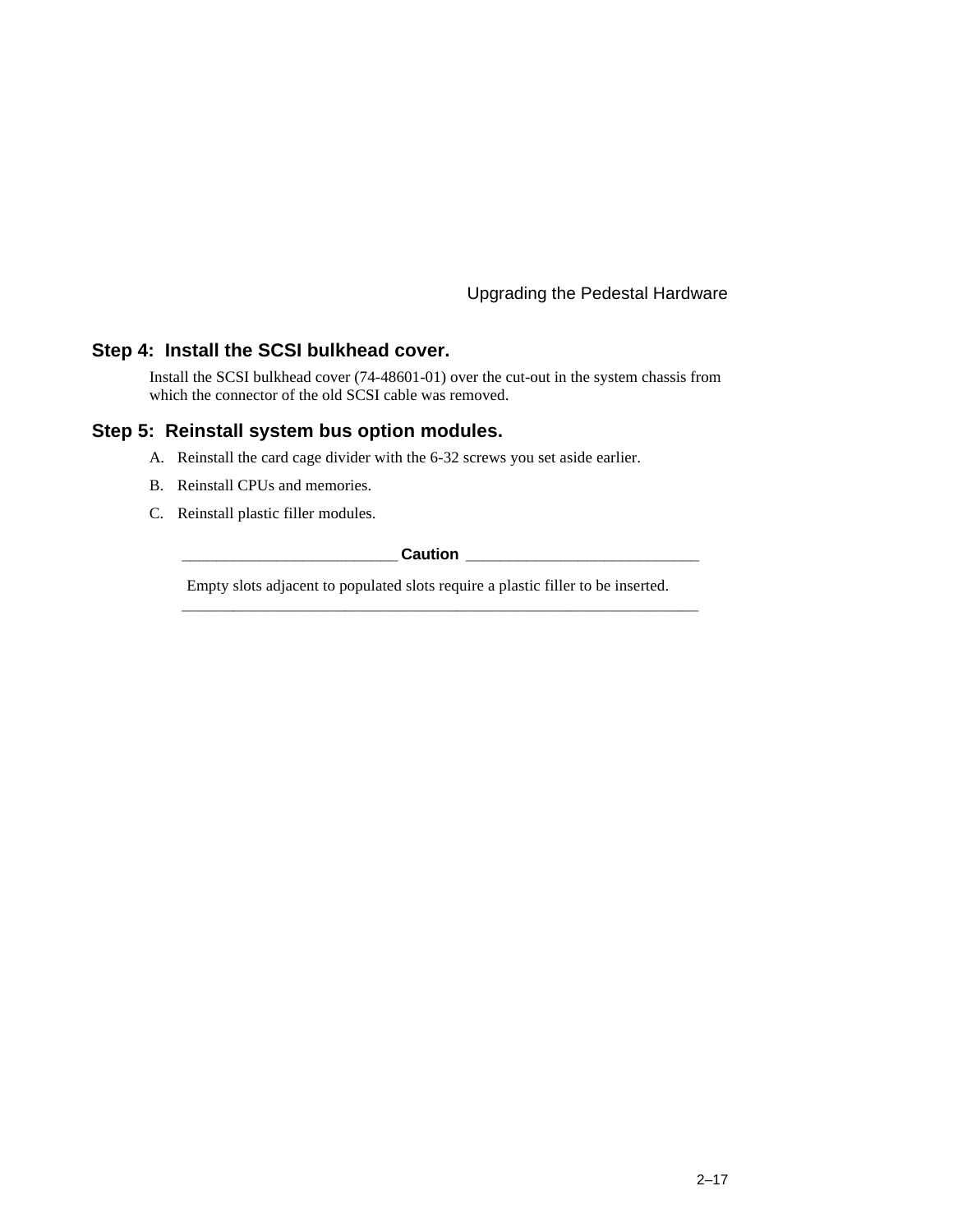## **Step 6: Affix EISA/PCI slot ID label.**

Be sure the top of the new label is aligned directly on top of the old label.



**Figure 2-11: Slot ID Label**

MA00875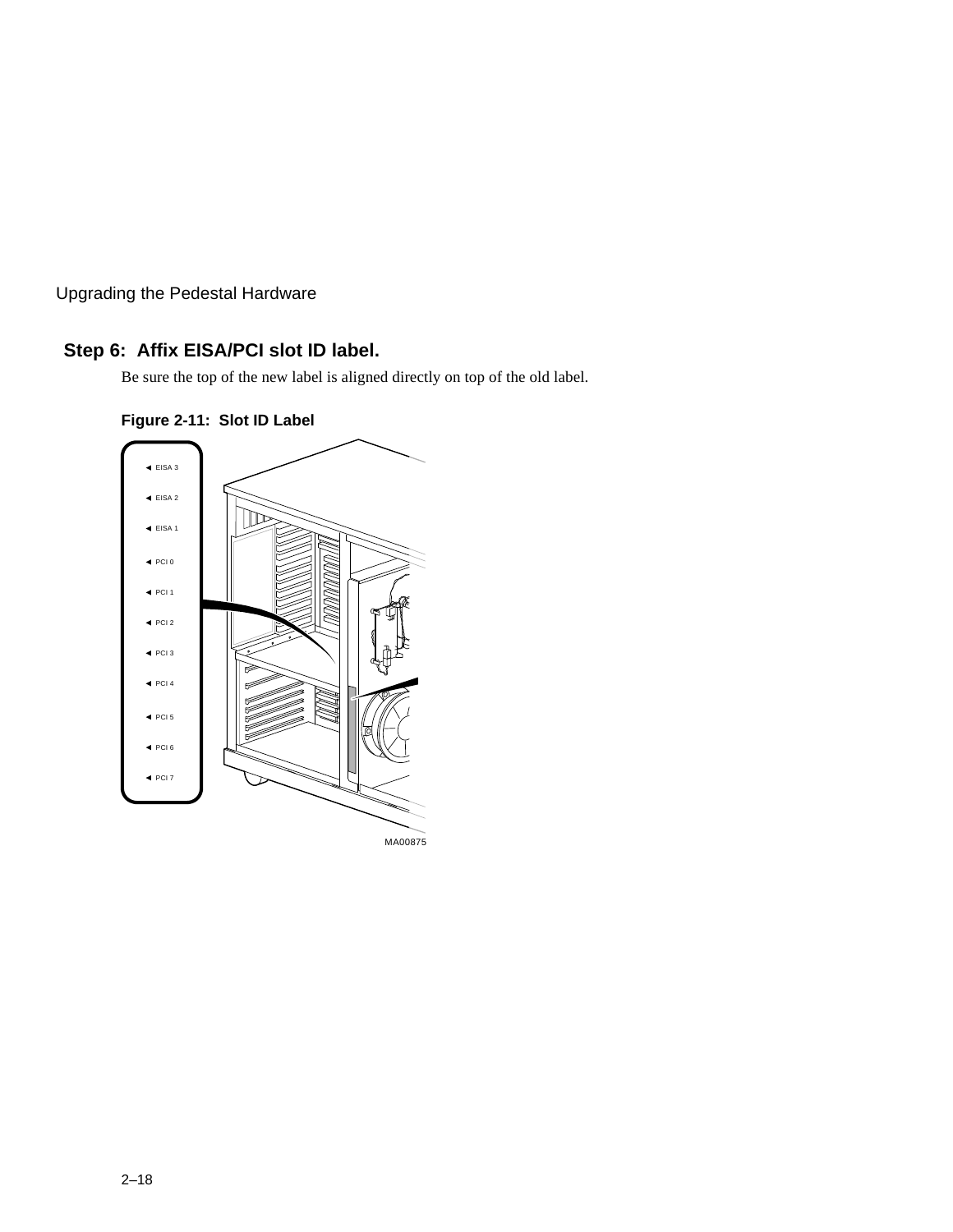#### **Step 7: Reinstall PCI and EISA Modules.**

- A. Reinstall PCI and EISA modules.
- B. Reconnect external cables into PCI/EISA modules.

The AlphaServer 2100A backplane has 3 EISA slots and 8 PCI slots. The kit provides extra blank plates for PCI/EISA windows, if needed.

 $\bf Note$ 

Before reinstalling EISA and PCI modules, consult the *AlphaServer 2100A Hardware Release Notes* (EK-2100A-CL) shipped with this document. The release notes provide configuration guidelines and restrictions to assure optimal operation of options in PCI slots.

**\_\_\_\_\_\_\_\_\_\_\_\_\_\_\_\_\_\_\_\_\_\_\_\_\_\_\_\_\_\_\_\_\_\_\_\_\_\_\_\_\_\_\_\_\_\_\_\_\_\_\_\_\_\_\_\_\_\_\_\_**

#### **Step 8: Reinstall power supplies and right and left panels.**

After reinstalling these components, attach the AC power cords to the power supplies.

## **Next Steps**

This completes the hardware upgrade. You now need to update the system firmware, as described in Chapter 4.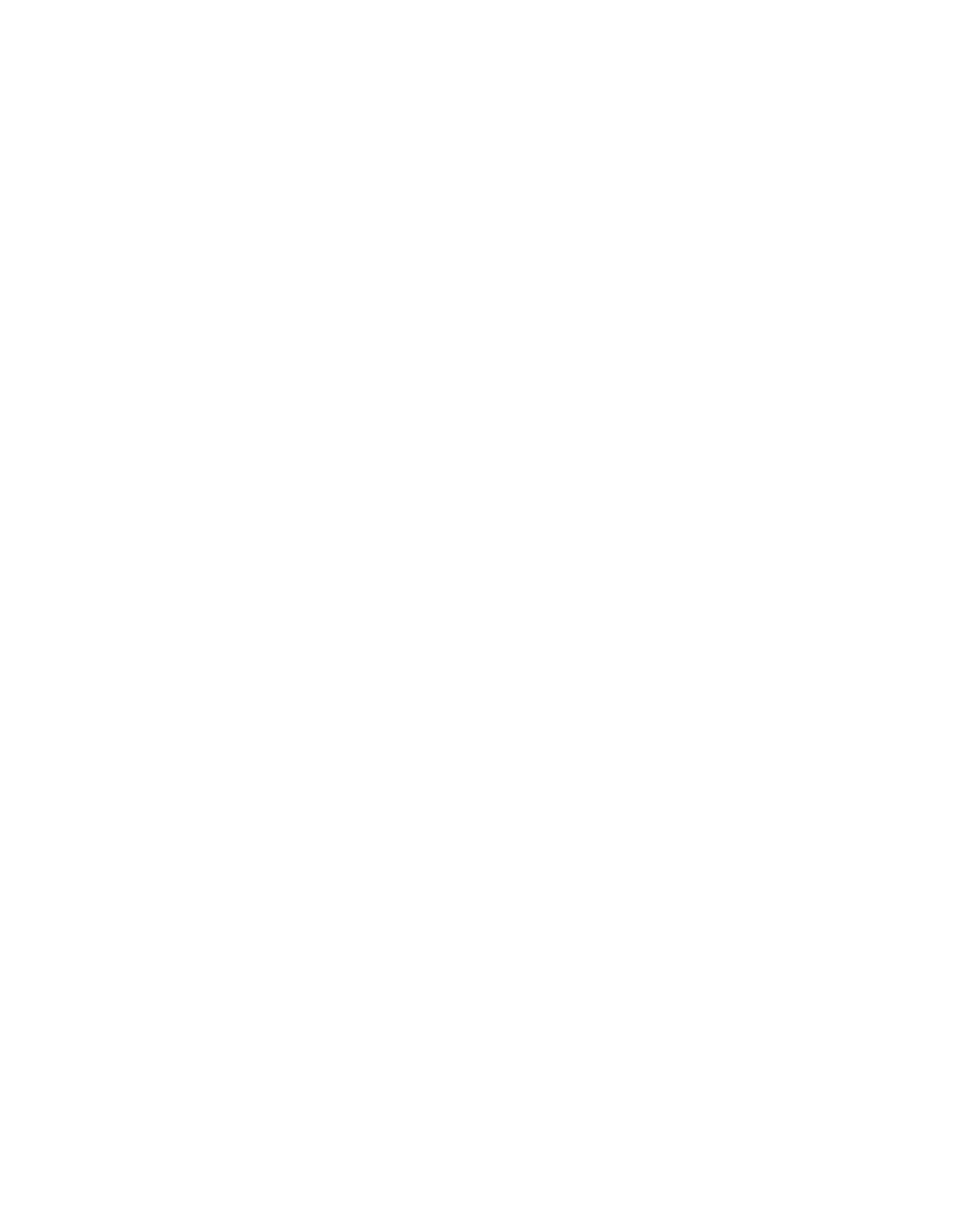# **3 Upgrading the Rackmount Hardware**

This chapter describes the procedure for upgrading the AlphaServer 2100 RM BA741 enclosure hardware.

You should be at step 3 of the following upgrade process.

#### **Caution**

Before you upgrade the hardware, you must update the OpenVMS or Windows NT operating system to the minimum revision level listed in Chapter 1. Otherwise, the upgraded hardware will not support the operating system. Do not install the new version of Digital UNIX at this time.

**\_\_\_\_\_\_\_\_\_\_\_\_\_\_\_\_\_\_\_\_\_\_\_\_\_\_\_\_\_\_\_\_\_\_\_\_\_\_\_\_\_\_\_\_\_\_\_\_\_\_\_\_\_\_\_\_\_\_\_\_**

#### **Upgrade Process**

- 1. Update the OpenVMS or Windows NT operating system. Skip this step for Digital UNIX systems.
- 2. Record any custom configuration information stored in NVRAM.
- **3. Upgrade the system hardware.**
- 4. Update the system firmware and fail-safe loader.
- 5. Rebuild the EISA and PCI configuration, and update the RAID firmware, if necessary.
- 6. Install Digital UNIX.
- 7. Restore or set up any custom configuration information.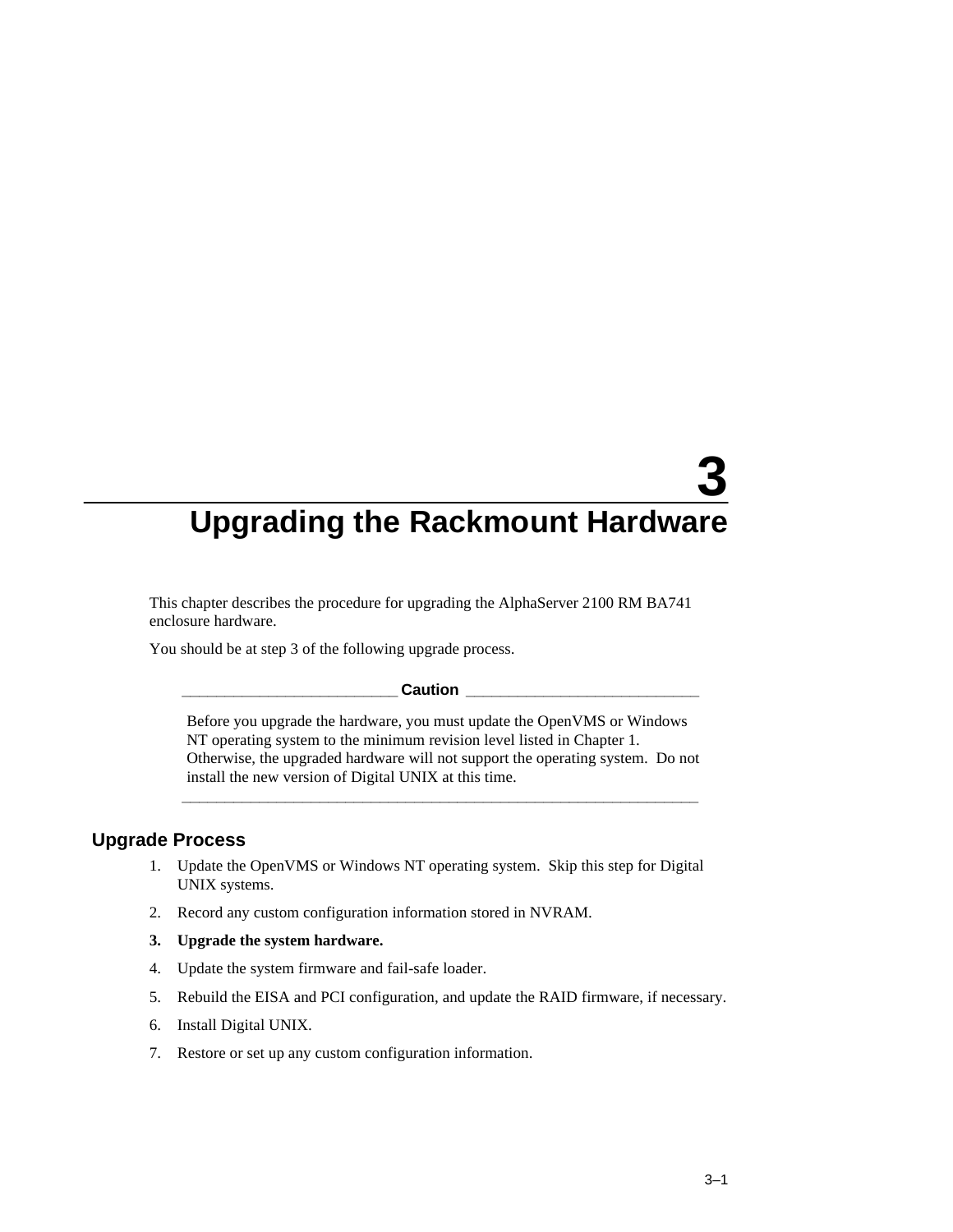Upgrading the Rackmount Hardware

## **KFPEx-BA Hardware Upgrade Kit**

There are three variants of the KFPE*x*-BA hardware upgrade kit, as follows:

- KFPEA-BA Items listed below and Digital UNIX operating system
- KFPEY-BA Items listed below and OpenVMS operating system
- KFPEN-BA Items listed below and Windows NT operating system

| <b>KFPEx-BA Kit Contents</b>                                                                          | <b>Part Number</b>                             | Quantity     |
|-------------------------------------------------------------------------------------------------------|------------------------------------------------|--------------|
| 2100A RM system bus backplane                                                                         | 54-24281-01                                    | 1            |
| 2100A RM PCI/EISA backplane                                                                           | 54-24283-01                                    | 1            |
| PCI/EISA compartment                                                                                  | 70-32504-01                                    | 1            |
| 34-conductor floppy cable                                                                             | 17-04085-01                                    | 1            |
| 50-conductor SCSI cable, self terminated                                                              | 17-04203-01                                    | 1            |
| Ethernet card                                                                                         | $DE435-AA$                                     | $\mathbf{1}$ |
| Ethernet cables: Shielded, 15-position D-sub                                                          | <b>BNE4C-02</b>                                | 1            |
| SCSI bulkhead plate                                                                                   | 74-48601-01                                    | 1            |
| Blank plates for PCI/EISA window                                                                      | 74-42440-01                                    | 4            |
| Model number conversion label                                                                         | 36-15946-02                                    | 1            |
| Model number ratings label                                                                            | 36-17674-00                                    | 1            |
| Software kit containing:                                                                              | <b>OZ-00SAA-EW</b>                             | 1            |
| <b>CD-ROM</b> (Customer Firmware Kit)<br>Digital UNIX and VMS ECU diskette<br>Windows NT ECU diskette | <b>OZ-003AA-E8</b><br>AK-Q2CR*CA<br>AK-PYCJ*CA |              |
| Operating system kit (one of the following):                                                          |                                                |              |
| Windows NT                                                                                            | OB-23CAA-SA                                    | 1            |
| Digital UNIX                                                                                          | QA-MT4AA-H8                                    | 1            |
| OpenVMS                                                                                               | QA-MT1AG-H8                                    | 1            |
| Upgrade manual (this document)                                                                        | <b>EK-2100A-UP</b>                             | $\mathbf{1}$ |
| AlphaServer 2100A RM Installation/Owner's<br>Guide                                                    | <b>EK-2100A-RM</b>                             | 1            |
| AlphaServer 2100A Hardware Documentation                                                              | QZ-00TAA-GC                                    |              |
| <b>Hardware Release Notes</b>                                                                         | <b>EK-2100A-CL</b>                             | 1            |
| Owner's Guide                                                                                         | <b>EK-2100A-OP</b>                             | 1            |
| Firmware Reference Guide                                                                              | <b>EK-AXPFW-RM</b>                             | 1            |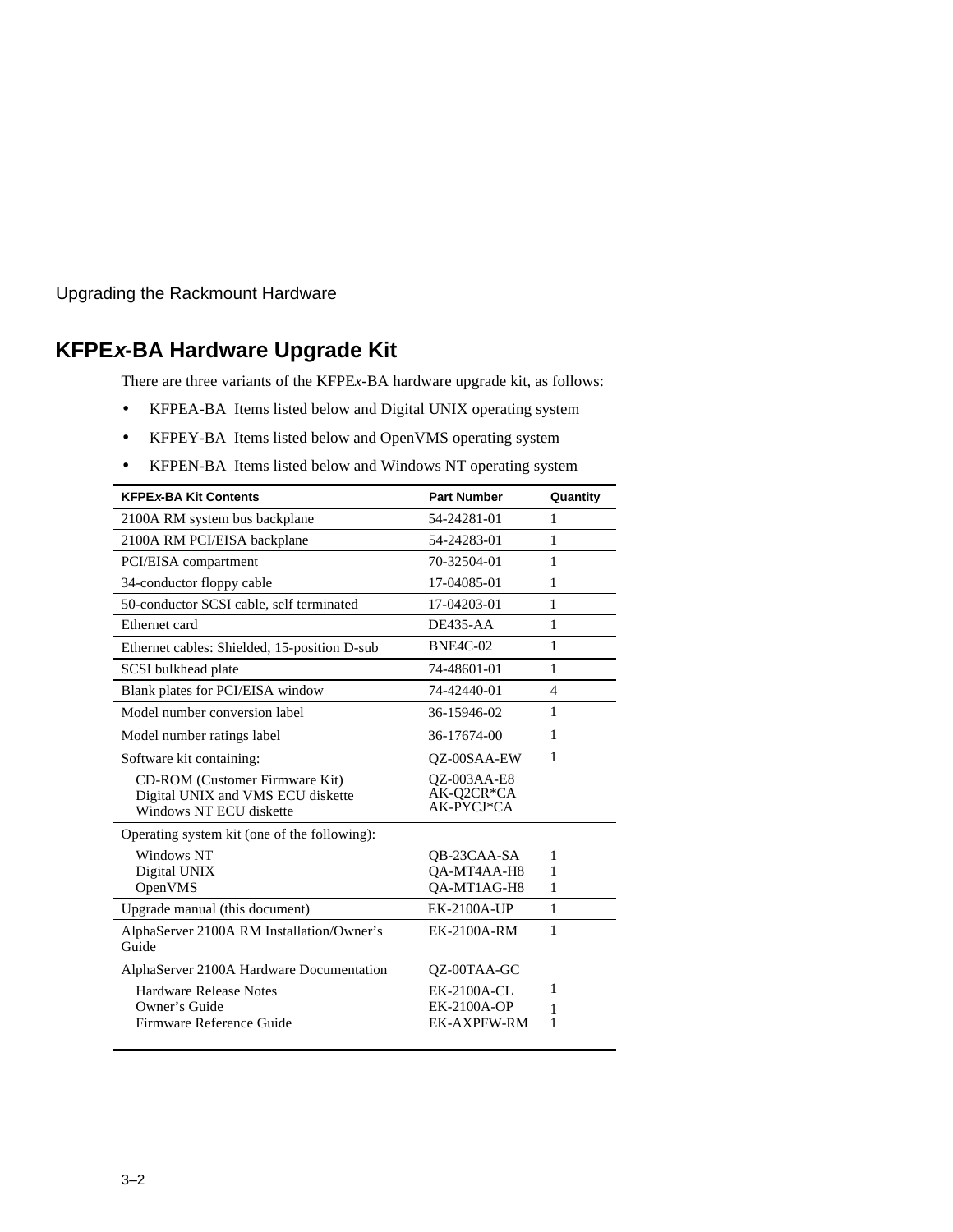# **Tools**

The hardware upgrade requires the following tools:

- Number 2 Phillips screwdriver. A powered screwdriver is recommended.
- Number 1 Phillips screwdriver (for removing/replacing mass storage compartment cover).
- Flat-blade screwdriver, 1/2-inch wide
- Torque device capable of up to 20 inch-pounds, with extension and Number 2 Phillips tip.

# **Before You Begin**

- The hardware upgrade takes approximately one hour.
- Check the contents of the upgrade kit to make sure you have all the items you need.
- It is recommended that you have the system Service Guide or Service Help File on hand to verify component removal and replacement.
- Remove and replace components in the order listed in this chapter.
- Keep all cables and modules unless otherwise directed.
- Keep all screws that you remove. You will be reusing the screws.

#### **Caution \_\_\_\_\_\_\_\_\_\_\_\_\_\_\_\_\_\_\_\_\_\_\_\_\_\_\_\_\_\_\_\_**

System modules are static sensitive. Use an antistatic mat and wrist strap when handling modules. **\_\_\_\_\_\_\_\_\_\_\_\_\_\_\_\_\_\_\_\_\_\_\_\_\_\_\_\_\_\_\_\_\_\_\_\_\_\_\_\_\_\_\_\_\_\_\_\_\_\_\_\_\_\_\_\_\_\_\_\_**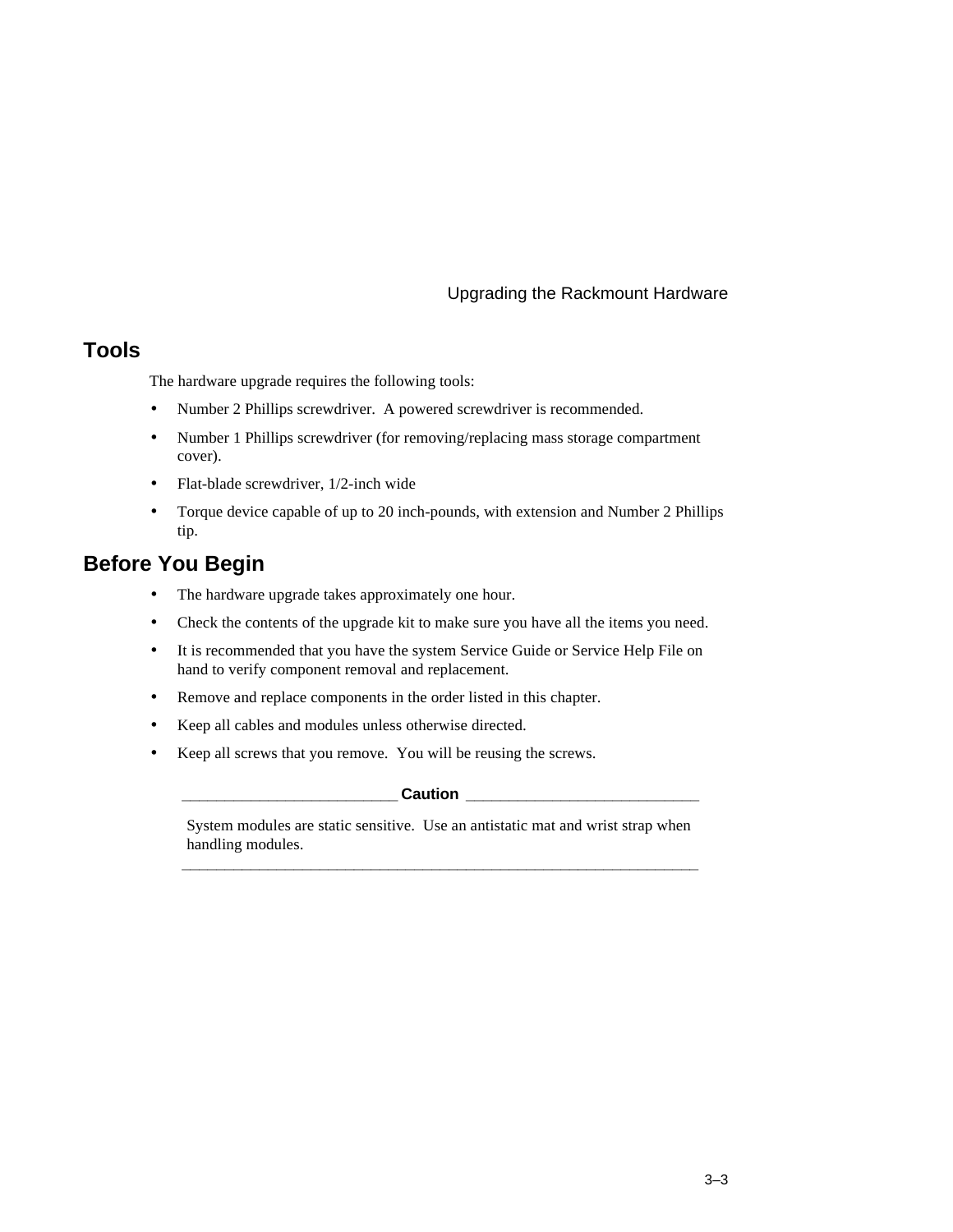# **Hardware Disassembly**

## **Step 1: Perform a power shutdown.**

A. Perform an orderly shutdown of the operating system, as described in the operating system documentation.

**\_\_\_\_\_\_\_\_\_\_\_\_\_\_\_\_\_\_\_\_\_\_\_\_\_\_ Note \_\_\_\_\_\_\_\_\_\_\_\_\_\_\_\_\_\_\_\_\_\_\_\_\_\_\_\_\_**

It is recommended that you back up the system disk prior to system shutdown. **\_\_\_\_\_\_\_\_\_\_\_\_\_\_\_\_\_\_\_\_\_\_\_\_\_\_\_\_\_\_\_\_\_\_\_\_\_\_\_\_\_\_\_\_\_\_\_\_\_\_\_\_\_\_\_\_\_\_\_\_**

- B. Set the DC power switch on the operator control panel to "off." If necessary, refer to the system Owner's Guide for the location of switches and power cords.
- C. Unplug the AC power cord for each power supply.



#### **Warning**

 CPU and memory modules have parts that operate at high temperatures. Wait 2 minutes after power is removed before handling these modules.

# **Step 2: Unplug cables.**

- A. Unplug all external cables at the I/O area on the rear of the enclosure.
- B. Remove the cable management bracket from the system chassis.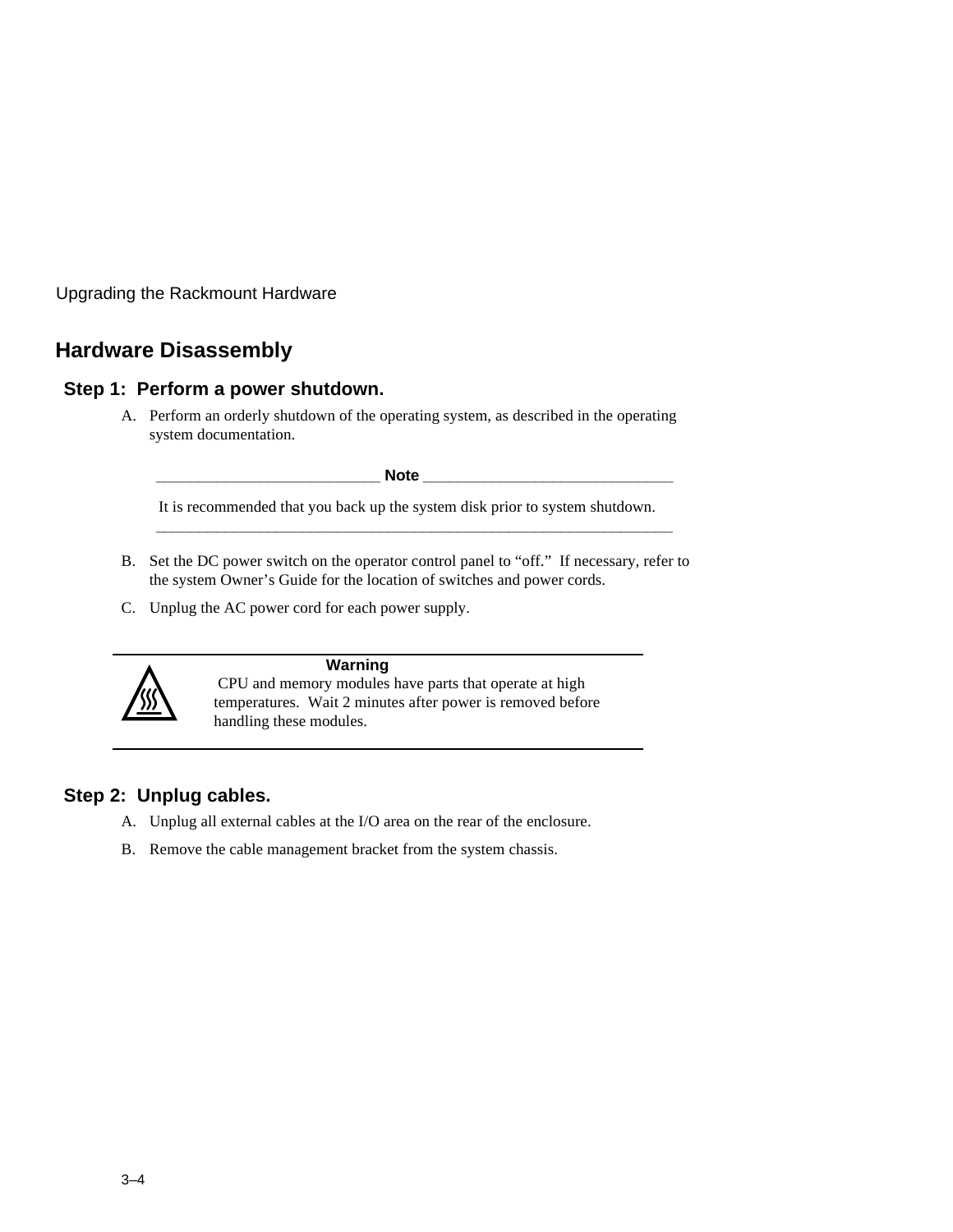## **Step 3: Stabilize the cabinet and extend the system out.**

**\_\_\_\_\_\_\_\_\_\_\_\_\_\_\_\_\_\_\_\_\_\_\_\_\_Warning \_\_\_\_\_\_\_\_\_\_\_\_\_\_\_\_\_\_\_\_\_\_\_\_\_\_\_**

To prevent serious personal injury and equipment damage, stabilize the cabinet as described in the cabinet documentation. Each system chassis weighs 45.4 kg (100 lb.). On a cabinet with multiple systems, ensure that only one system is extended out of the cabinet at any one time.

Do not extend more than one slide assembly at a time; cabinet instability may result.

**\_\_\_\_\_\_\_\_\_\_\_\_\_\_\_\_\_\_\_\_\_\_\_\_\_\_\_\_\_\_\_\_\_\_\_\_\_\_\_\_\_\_\_\_\_\_\_\_\_\_\_\_\_\_\_\_\_\_\_\_**

- A. After you stabilize the cabinet, remove the front door and any bezels that prevent access to the system chassis, if applicable.
- B. Remove the front panel of the system chassis.

#### **Figure 3-1: Removing Front Panel**

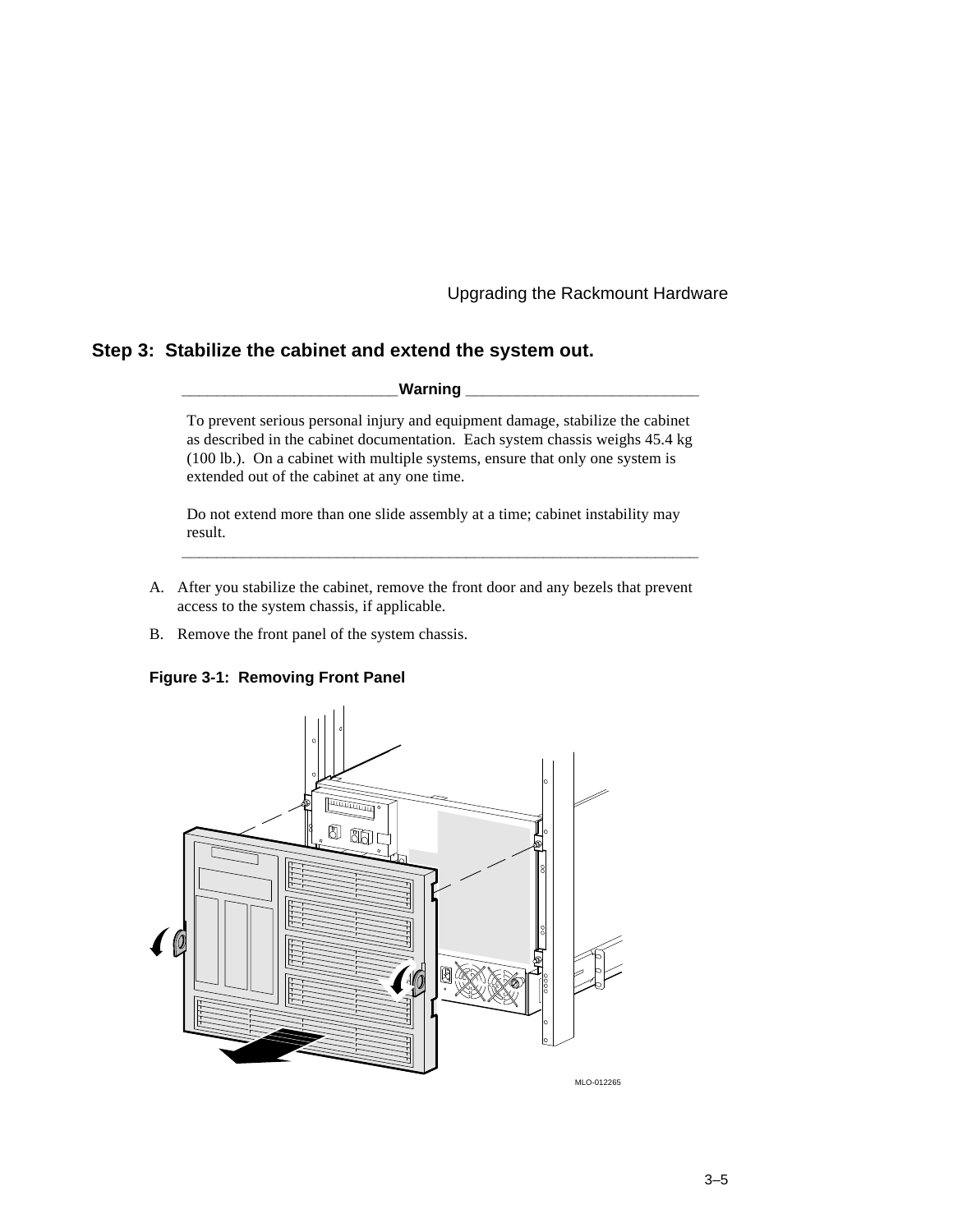C. Remove the 4 screws and extend the system out until it locks.



**Figure 3-2: Extending System Chassis**

Under some circumstances, you may decide to completely remove a system from the cabinet for easier access to components. Use sufficient personnel and equipment to prevent personal injury and equipment damage.

**\_\_\_\_\_\_\_\_\_\_\_\_\_\_\_\_\_\_\_\_\_\_\_\_\_\_\_\_\_\_\_\_\_\_\_\_\_\_\_\_\_\_\_\_\_\_\_\_\_\_\_\_\_\_\_\_\_\_\_\_**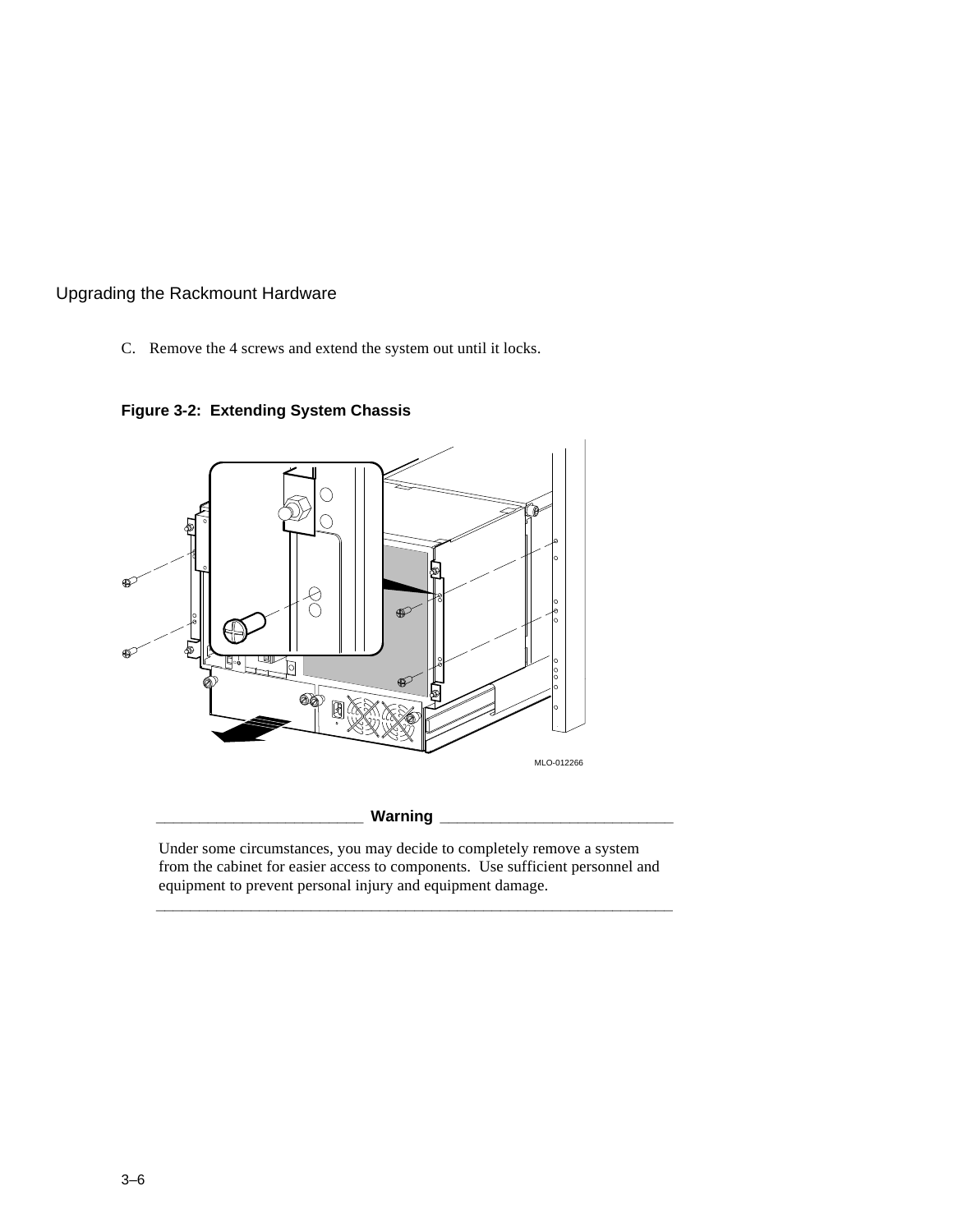## **Step 4: Access the PCI/EISA compartment and remove modules.**

A. Loosen the 2 captive screws and open the PCI/EISA compartment door.



**Figure 3-3: Accessing the PCI/EISA Compartment**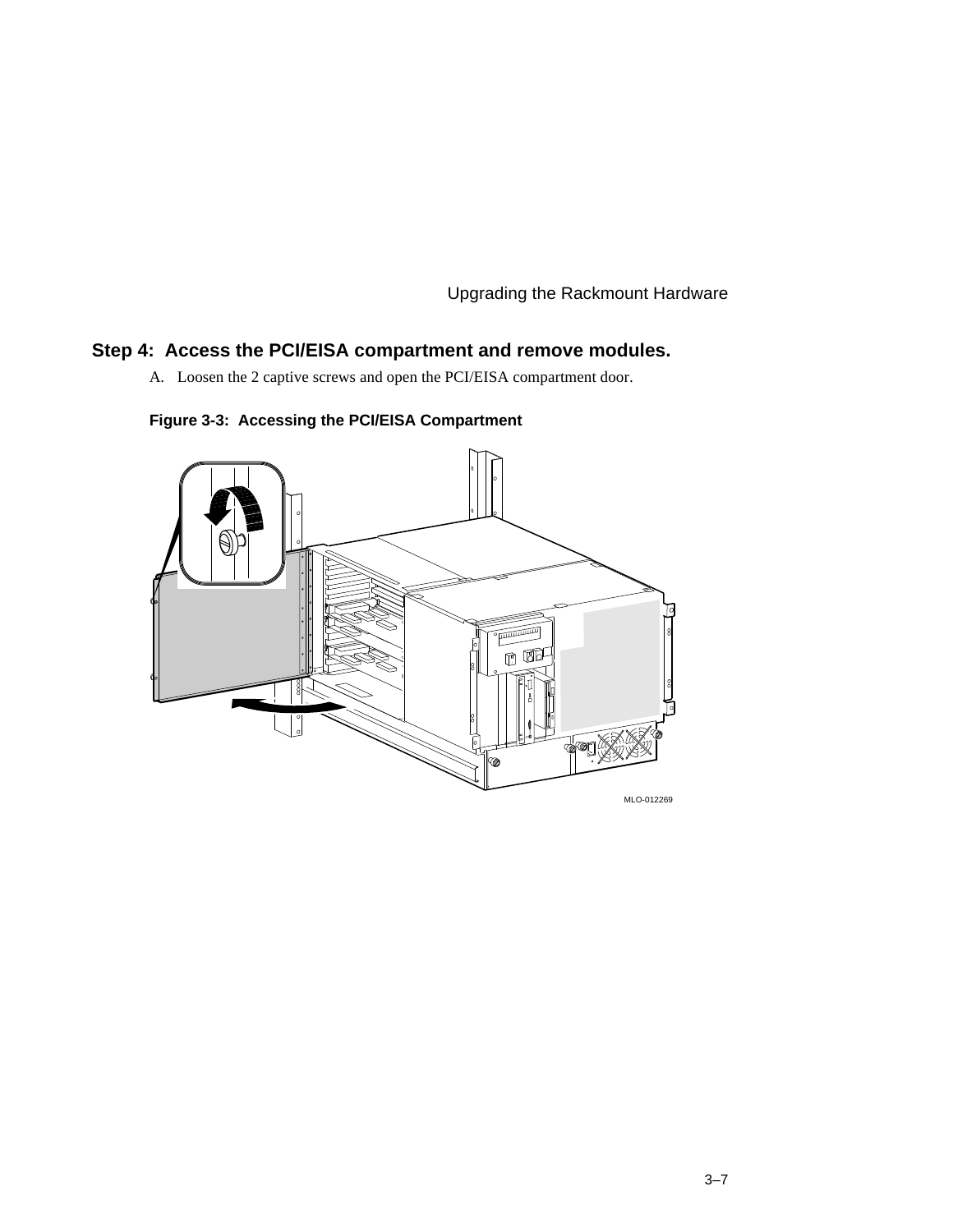- B. Unplug all cables mounted to modules and route them through the egress openings in the card cage. Most cables are routed through the right egress (Figure 3-4).
- C. Remove PCI/EISA boards and blank plates for PCI/EISA windows.
- D. Remove and discard the standard I/O module (Figure 3-4).

**Figure 3-4: Removing Cables and Standard I/O Module**

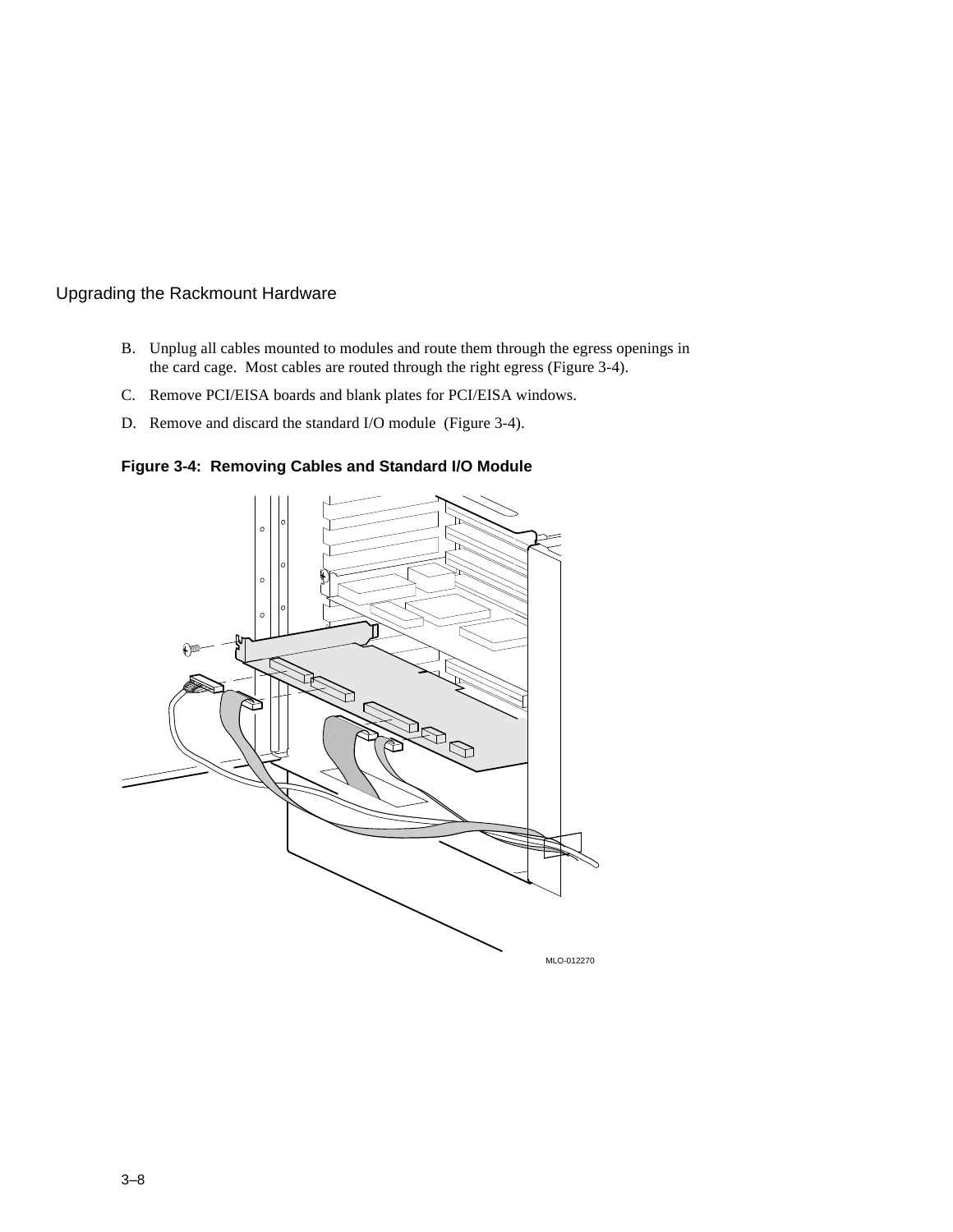## **Step 5: Access the system bus compartment and remove modules.**

- A. Loosen the 2 captive screws and lift off the cover (Figure 3-5).
- B. Remove CPU and memory modules and all plastic fillers and set them aside for later reinstallation.

**Figure 3-5: Accessing System Bus Compartment**

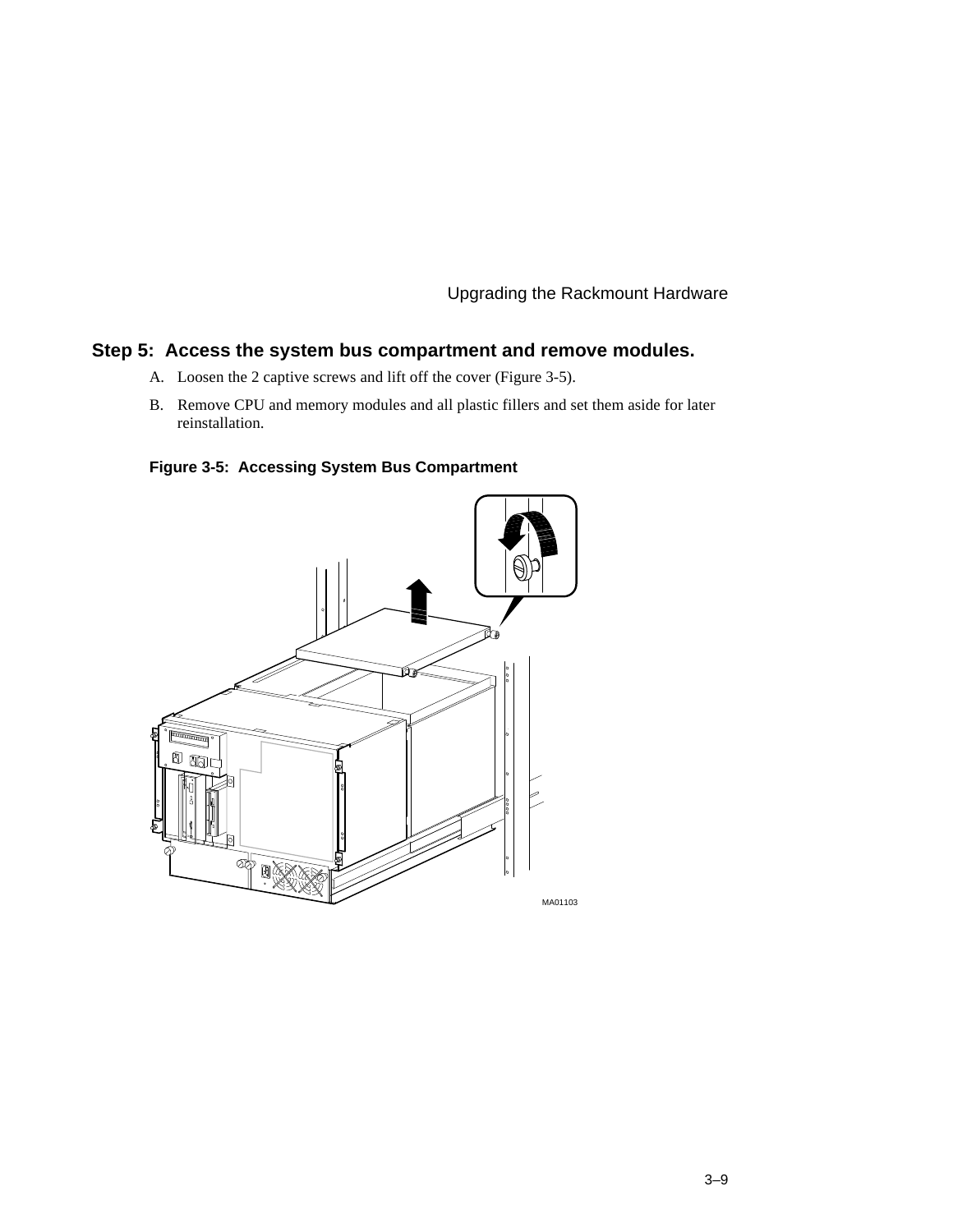## **Step 6: Disconnect the power supplies.**

- A. Loosen the quarter-turn captive fasteners and open the bottom access door.
- B. Remove the power control cable and 12V cable from their connectors beneath the system backplane.
- C. Unscrew the 3V and 5V leads from the power bus bars.

**Figure 3-6: Removing Power Control Cables**



MLO-012275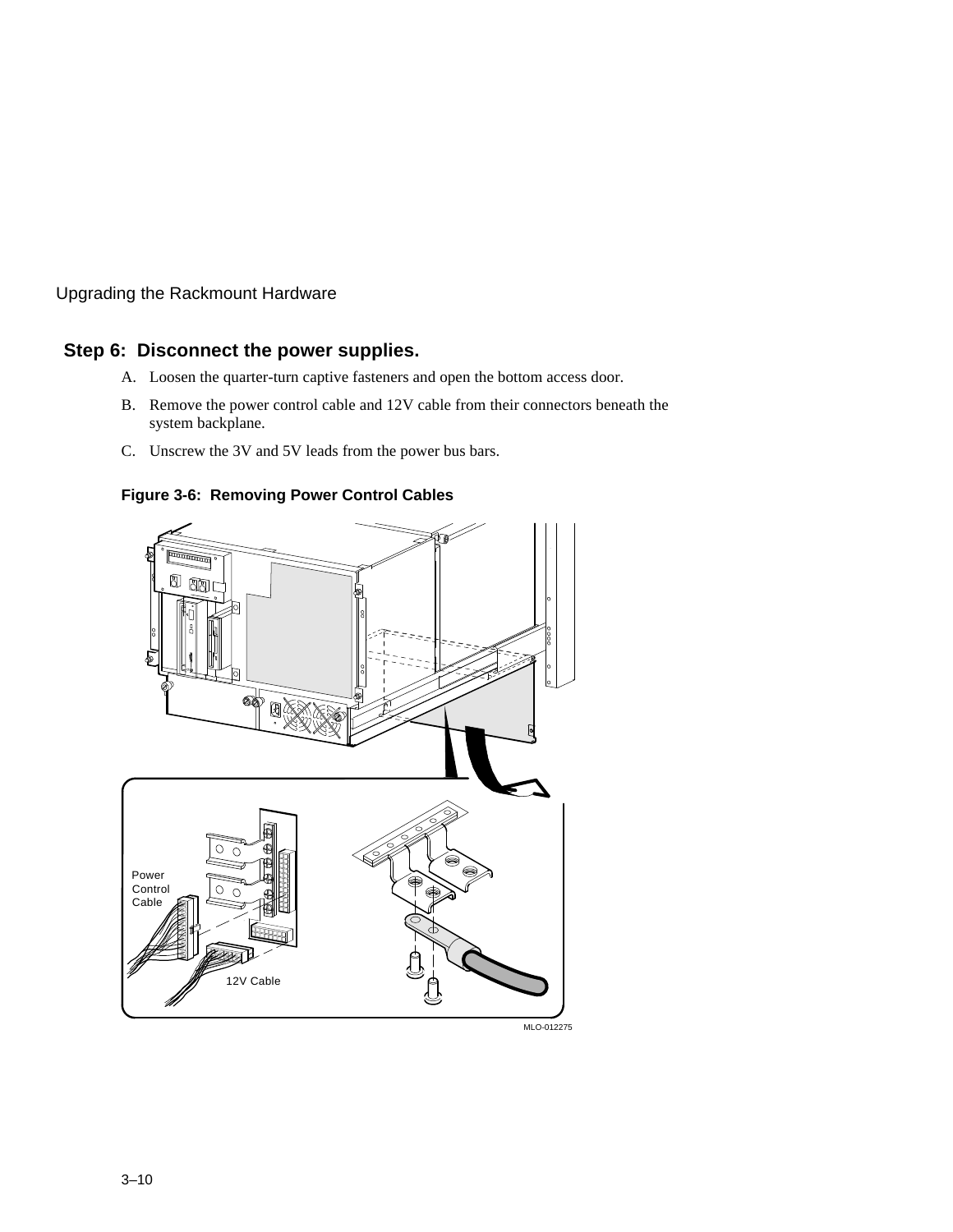# **Step 7: Disconnect the fan power cable.**

A. Using a Number 1 Phillips screwdriver, loosen the 6 quarter-turn fasteners and remove the cover to the mass storage compartment.



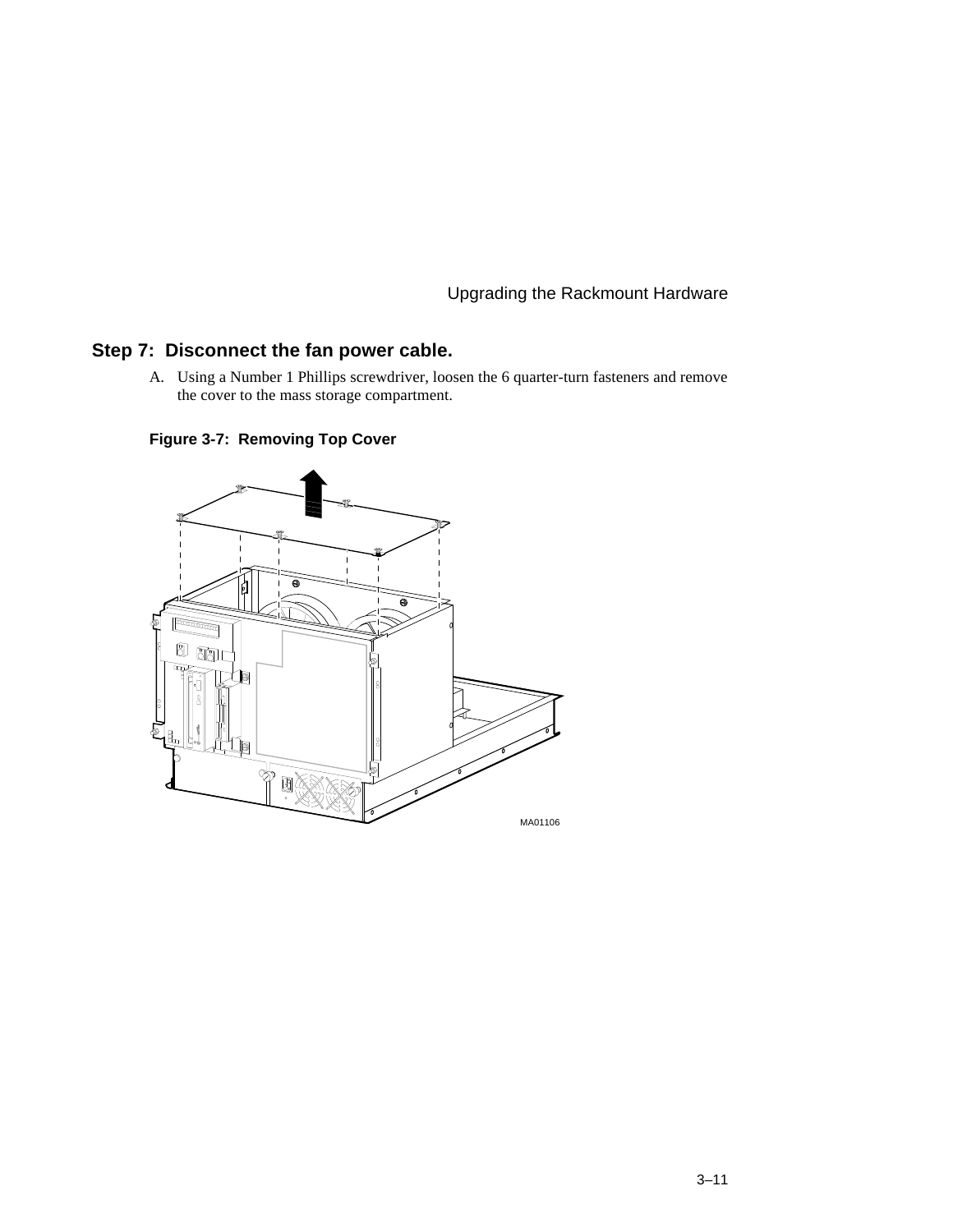B. Remove the fan assembly.





C. Disconnect the fan power cable from the top connector on the EISA/PCI backplane. Refer to Figure 3-18.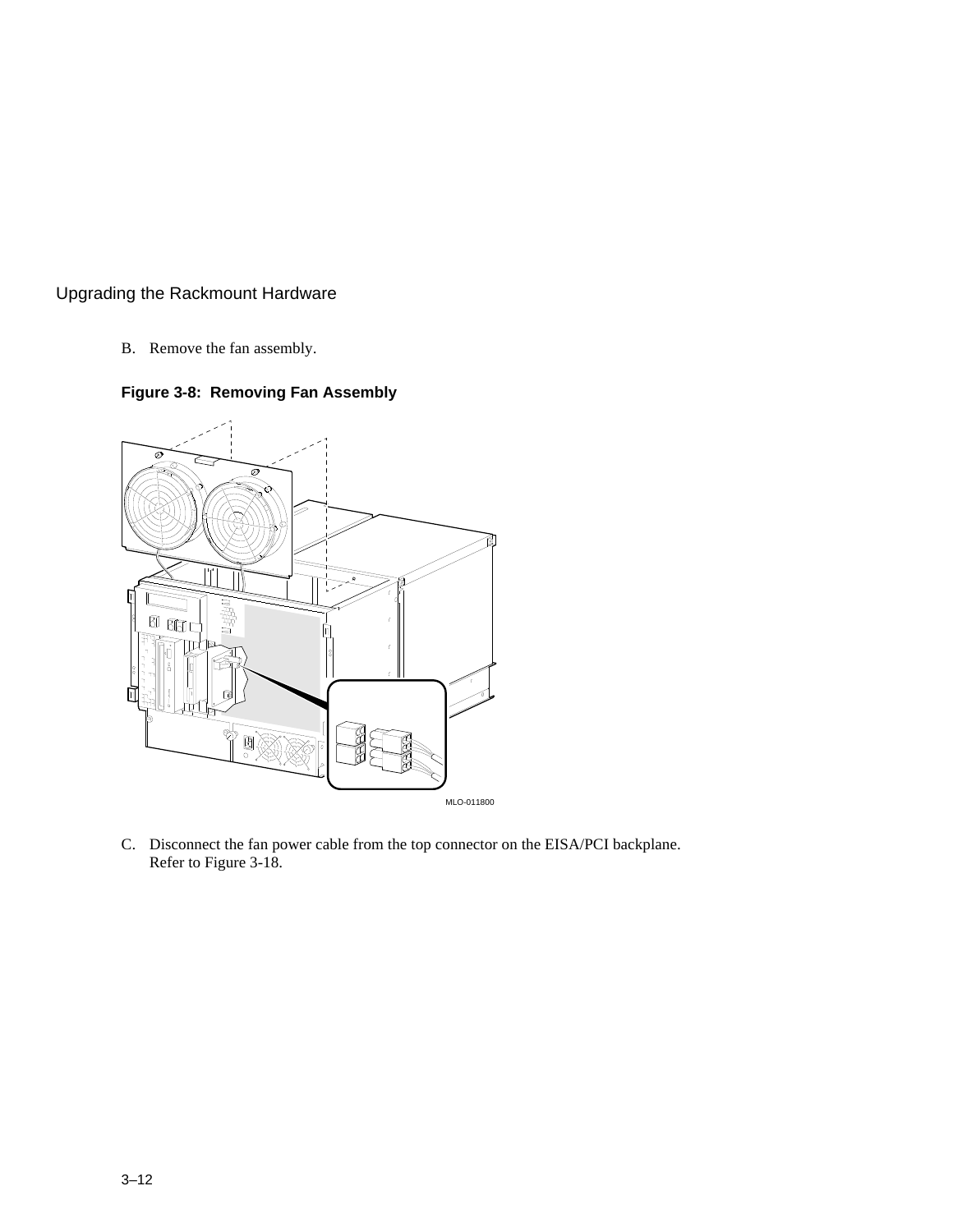## **Step 8: Separate the front and rear halves of the enclosure.**

A. Remove and set aside the 4 screws and pull the rear half of the enclosure back until it separates from the front.



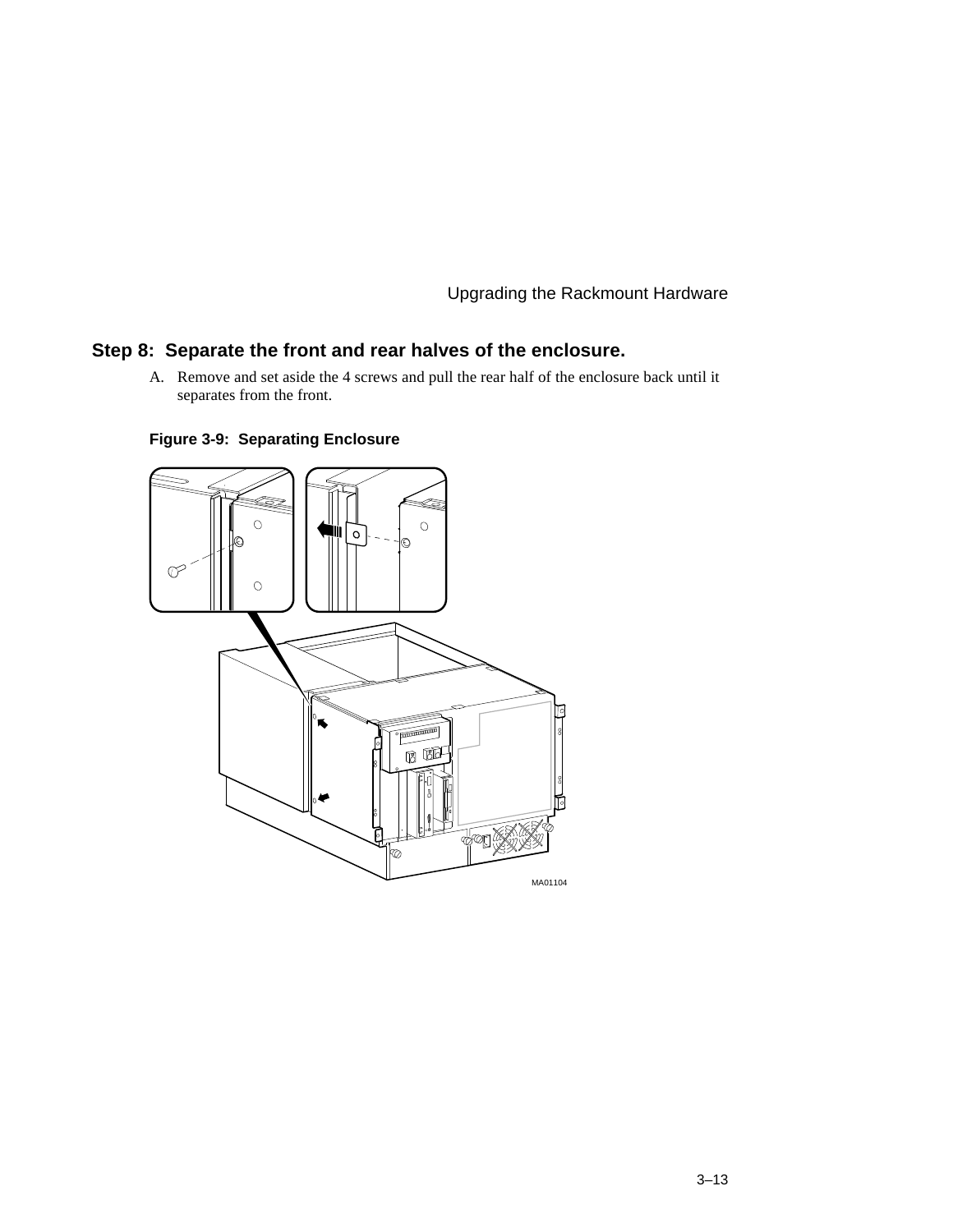B. Lift off the rear half of the enclosure (Figure 3-10) and set it down as shown in Figure 3-12.





Warning \_

The rear half of the enclosure is heavy. Take precautions in lifting it and setting it down. **\_\_\_\_\_\_\_\_\_\_\_\_\_\_\_\_\_\_\_\_\_\_\_\_\_\_\_\_\_\_\_\_\_\_\_\_\_\_\_\_\_\_\_\_\_\_\_\_\_\_\_\_\_\_\_\_\_\_\_\_**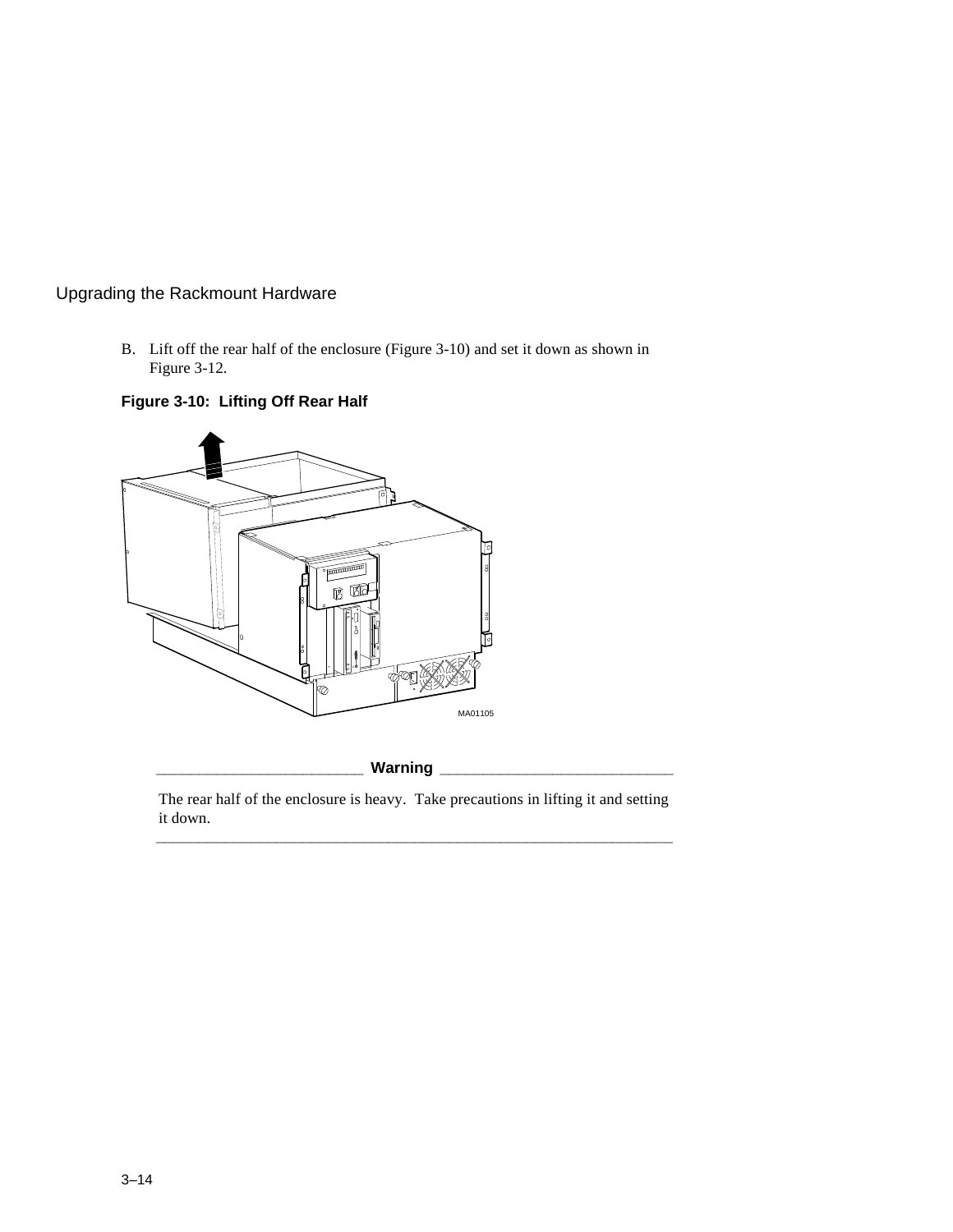C. Remove the 4 power bus bars (6 screws each).



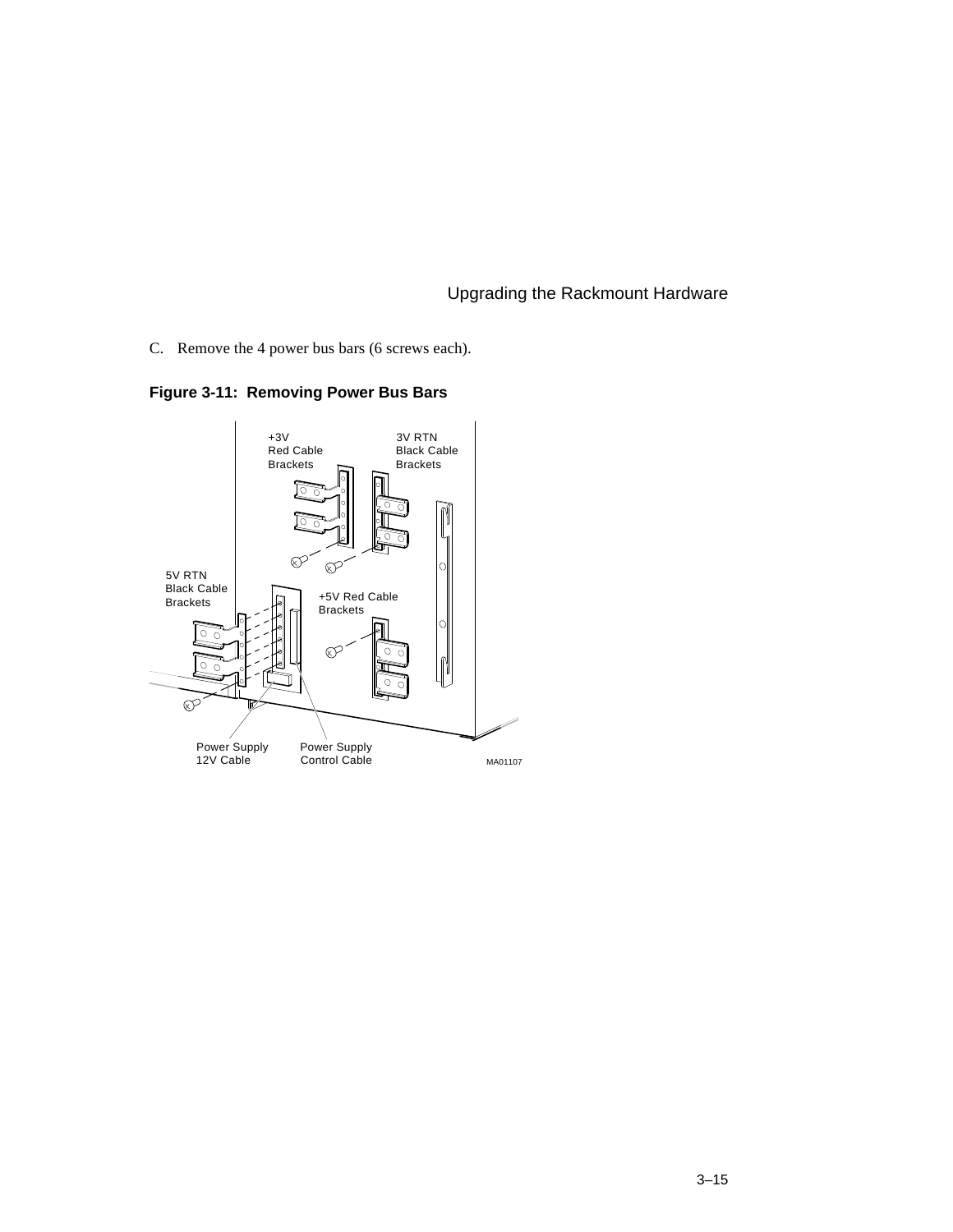D. Separate the system bus compartment from the PCI/EISA bus compartment. The 8 screws are accessible from inside the system bus card cage.

**Figure 3-12: Separating Compartments**



E. Discard the PCI/EISA bus compartment, along with the EISA-based backplane.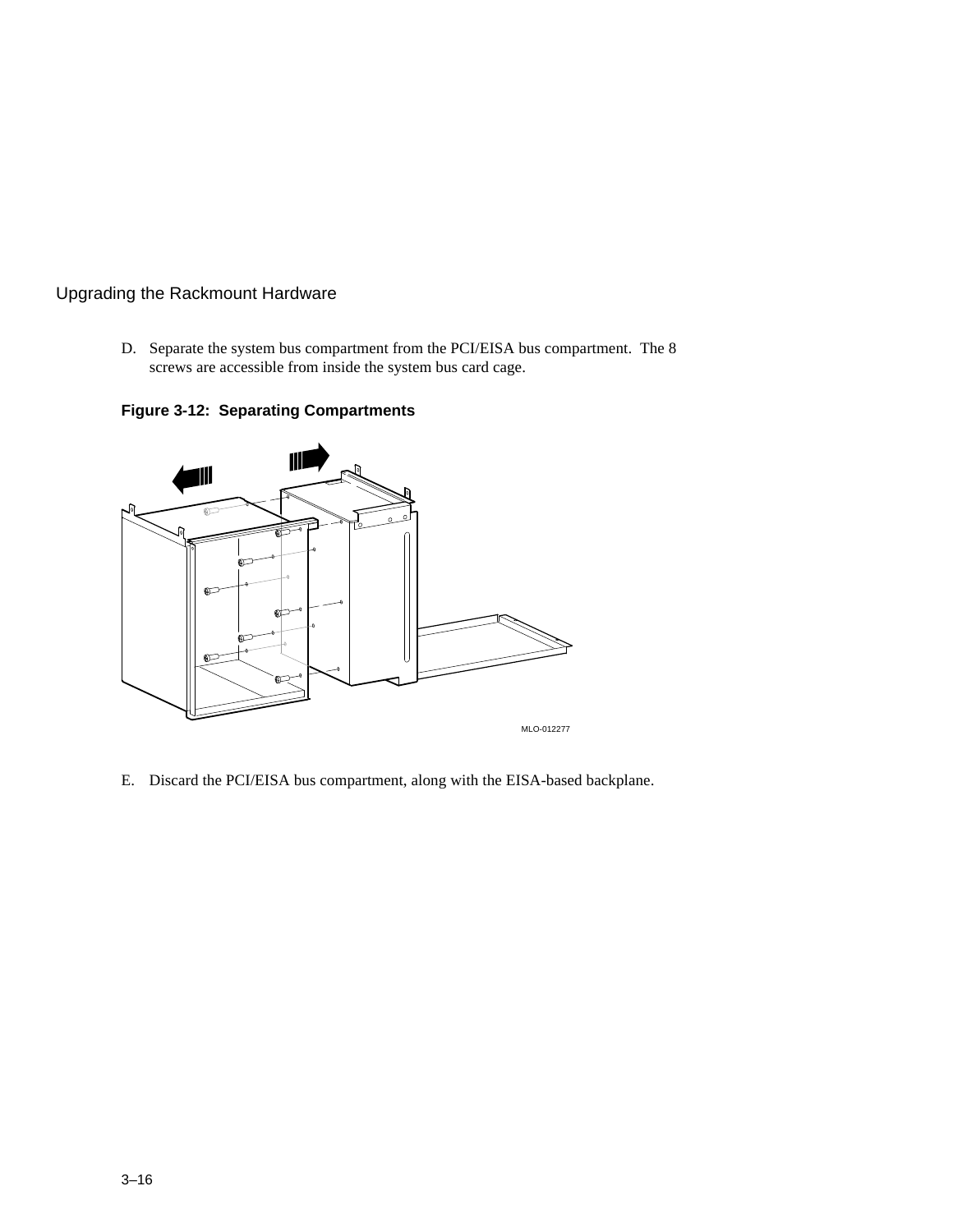## **Step 9: Remove the system backplane.**

- A. Remove and set aside the 9 screws.
- B. Remove and discard the system backplane.



## **Figure 3-13: Removing the System Backplane**

This completes the hardware disassembly. You are ready to upgrade the hardware, as described next.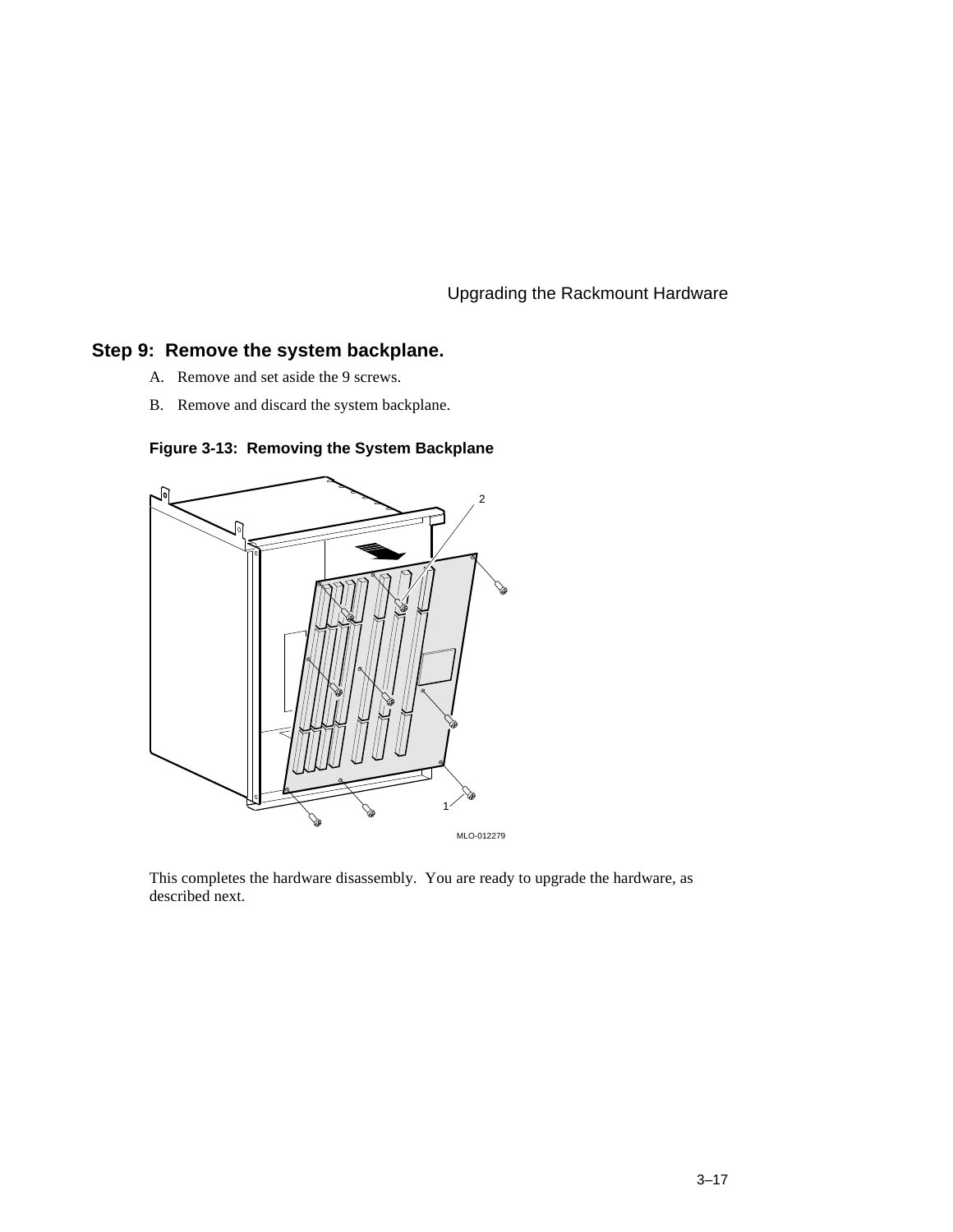# **Hardware Upgrade Procedure**

**\_\_\_\_\_\_\_\_\_\_\_\_\_\_\_\_\_\_\_\_\_\_\_\_\_\_ Note \_\_\_\_\_\_\_\_\_\_\_\_\_\_\_\_\_\_\_\_\_\_\_\_\_\_\_\_\_**

Unless otherwise specified, you can install components by reversing the steps illustrated in the disassembly procedure.

**\_\_\_\_\_\_\_\_\_\_\_\_\_\_\_\_\_\_\_\_\_\_\_\_\_\_\_\_\_\_\_\_\_\_\_\_\_\_\_\_\_\_\_\_\_\_\_\_\_\_\_\_\_\_\_\_\_\_\_\_**

## **Before You Begin**

Before you begin the installation, check that the speaker cable is still engaged in the remote I/O board.

## **Step 1: Assemble the new PCI/EISA compartment.**

Assemble the new PCI/EISA compartment (70-32504-01) and attach it to the system card cage, reusing the 8 screws you reserved earlier.

## **Step 2: Enable FSL update switch on new system bus backplane.**

- A. Locate the 2 fail-safe loader (FSL) switches on the new system bus backplane.
- B. Make sure the FSL enable switch (top switch) is pushed to the left (disabled).
- C. Using a small implement, set the FSL console update switch (bottom switch) to the right (enabled). This will allow writes to the FSL. You will be updating the FSL as part of the firmware update described in Chapter 4.

#### **Figure 3-14: FSL Update Switch**

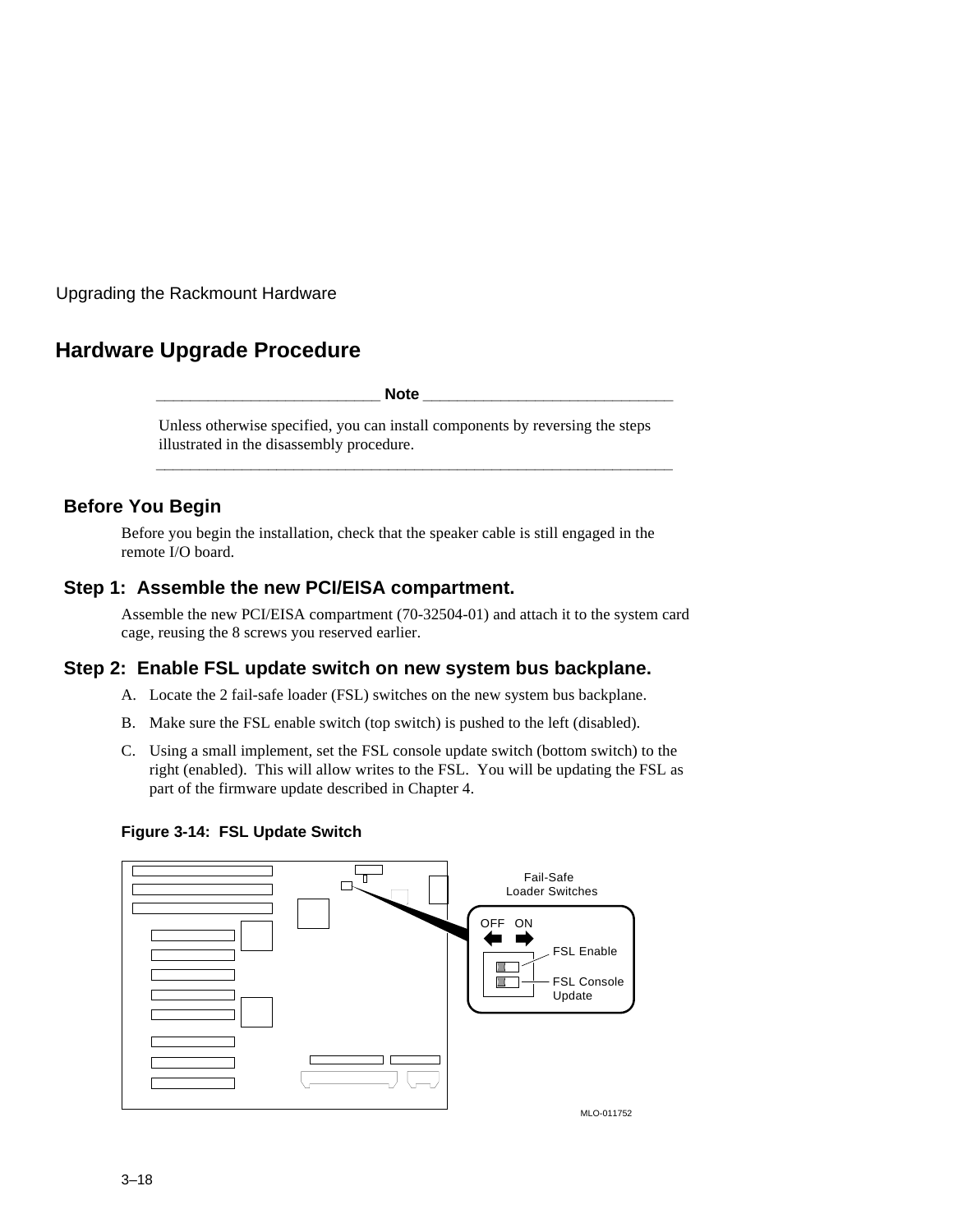#### **Step 3: Install the new system bus backplane**

To install the new system bus backplane (54-24281-01), see Figure 3-13, and start the screws labeled **1** and **2** in the illustration first. Then start the remaining screws, but do not tighten them until the PCI/EISA backplane is installed.

#### **Step 4: Install the new PCI/EISA backplane.**

- A. Attach the PCI/EISA backplane (54-24283-01) to the system bus backplane, making sure the 2 boards are firmly engaged.
- B. Start the screws labeled **1** and **2** in the illustration first. Start the remaining screws, and then tighten all 9 screws in the PCI/EISA backplane.
- C. Tighten the 9 screws in the system bus backplane.

#### **Figure 3-15: Installing PCI/EISA Backplane**

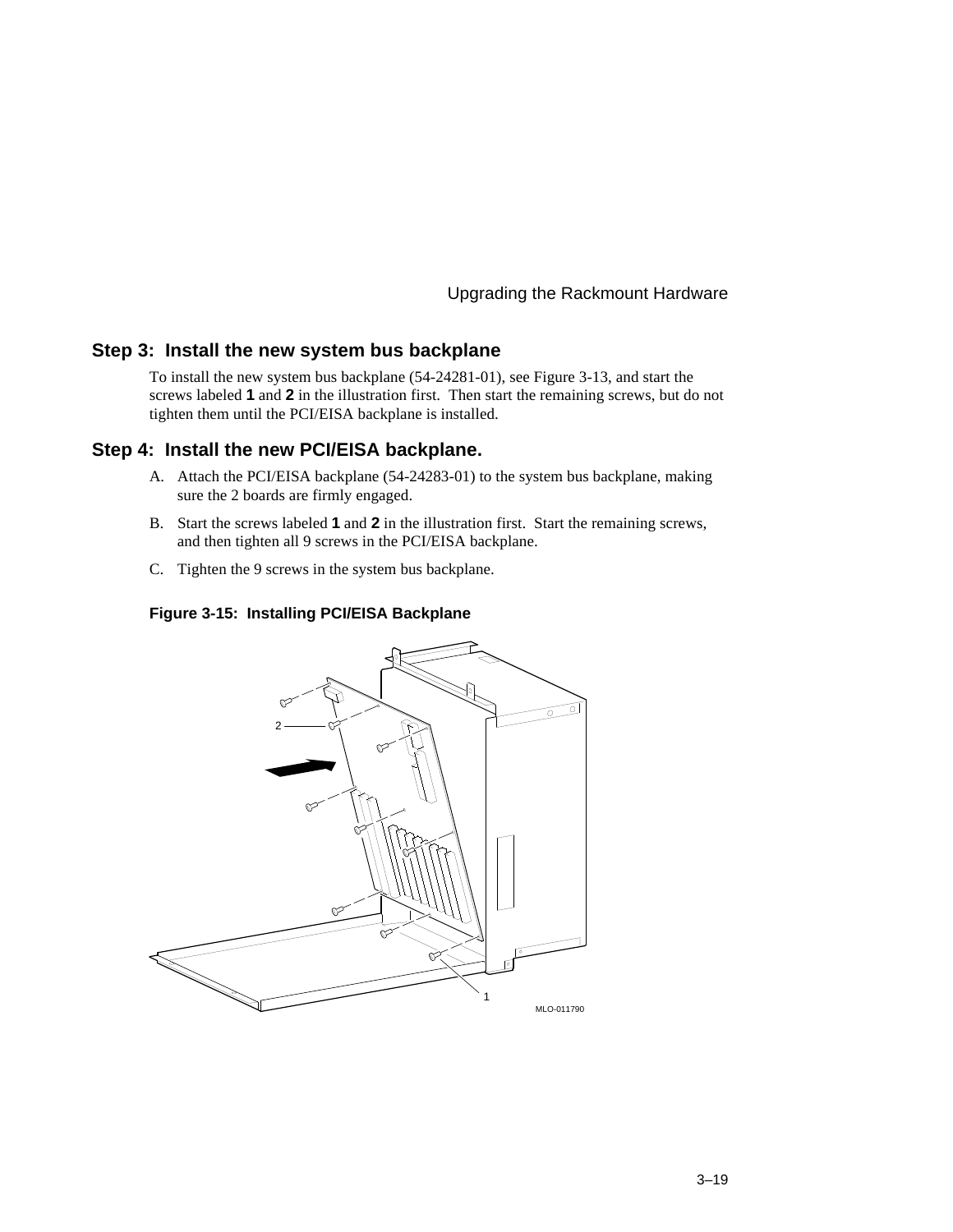D. See Figure 3-11 to reattach the 4 power bus bars into the system bus backplane. Using the screws you reserved, torque to 9.0 inch-pounds +/– 20%.

**\_\_\_\_\_\_\_\_\_\_\_\_\_\_\_\_\_\_\_\_\_\_\_\_ Warning \_\_\_\_\_\_\_\_\_\_\_\_\_\_\_\_\_\_\_\_\_\_\_\_\_\_\_**

To prevent serious personal injury and equipment damage, attach the power bus bars as shown in Figure 3-11.

**\_\_\_\_\_\_\_\_\_\_\_\_\_\_\_\_\_\_\_\_\_\_\_\_\_\_\_\_\_\_\_\_\_\_\_\_\_\_\_\_\_\_\_\_\_\_\_\_\_\_\_\_\_\_\_\_\_\_\_\_**

## **Step 5: Remove and replace floppy cable and SCSI bus cable.**

A. Remove the 34-conductor floppy drive cable and install the new floppy drive cable from the PCI/EISA backplane to the floppy.

**\_\_\_\_\_\_\_\_\_\_\_\_\_\_\_\_\_\_\_\_\_\_\_\_\_\_ Note \_\_\_\_\_\_\_\_\_\_\_\_\_\_\_\_\_\_\_\_\_\_\_\_\_\_\_\_\_**

The RX26-AA floppy drive circuit board has a notch that is not the key for the cable. Orient the cable with the key away from the circuit board. **\_\_\_\_\_\_\_\_\_\_\_\_\_\_\_\_\_\_\_\_\_\_\_\_\_\_\_\_\_\_\_\_\_\_\_\_\_\_\_\_\_\_\_\_\_\_\_\_\_\_\_\_\_\_\_\_\_\_\_\_**

**Figure 3-16: Installing New Floppy Cable (17-04085-01)**

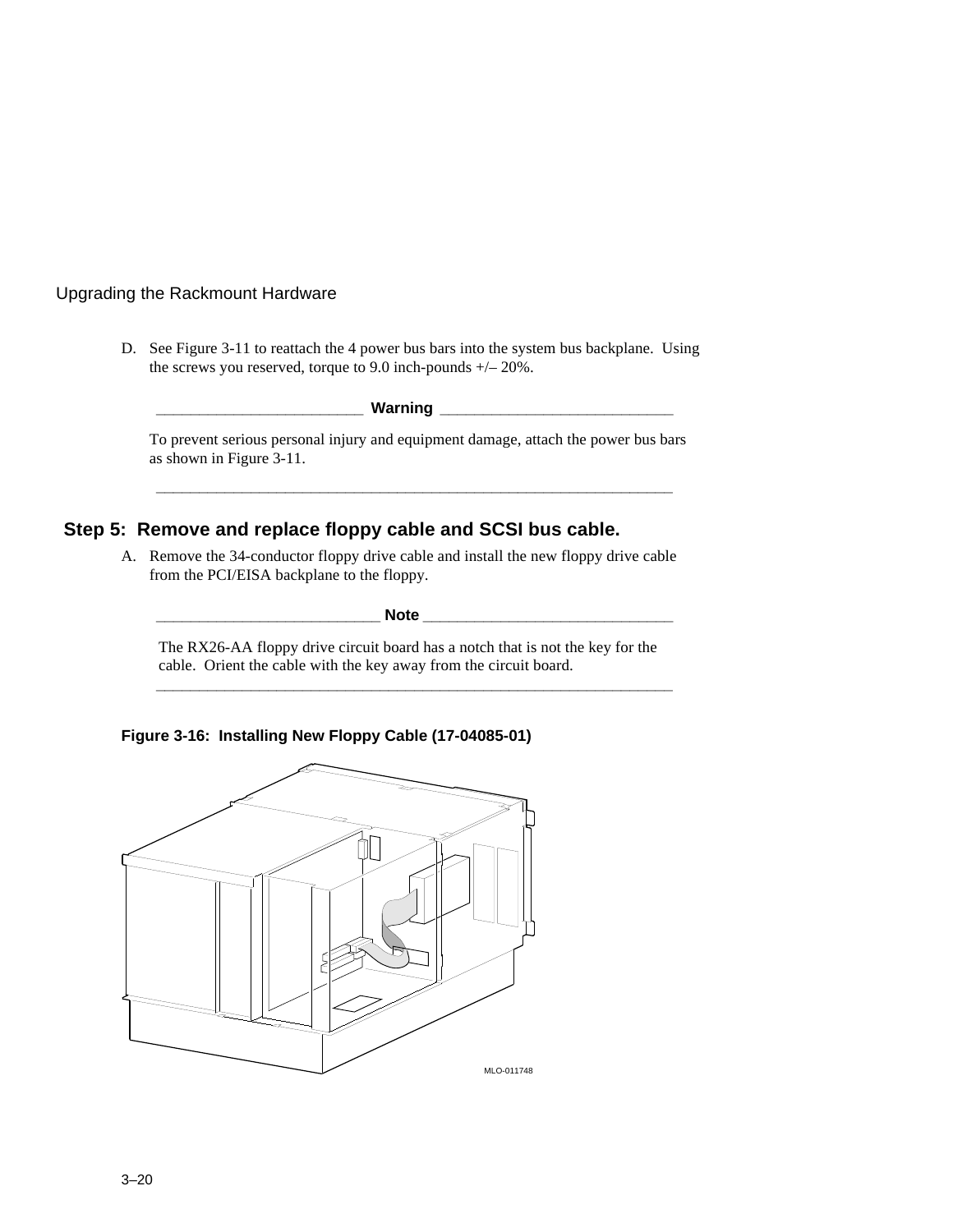B. Remove the 50-conductor SCSI cable and install the new SCSI cable from the PCI/EISA backplane to each removable media device (up to 2) and to each hard drive (up to 2). Refer to Figure 3-17.



**Figure 3-17: Installing New SCSI Cable (17-04203-01)**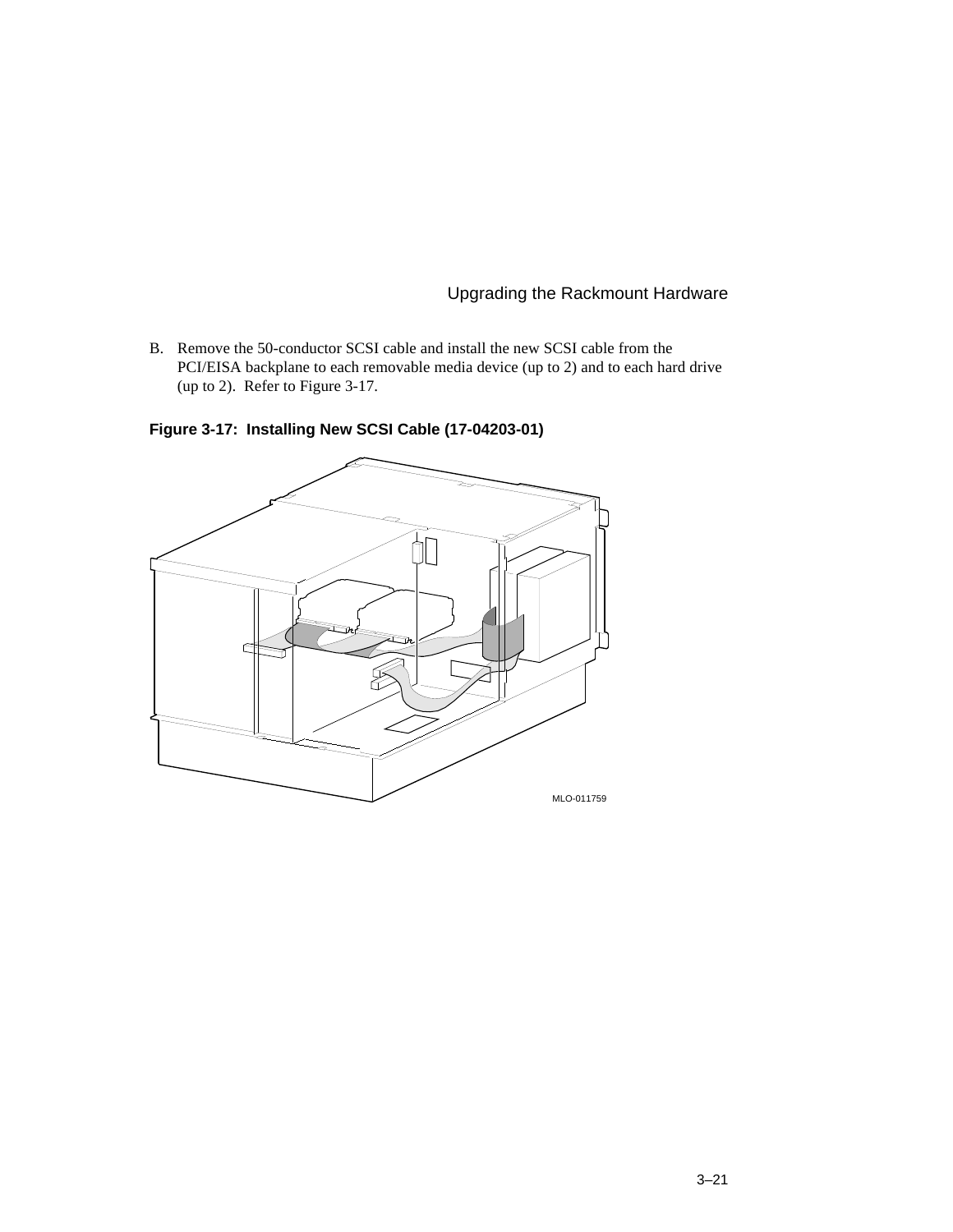## **Step 6: Reconnect the fan power cable.**

A. Reconnect the fan power cable to the top connector on the PCI/EISA backplane.

**Figure 3-18: Reconnecting Fan Power Cable**



- B. Replace the fan assembly.
- C. Replace the top cover and tighten the 6 quarter-turn fasteners.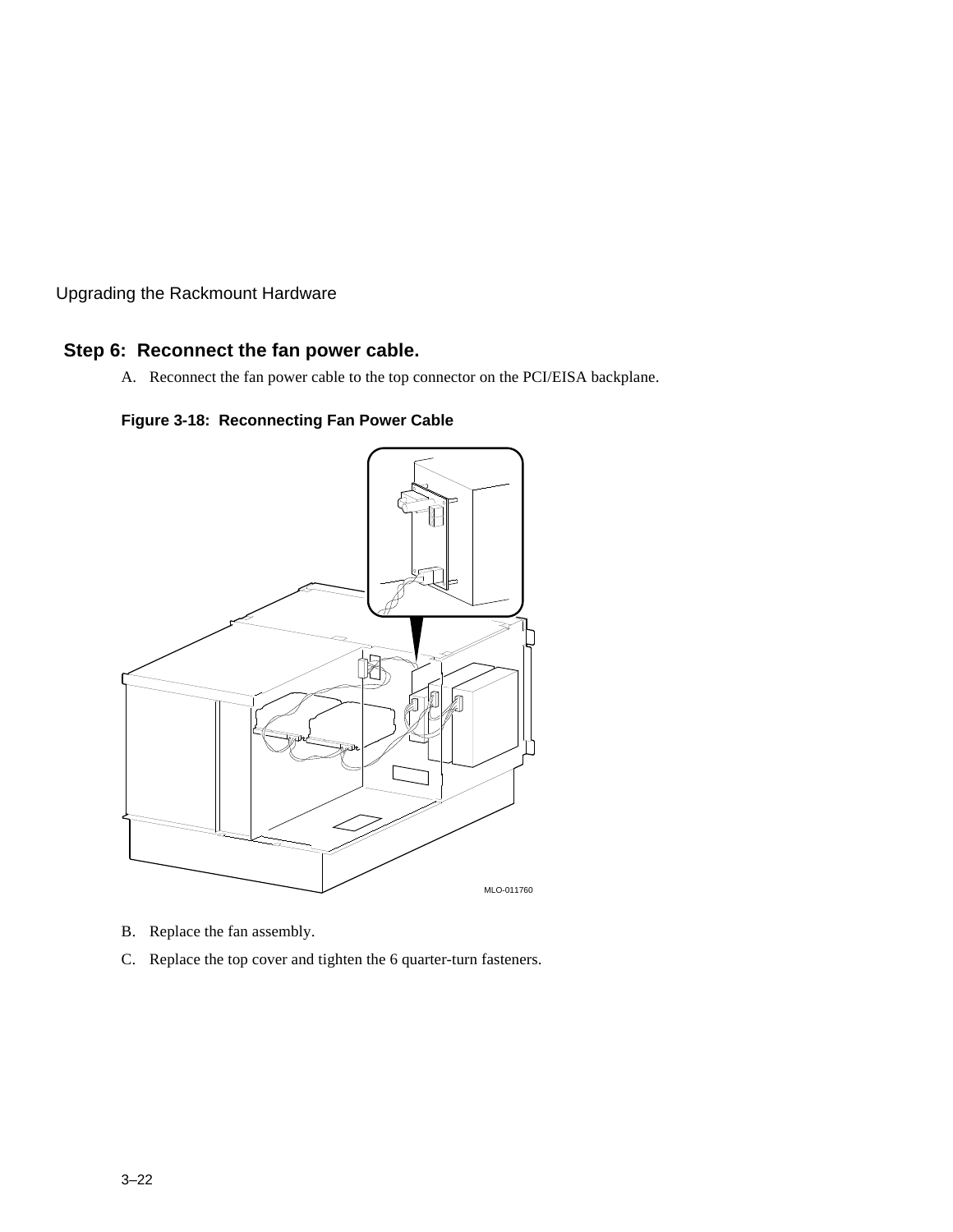#### **Step 7: Reinstall the rear half of the enclosure.**

- A. Feed the OCP cable, remote I/O cable, SCSI cable, and floppy cable back through the PCI/EISA compartment. Avoid pinching the cables.
- B. Insert and tighten the 4 screws to reattach the rear half of the enclosure to the chassis.

#### **Step 8: Reattach power cables.**

- A. Open the bottom door and attach the power control cable and 12V cable to their connectors beneath the new system backplane.
- B. See Figure 3-19 to reattach the 3V and 5V leads to the power bus bars. The screws you reserved are torqued to 19.6 inch-pounds +/– 20%.

 $\sf {Caution}$ 

The power bus bars must be torqued properly or the system may not operate.

**\_\_\_\_\_\_\_\_\_\_\_\_\_\_\_\_\_\_\_\_\_\_\_\_\_\_\_\_\_\_\_\_\_\_\_\_\_\_\_\_\_\_\_\_\_\_\_\_\_\_\_\_\_\_\_\_\_\_\_\_**

C. Close the bottom door and tighten the quarter-turn fasteners.

#### **Figure 3-19: Reattaching 3V and 5V Leads**

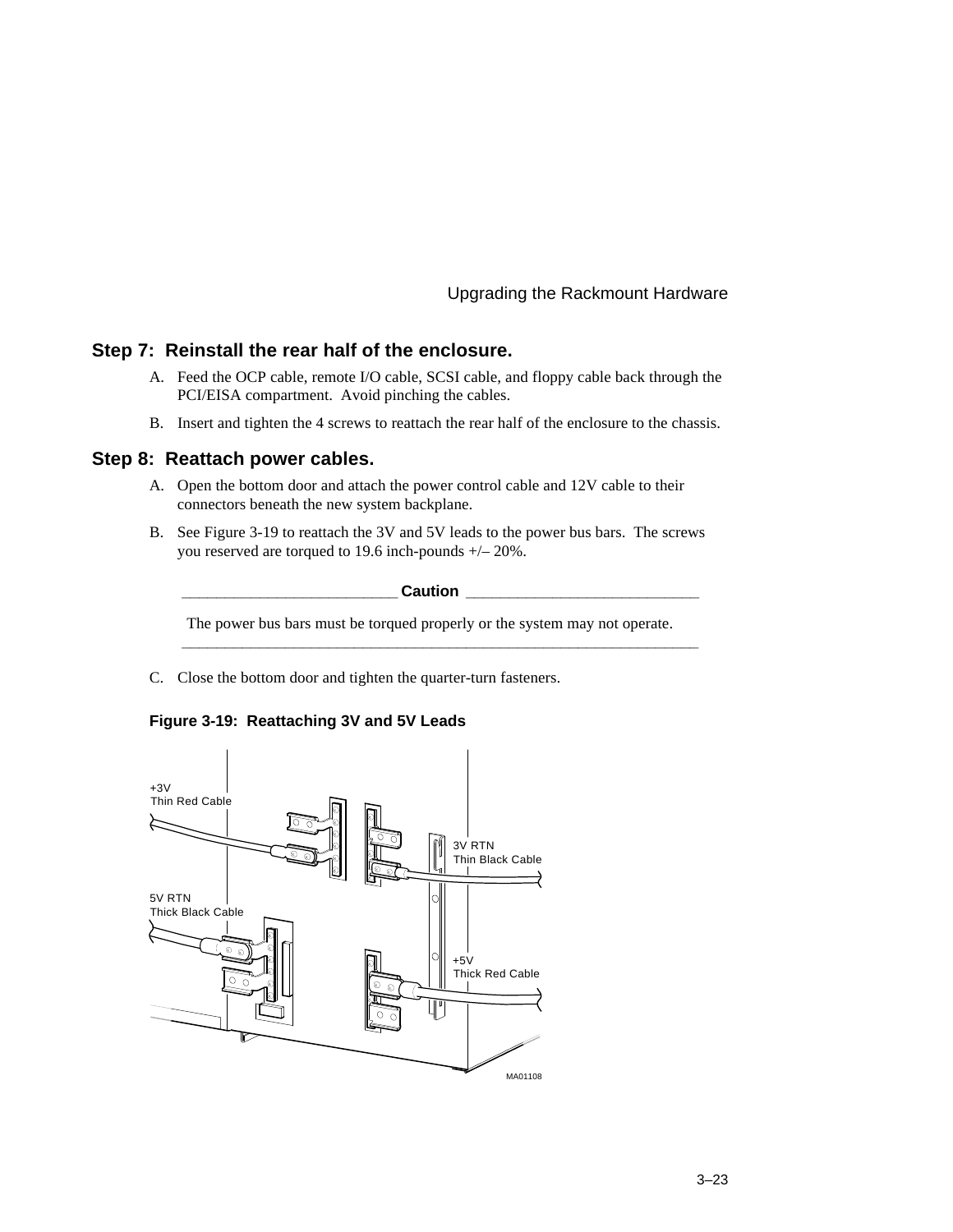## **Step 9: Reinstall system bus modules.**

A. Reinstall CPUs, memories, and plastic fillers.





#### **\_\_\_\_\_\_\_\_\_\_\_\_\_\_\_\_\_\_\_\_\_\_\_\_\_Caution\_\_\_\_\_\_\_\_\_\_\_\_\_\_\_\_\_\_\_\_\_\_\_\_\_\_\_\_**

Empty slots adjacent to populated slots require a plastic filler to be inserted.

**\_\_\_\_\_\_\_\_\_\_\_\_\_\_\_\_\_\_\_\_\_\_\_\_\_\_\_\_\_\_\_\_\_\_\_\_\_\_\_\_\_\_\_\_\_\_\_\_\_\_\_\_\_\_\_\_\_\_\_\_**

B. Replace the cover and tighten the 2 captive screws.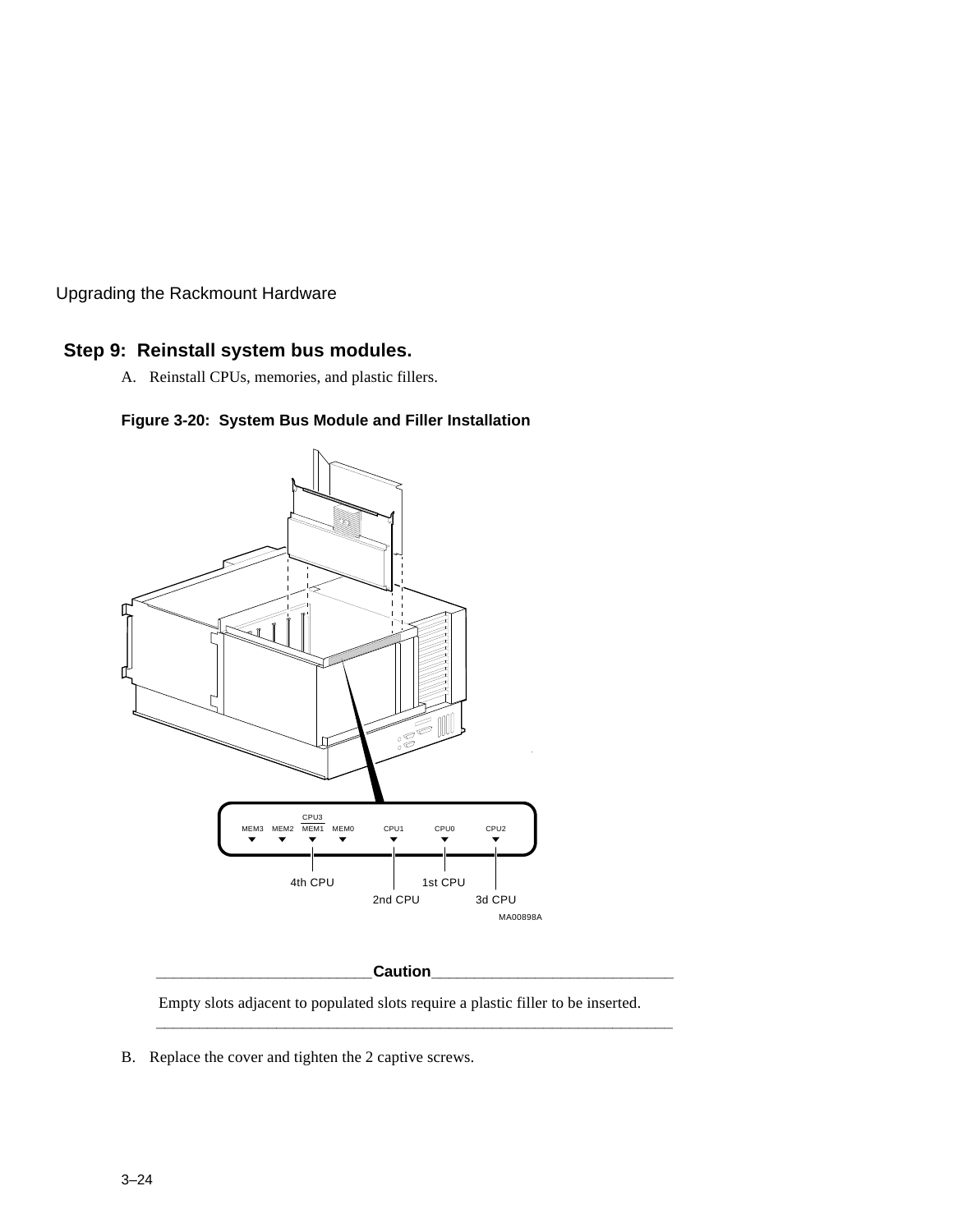#### **Step 10: Reinstall PCI/EISA modules.**

The AlphaServer 2100A system backplane has 3 EISA slots and 8 PCI slots. The kit provides extra blank plates for PCI/EISA windows, if needed.

**\_\_\_\_\_\_\_\_\_\_\_\_\_\_\_\_\_\_\_\_\_\_\_\_\_\_ Note\_\_\_\_\_\_\_\_\_\_\_\_\_\_\_\_\_\_\_\_\_\_\_\_\_\_\_\_\_**

Before reinstalling EISA and PCI modules, consult the *AlphaServer 2100A Hardware Release Notes* (EK-2100A-CL) shipped with this document. The release notes provide configuration guidelines and restrictions to assure optimal operation of options in PCI slots.

**\_\_\_\_\_\_\_\_\_\_\_\_\_\_\_\_\_\_\_\_\_\_\_\_\_\_\_\_\_\_\_\_\_\_\_\_\_\_\_\_\_\_\_\_\_\_\_\_\_\_\_\_\_\_\_\_\_\_\_\_**

#### **Step 11: Reattach the PCI/EISA compartment cabling.**

Plug the OCP cable, floppy cable, SCSI cable, and remote I/O cable into the PCI/EISA backplane.

## **Step 12: Secure the PCI/EISA compartment door.**

- A. Close the door and tighten the 2 captive screws.
- B. Slide the system back into the cabinet.

#### **Step 13: Reconnect external cables and power supply.**

- A. Reconnect external cables into PCI/EISA modules.
- B. Plug in the power supply.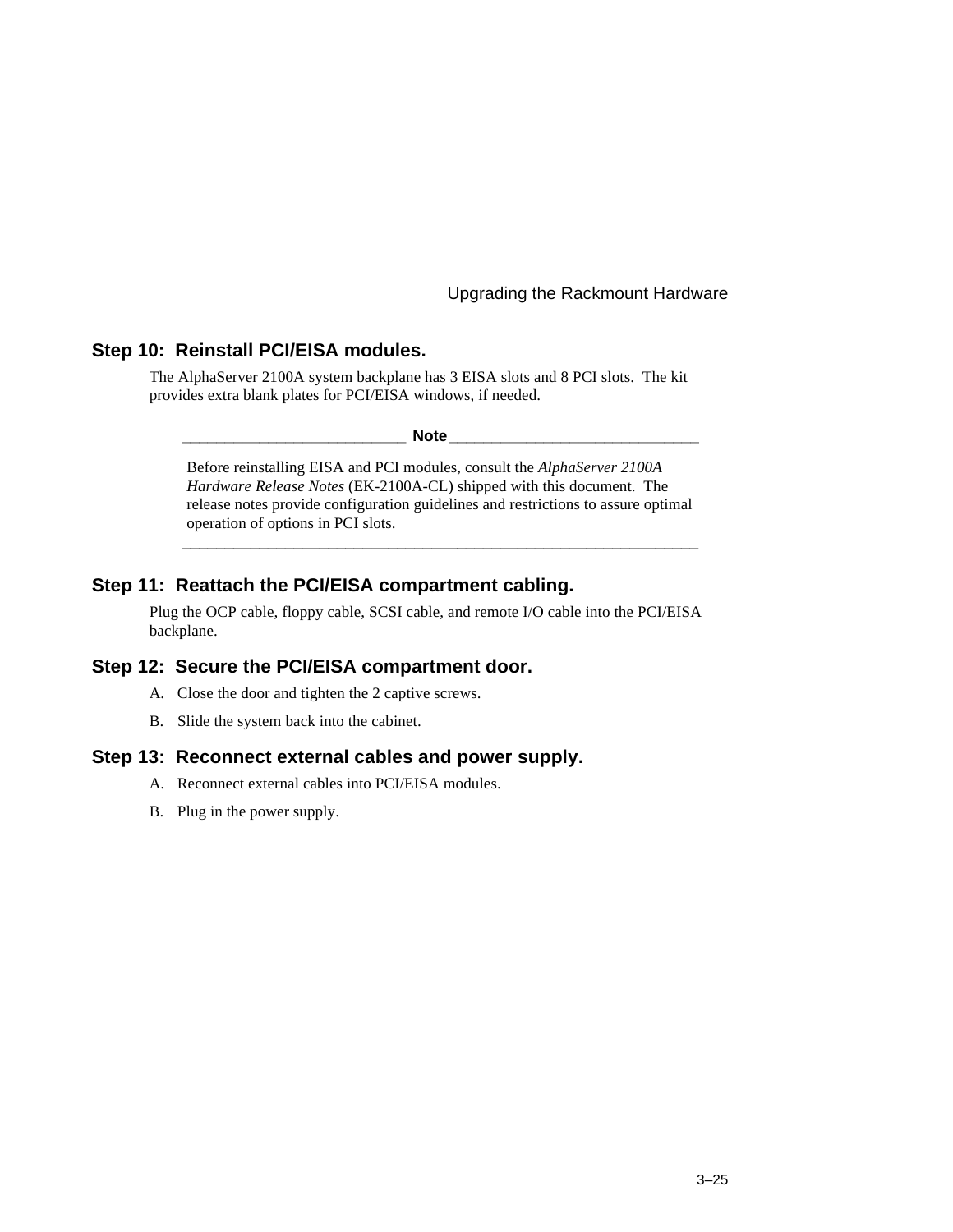# **Step 14: Re-label the system.**

A. Fill in the model number conversion label (36-15946-02):

MODEL CHANGED

FROM: BA741-A9 TO: BA744-A9

B. Fill in the power ratings label (36-17674-00):

Model: Series BA744

SN Repeat BA741 serial number

Hz 50–60 V ~ 100–120/220–240

W 1200 A 10/5

C. Attach the labels to the system on the rear or left rear of the chassis.

# **Next Steps**

This completes the hardware upgrade. You now need to update the system firmware, as described in Chapter 4.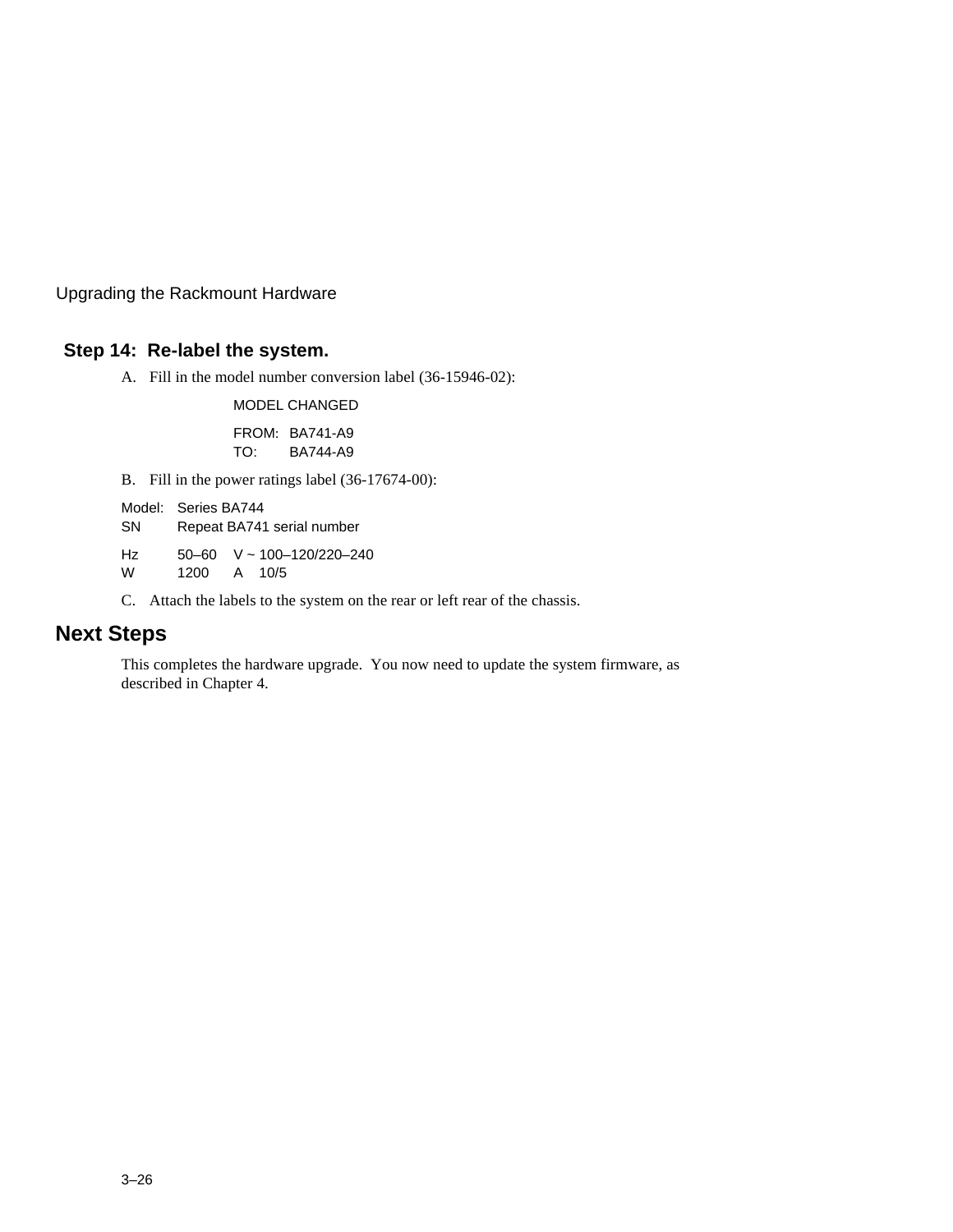This chapter provides instructions for updating the SRM and ARC console firmware and the fail-safe loader.

You should be at step 4 of the following upgrade process.

#### $\sf {Caution}$

**\_\_\_\_\_\_\_\_\_\_\_\_\_\_\_\_\_\_\_\_\_\_\_\_\_\_\_\_\_\_\_\_\_\_\_\_\_\_\_\_\_\_\_\_\_\_\_\_\_\_\_\_\_\_\_\_\_\_\_\_**

The fail-safe loader (FSL) update switch on the system backplane must be enabled before you can update the fail-safe loader. Refer to the hardware upgrade instructions in Chapter 2 or 3, as appropriate.

#### **Upgrade Process**

- 1. Update the OpenVMS or Windows NT operating system. Skip this step for Digital UNIX systems.
- 2. Record any custom configuration information stored in NVRAM.
- 3. Upgrade the system hardware.
- **4. Update the system firmware and fail-safe loader.**
- 5. Rebuild the EISA and PCI configuration, and update the RAID firmware, if necessary.
- 6. Install Digital UNIX.
- 7. Restore or set up any custom configuration information.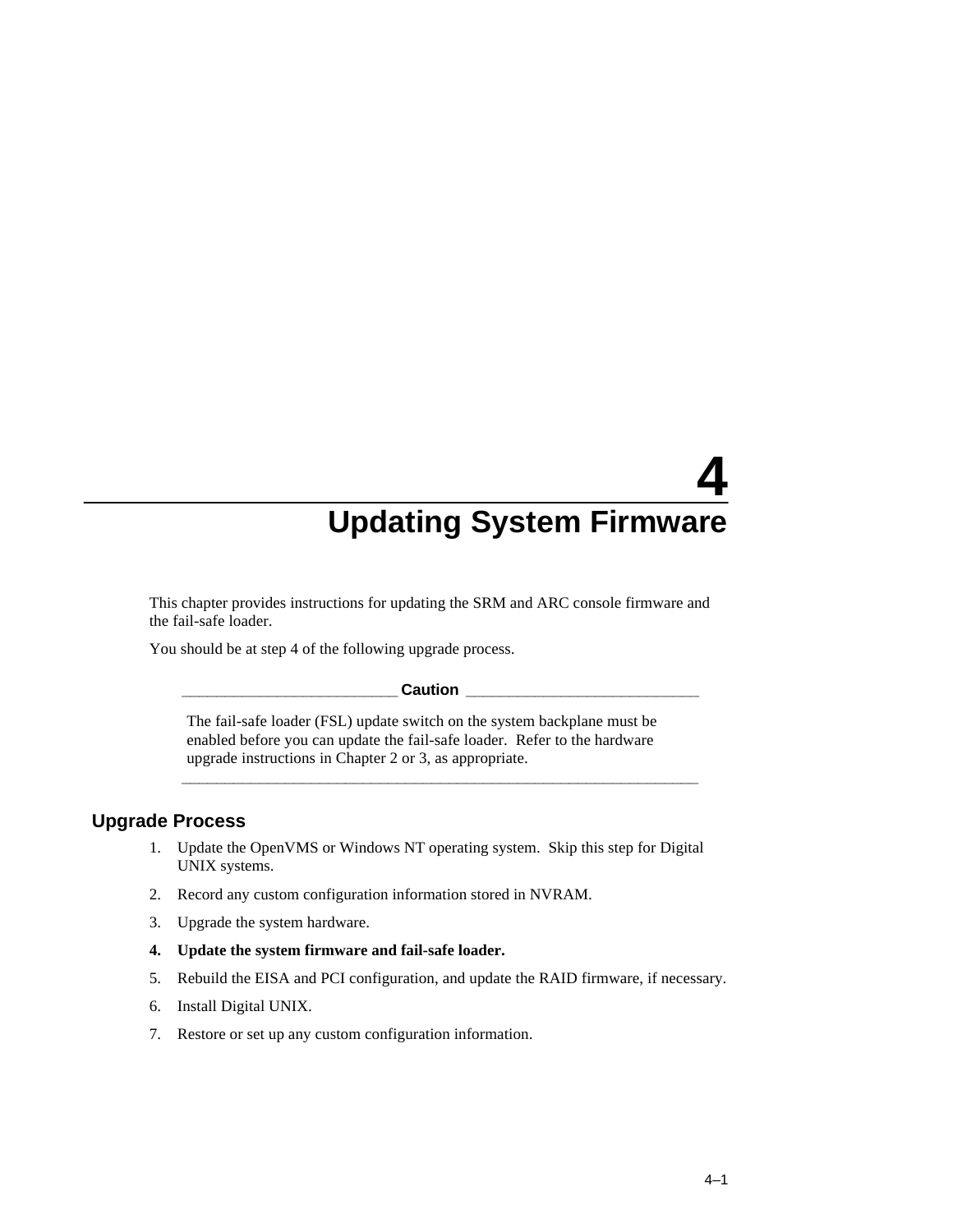# **AlphaServer 2100A Firmware Update Procedure**

The firmware update procedure is the same for all AlphaServer 2100A models, except for the name of the bootfile:

| Model               | <b>Bootfile Name</b> |
|---------------------|----------------------|
| 4/200, 4/233, 4/275 | slupdate.exe         |
| 5/250, 5/300        | glupdate.exe         |

## **Step 1: Clear SRM and ARC NVRAM.**

- A. Press the Halt button in, then power on the system.
- B. Clear SRM and ARC NVRAM:

P00>>> **clear\_srm\_nvram** P00>>> **clear\_arc\_nvram**

C. Set the operating system type to openvms.

**P00>>> set os\_type openvms**

D. If you only have a graphics head, set the console environment variable to graphics:

**P00>>> set console graphics**

E. Press the Halt button to release it.

#### **Step 2: Update the SRM and ARC ROM images.**

A. Insert the firmware update CD-ROM.

B. From the P00>> console prompt, enter the boot command, where dka600 represents the CD-ROM device name.

```
P00>>> boot -fl 0,a0 dka600
.
.
.
```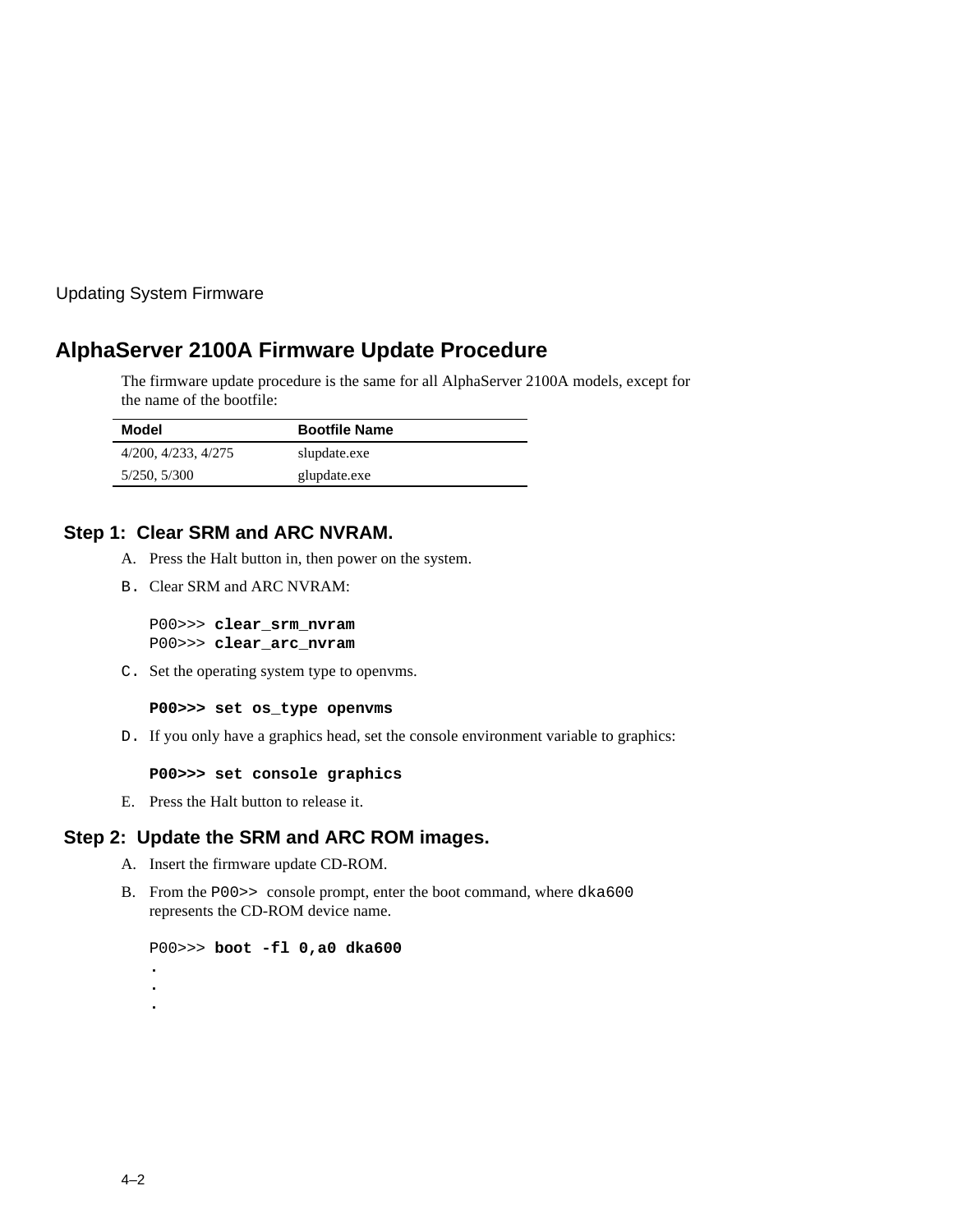C. After a series of initialization messages, a Bootfile: prompt is displayed. At the Bootfile: prompt, enter the bootfile name for your system.

Bootfile: **[alpha2100]slupdate.exe** !bootfile for 4/nnn systems

or

Bootfile: **[alpha2100]glupdate.exe** !bootfile for 5/nnn systems

After a series of messages, the loadable firmware update utility banner is displayed:

```
***** Loadable Firmware Update Utility *****
```

| Function                      | Description                                                                                                                   |
|-------------------------------|-------------------------------------------------------------------------------------------------------------------------------|
| Display                       | Displays the system's configuration table.                                                                                    |
| Exit                          | Done exit LFU (reset).                                                                                                        |
| List                          | Lists the device, revision, firmware name, and update<br>revision.                                                            |
| Readme                        | Lists important release information.                                                                                          |
| Update<br>Verify<br>? or Help | Replaces current firmware with loadable data image.<br>Compares loadable and hardware images.<br>Scrolls this function table. |
|                               |                                                                                                                               |

D. At the UPD> prompt, enter the list command to list the current revision, firmware file name, and update revision.

UPD> **list**

E. Update the firmware.

UPD> **upd**

```
Confirm update on:
arcflash
srmflash
[Y/(N)]y
```
WARNING: updates may take several minutes to complete for each device.

.

.

.

UPD>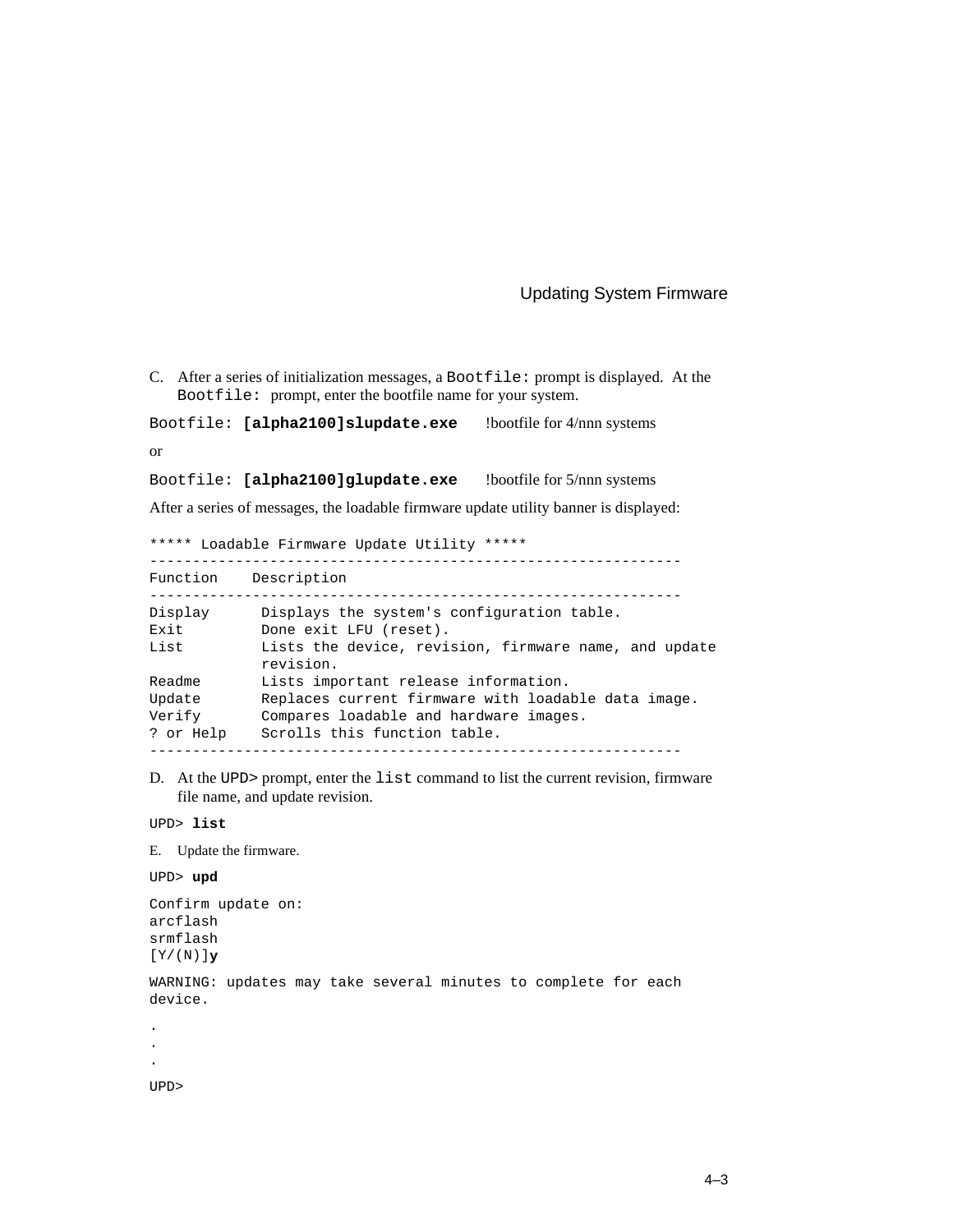### **Step 4: Exit the loadable firmware utility.**

UPD> **exit**

Answer yes to the following prompt:

Do you want to do a manual update [y/(n)] **y**

#### **Step 5: Update the fail-safe loader ROM image.**

A. At the P00>>> prompt, enter the following:

```
P00>>> update_fsl
(update -path fslrom -target fslflash)
new: <new_firmware_revision>
old: <existing_firmware_revision>
```
B. Enter Y at the "Do you really want to continue [Y/N]?:" prompt.

#### FEPROM UPDATE UTILITY

CAUTION: EXECUTING THIS PROGRAM WILL CHANGE YOUR CURRENT ROM!

Do you really want to continue [Y/N]? : **Y**

DO NOT ATTEMPT TO INTERRUPT PROGRAM EXECUTION! DOING SO MAY RESULT IN LOSS OF OPERABLE STATE.

The program will take at most several minutes. Setting to all 0s… Setting to all 1s… Programming… Verifying… Update successful

**\_\_\_\_\_\_\_\_\_\_\_\_\_\_\_\_\_\_\_\_\_\_\_\_\_\_ Note \_\_\_\_\_\_\_\_\_\_\_\_\_\_\_\_\_\_\_\_\_\_\_\_\_\_\_\_\_**

If the update hangs at "Setting to all 0s," you have probably forgotten to enable the FSL update switch. Refer to the instructions in Chapter 2 or 3, as appropriate.

**\_\_\_\_\_\_\_\_\_\_\_\_\_\_\_\_\_\_\_\_\_\_\_\_\_\_\_\_\_\_\_\_\_\_\_\_\_\_\_\_\_\_\_\_\_\_\_\_\_\_\_\_\_\_\_\_\_\_\_\_**

C. Press the On/Off switch to turn the system off.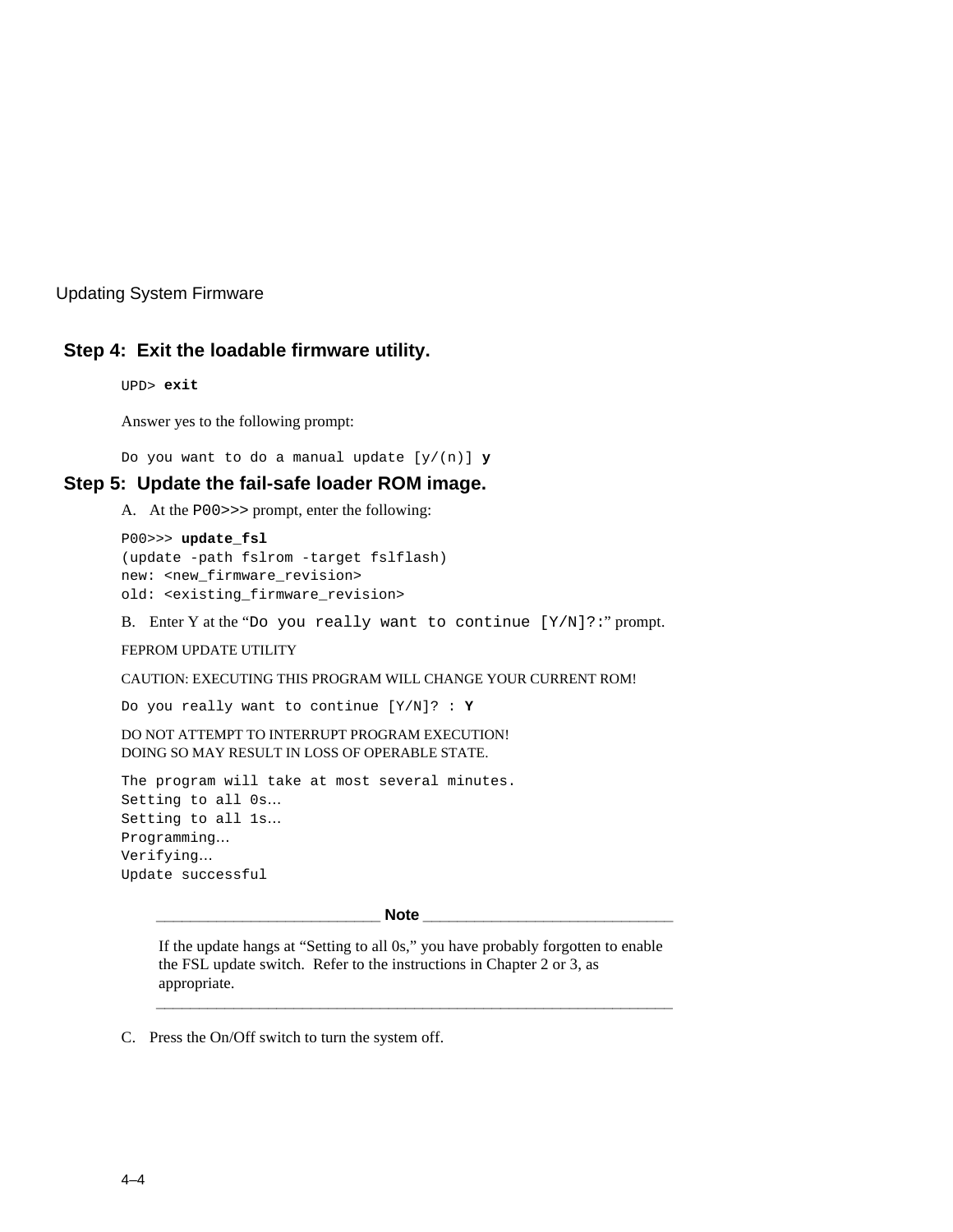#### **Step 6: Disable the fail-safe loader update switch.**

To prevent accidental corruption of the fail-safe loader, it is recommended that you disable the fail-safe loader update switch.

- A. Make sure the system is turned off.
- B. Access the system backplane.
- C. Locate the fail-safe loader (FSL) switches on the system backplane. Refer to Figure 2-3 for pedestal system or Figure 3-14 for rackmount system.
- D. Make sure the FSL enable switch (top switch) is set to the left (disabled).
- E. Using a small implement, set the FSL console update switch (bottom switch) to the left (disabled).
- F. Replace doors and panels and turn on the system.

# **Next Steps**

This completes the firmware update. You now need to update your EISA configuration, and your StorageWorks RAID controller firmware (if applicable), as described in Chapter 5.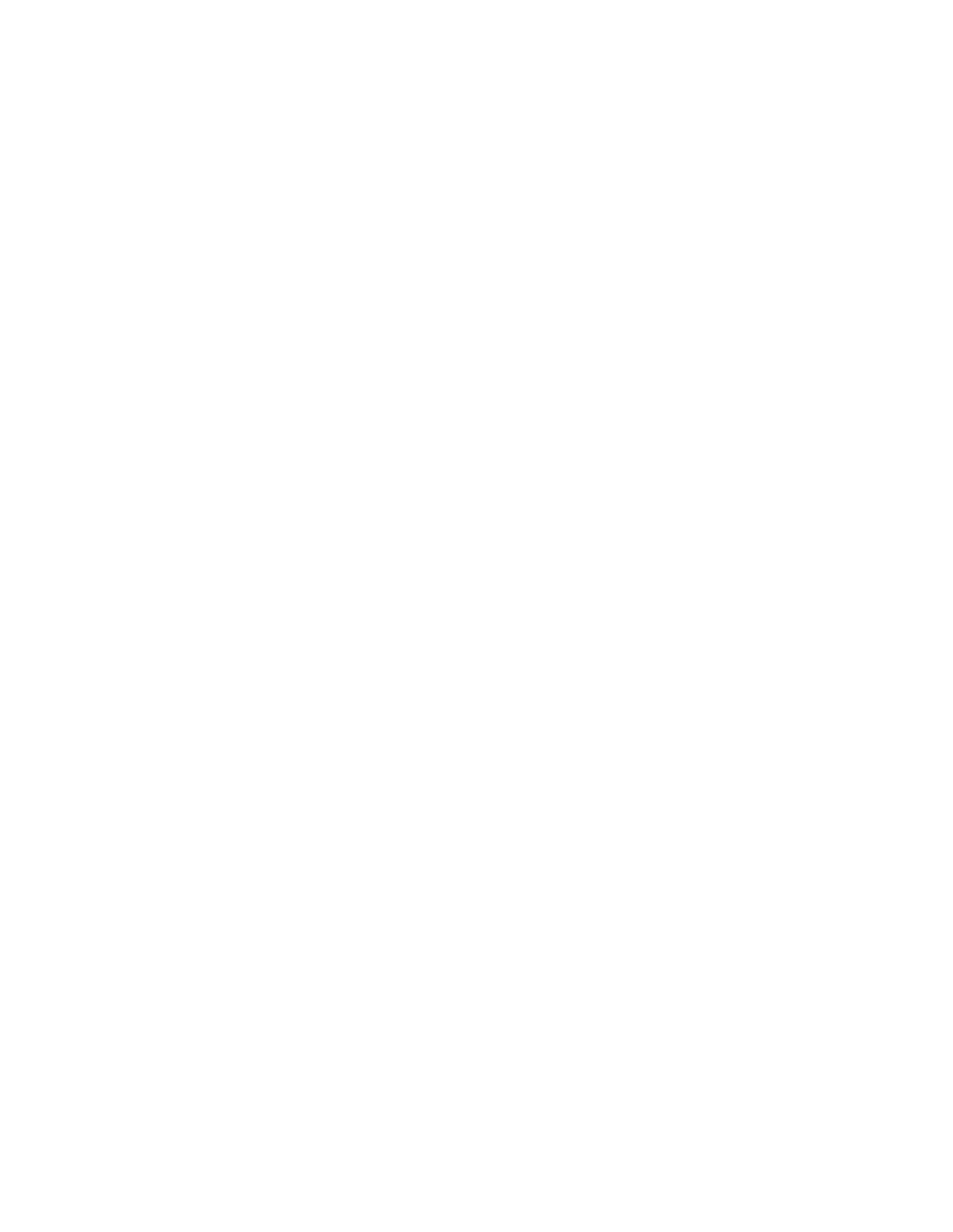This chapter explains how to update your EISA configuration data, using the EISA Configuration Utility. If your system is configured with a StorageWorks RAID controller, you should also update your RAID controller firmware if your existing controller firmware is earlier than V2.16 for EISA controllers and V2.36 for PCI controllers.

You should be at step 5 of the following upgrade process.

#### **Note**

If the system is going to run Digital UNIX, install the operating system as the last step of the upgrade.

**\_\_\_\_\_\_\_\_\_\_\_\_\_\_\_\_\_\_\_\_\_\_\_\_\_\_\_\_\_\_\_\_\_\_\_\_\_\_\_\_\_\_\_\_\_\_\_\_\_\_\_\_\_\_\_\_\_\_\_\_**

## **Upgrade Process**

- 1. Update the OpenVMS or Windows NT operating system. Skip this step for Digital UNIX systems.
- 2. Record any custom configuration information stored in NVRAM.
- 3. Upgrade the system hardware.
- 4. Update the system firmware and fail-safe loader.
- **5. Rebuild the EISA and PCI configuration, and update the RAID firmware, if necessary.**
- 6. Install Digital UNIX.
- 7. Restore or set up any custom configuration information.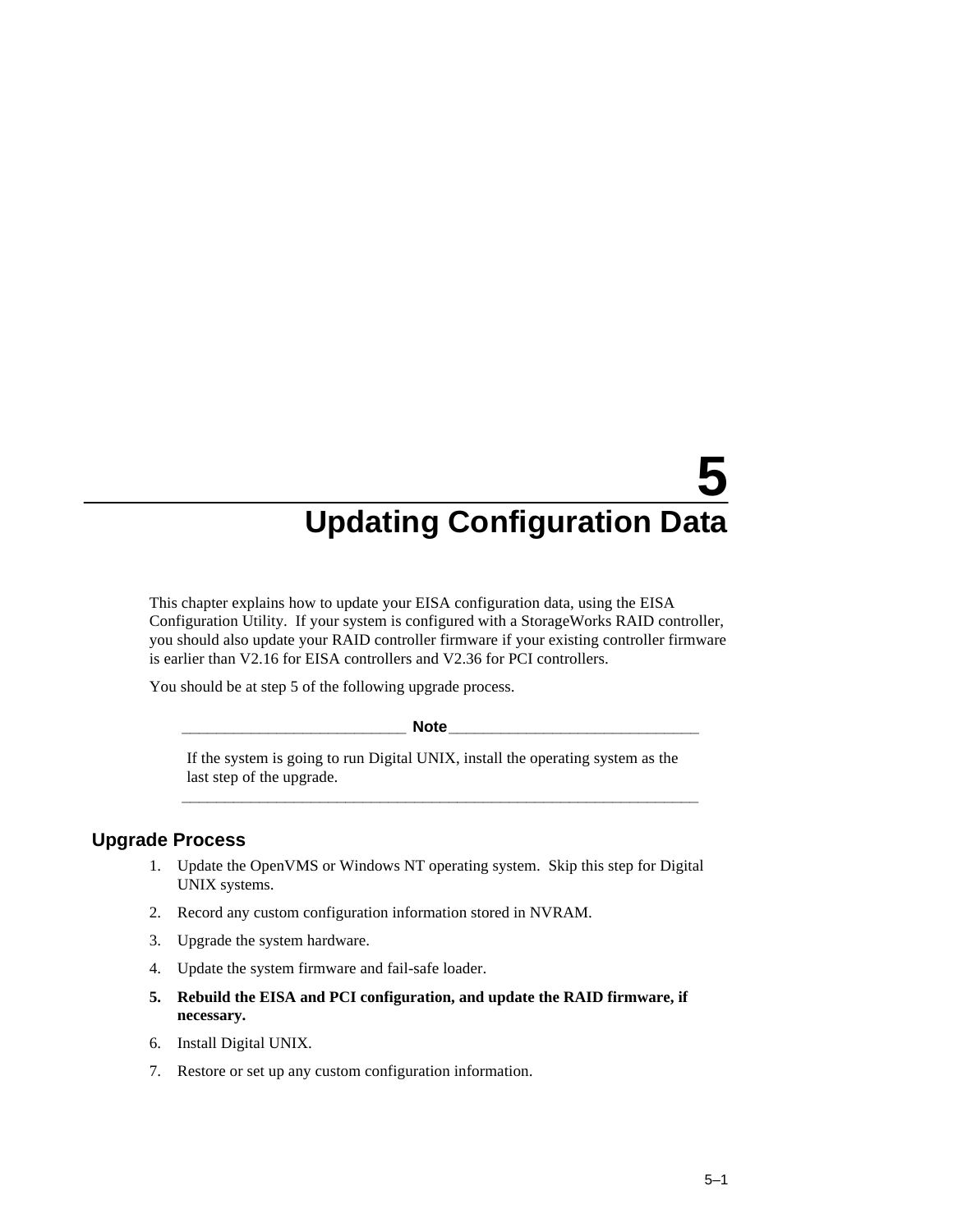## **Rebuilding EISA Configuration Data**

Use the EISA Configuration Utility diskette, minimum V1.8, provided with the upgrade kit, to rebuild EISA configuration data.

**\_\_\_\_\_\_\_\_\_\_\_\_\_\_\_\_\_\_\_\_\_\_\_\_\_Caution\_\_\_\_\_\_\_\_\_\_\_\_\_\_\_\_\_\_\_\_\_\_\_\_\_\_\_\_**

There are 2 variants of the ECU, one for OpenVMS and Digital UNIX and another for Windows NT. Be sure to use the appropriate ECU diskette for your operating system.

**\_\_\_\_\_\_\_\_\_\_\_\_\_\_\_\_\_\_\_\_\_\_\_\_\_\_\_\_\_\_\_\_\_\_\_\_\_\_\_\_\_\_\_\_\_\_\_\_\_\_\_\_\_\_\_\_\_\_\_\_**

### **Step 1: Start the ECU**

Insert the ECU diskette in the drive. At the P00>>> console prompt, enter the ecu command. The ARC firmware will load and then the ECU will boot from the diskette. This process takes several minutes, at most.

```
P00>>> ecu
loading ARC firmware
resetting all I/O busses
.
.
```
When the load process is complete, an informational screen is displayed, telling you that you need to fix your configuration data. Then the ARC Boot menu is displayed.

```
Boot menu:
```

```
Boot Windows NT
Boot an alternate operating system
Run a program
Supplementary menu...
```
Use the arrow keys to select, then press Enter.

#### **Step 2: Correct your configuration data.**

Using the cursor control keys:

- A. From the Boot menu, select Supplementary menu**.**
- B. From the Supplementary menu, select: Set up the system**.**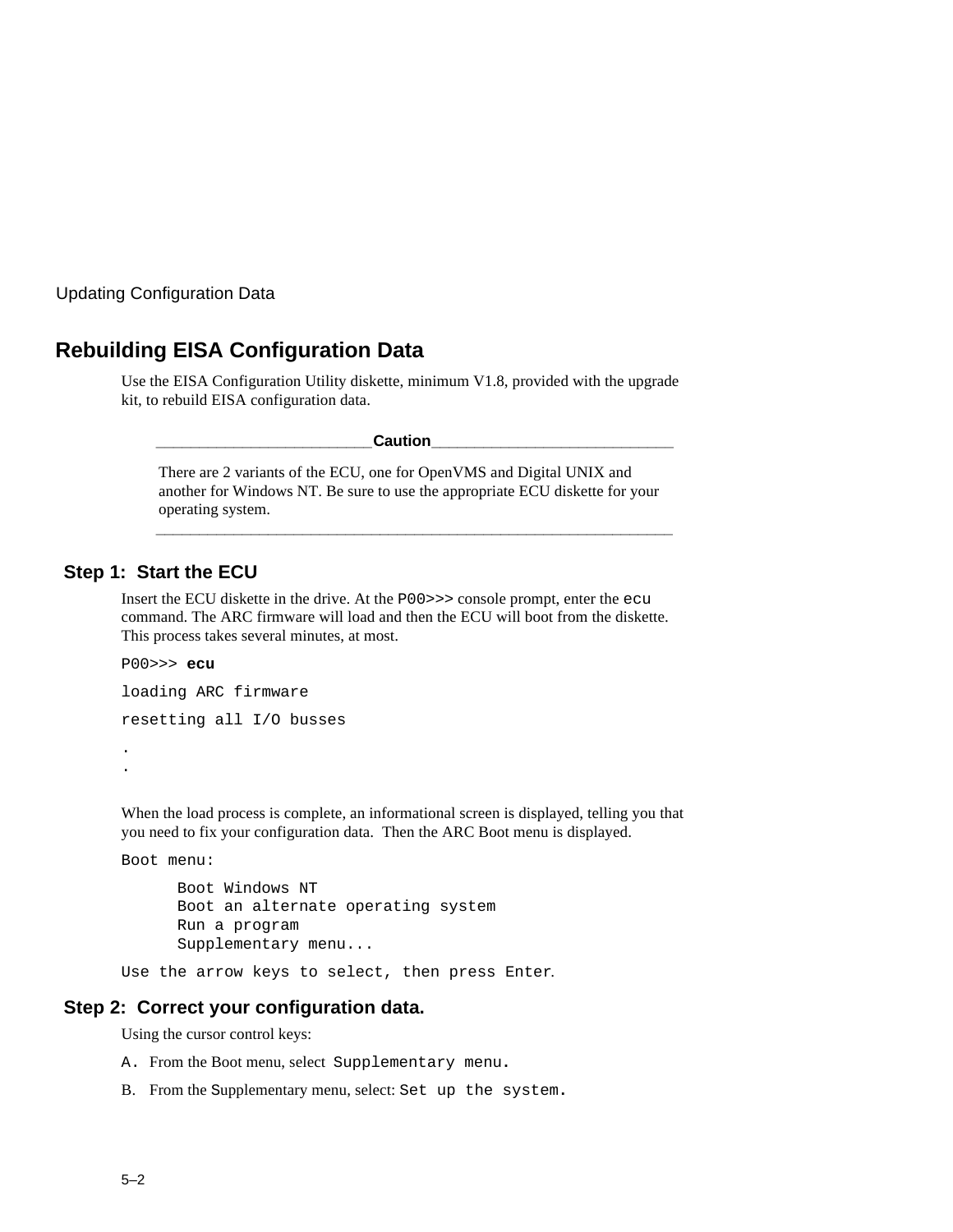C. From the Setup menu, select each of the following choices in order.

```
Set system time <Enter>
Set default environment variables <Enter>
Set default configuration <Enter>
```
If you are running Digital UNIX or OpenVMS, choose the defaults by pressing <Enter> at all the prompts.

If you are running Windows NT, select the options appropriate for your configuration. For example, set the system time.

D. After you set the default configuration, select Run EISA configuration utility from floppy on the Setup menu.

#### **Step 3: Step through the ECU dialog boxes.**

The ECU displays a few dialog boxes. When these begin to appear do the following:

- A. At the Main Menu dialog box, press <Enter>**.**
- B. If an ID mismatch dialog box is displayed, press <Enter> and wait about 30 seconds.
- C. At the Main Menu dialog box, select STEP5: Save and Exit, and press <Enter>**.**
- D. Press <Enter> to save the configuration.
- E. Press <Enter> again to reboot the ARC console. The ARC firmware will reboot and display the Boot menu.
- F. If your system is configured with a StorageWorks RAID controller, go to the next section of this chapter. If you do not have a StorageWorks RAID controller, go to Chapter 6.

**\_\_\_\_\_\_\_\_\_\_\_\_\_\_\_\_\_\_\_\_\_\_\_\_\_\_ Note\_\_\_\_\_\_\_\_\_\_\_\_\_\_\_\_\_\_\_\_\_\_\_\_\_\_\_\_\_**

For information on configuring ISA devices, refer to the system Owner's Guide. **\_\_\_\_\_\_\_\_\_\_\_\_\_\_\_\_\_\_\_\_\_\_\_\_\_\_\_\_\_\_\_\_\_\_\_\_\_\_\_\_\_\_\_\_\_\_\_\_\_\_\_\_\_\_\_\_\_\_\_\_**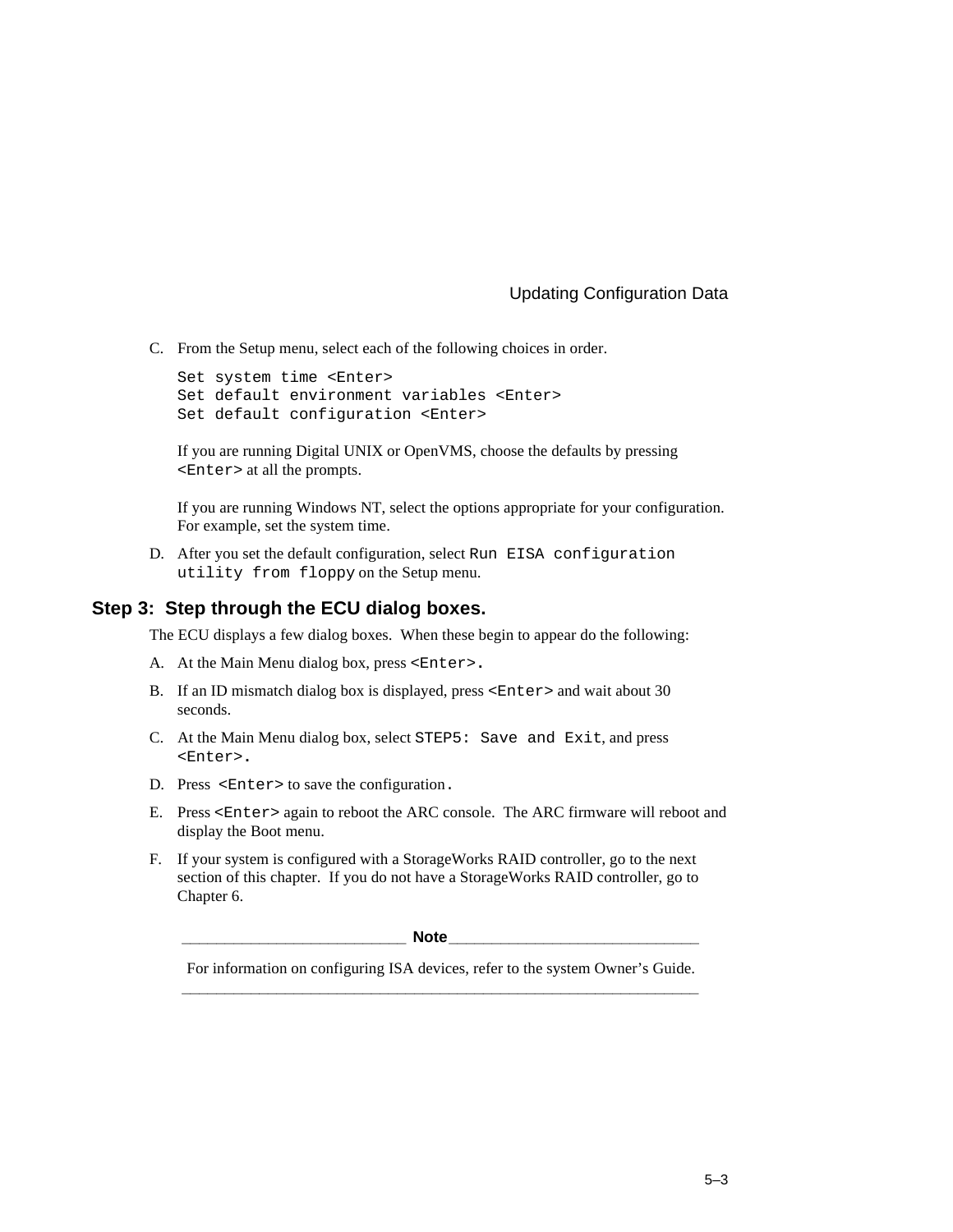# **Updating the StorageWorks RAID Controller Firmware**

If your system is configured with a StorageWorks RAID controller with firmware earlier than V2.16 for EISA controllers and V2.36 for PCI controllers, it is strongly recommended that you update the controller firmware.

Use the standalone configuration utility V3.11 supplied on the Firmware Update CD-ROM. Although the utility can be executed from the CD-ROM, the RAID configurations cannot be saved to CD-ROM. It is recommended that you create a utility floppy, as described in Step 1, below. For complete instructions on using the RAID standalone configuration utility, refer to the *StorageWorks RAID Array 200 Subsystems Family Controller Installation and Standalone Configuration Utility User's Guide.*

**\_\_\_\_\_\_\_\_\_\_\_\_\_\_\_\_\_\_\_\_\_\_\_\_\_Caution\_\_\_\_\_\_\_\_\_\_\_\_\_\_\_\_\_\_\_\_\_\_\_\_\_\_\_\_**

Using a version of the standalone configuration utility earlier than V3.11 will render your RAID controller inoperable.

Before updating the RAID firmware, do a backup of the existing configuration for each RAID controller. Also record the setups currently in ECU.

**\_\_\_\_\_\_\_\_\_\_\_\_\_\_\_\_\_\_\_\_\_\_\_\_\_\_\_\_\_\_\_\_\_\_\_\_\_\_\_\_\_\_\_\_\_\_\_\_\_\_\_\_\_\_\_\_\_\_\_\_**

## **Step 1: Create a standalone configuration utility floppy.**

**\_\_\_\_\_\_\_\_\_\_\_\_\_\_\_\_\_\_\_\_\_\_\_\_\_\_ Note \_\_\_\_\_\_\_\_\_\_\_\_\_\_\_\_\_\_\_\_\_\_\_\_\_\_\_\_\_**

Systems running Digital UNIX or OpenVMS will need to create a utility floppy (steps A, B, and C) on a PC equipped with a CD-ROM drive. **\_\_\_\_\_\_\_\_\_\_\_\_\_\_\_\_\_\_\_\_\_\_\_\_\_\_\_\_\_\_\_\_\_\_\_\_\_\_\_\_\_\_\_\_\_\_\_\_\_\_\_\_\_\_\_\_\_\_\_\_**

A. Insert the Firmware Update CD-ROM into the CD-ROM drive.

- B. Insert a diskette into the diskette drive.
- C. At the DOS prompt, copy the RAID Standalone Configuration Utility for AXP Systems from the CD-ROM onto the diskette drive.

```
c:> copy e:\utility\swxcrmgr\*.* a:
```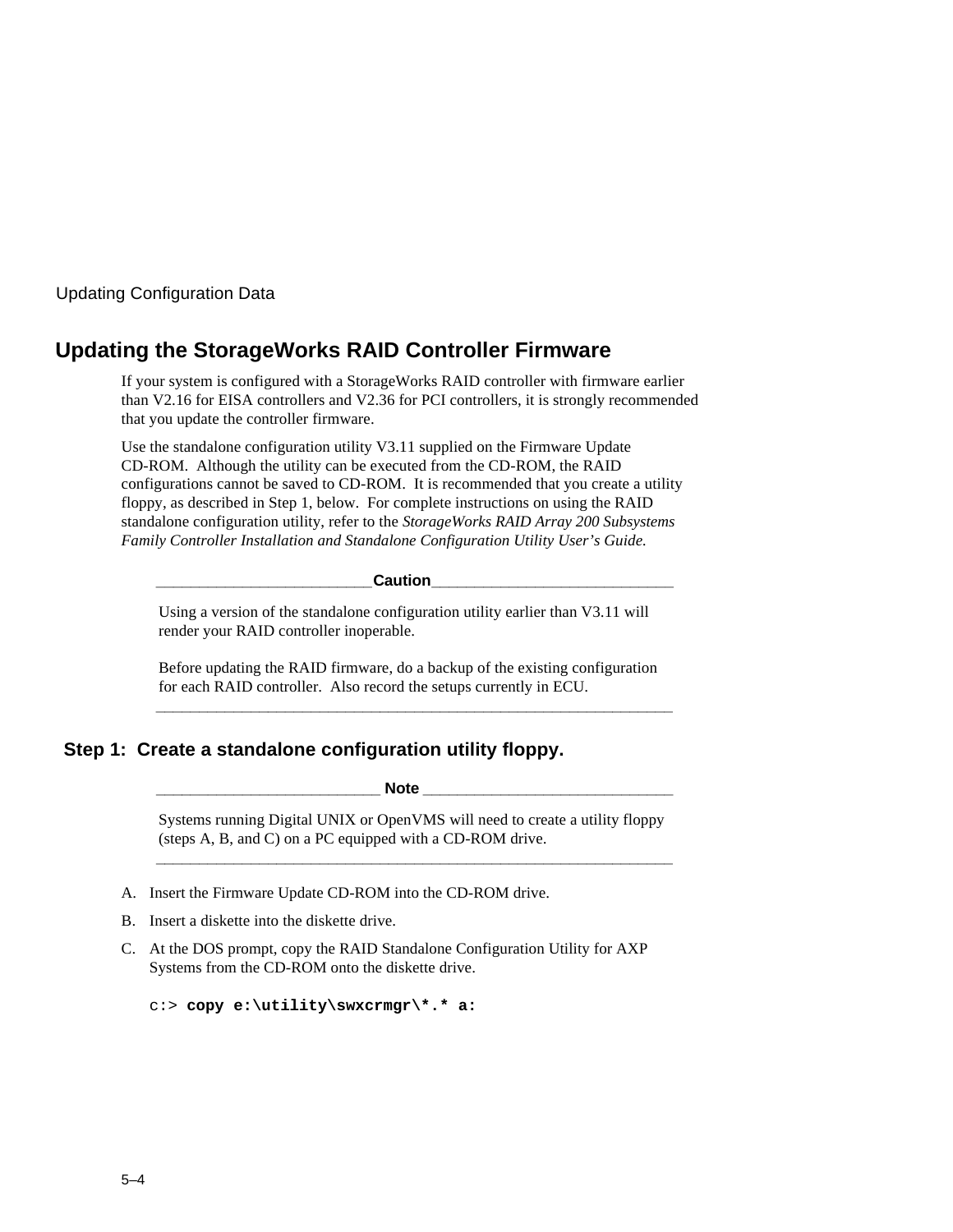#### **Step 2: Run the utility to set controller parameters.**

- A. On the AlphaServer system, load the ARC firmware. On systems configured for Windows NT, access the Boot menu. On systems configured for Digital UNIX or OpenVMS, enter the arc command at the console prompt.
- B. From the Boot menu, select Run a program.
- C. If you are running the utility from the floppy you created, enter the following at the Program to run: prompt:

#### **a:swxcrmgr**

Or, if you are running the utility from the CD-ROM, enter:

#### **cd:\utility\swxcrmgr\swxcrmgr.exe**

Note that if you run the utility from the CD-ROM, you cannot save the configuration unless you insert a FAT-formatted floppy in the floppy drive.

| <b>Note</b>                                                                                                                                                                                            |  |
|--------------------------------------------------------------------------------------------------------------------------------------------------------------------------------------------------------|--|
| If you are installing a new controller or if the drives on the controller are marked<br>as failed, enter $a:swxcrmgr$ -o from the floppy or<br>$cd:\utility\swxcrmqr\swxcrmqr.exe - ofrom the CD-ROM.$ |  |

D. From the Main menu, select Controller Setup. The Edit/View Parameters menu is displayed. Use the arrow keys to step through the menu items. Set the Hardware Parameters and Data Parameters as shown in the table below. Set the SCSI Xfr Parameters and Startup Parameters using the values you previously recorded for these parameters.

| <b>Hardware Parameters</b>    |                                               |  |
|-------------------------------|-----------------------------------------------|--|
| Battery-Backup                | Disabled (enabled if you have battery backup) |  |
| StorageWorks Fault Management | Enabled                                       |  |
| <b>Data Parameters</b>        |                                               |  |
| Default rebuild rate          | 50                                            |  |
| Stripe size (K bytes)         | 8                                             |  |
| Controller read ahead         | Disabled                                      |  |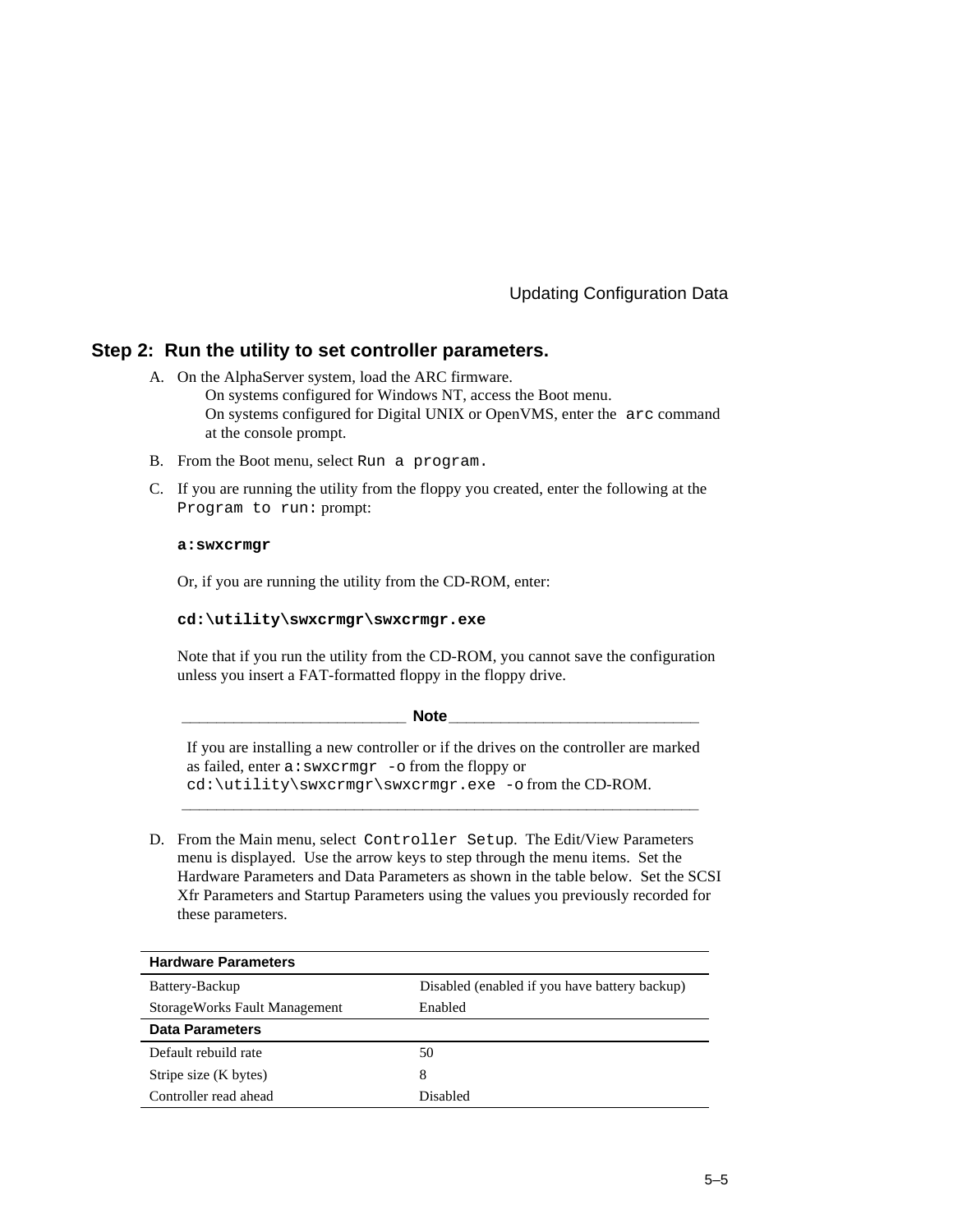- E. After you have set the controller parameters, press the Esc key. At the Save altered controller configuration? prompt, select Yes to save the parameters you have set. Note that if you ran the utility from the CD-ROM, you cannot save the parameters.
- F. Exit from the utility. You will be returned to the ARC firmware Boot menu. You are ready to update the RAID controller firmware, as described next.

#### **Step 3: Update the RAID controller firmware.**

B. From the Boot menu, select Run a Program. If you are running the utility from the floppy, enter the following at the Program to Run: prompt:

#### **a:swxcrfw filename.xxx**

Or, if you are running the utility from the CD-ROM, copy the *firmware.xxx* file to a FAT-formatted floppy. For example:

#### **c: copy CD:\utility\swxcrmgr\swxcrfwx.xxx a:**

Keep the floppy disk in the drive, then enter:

#### **cd:\utility\swxcrmgr\swxcrfw filename.xxx**

*Filename.xxx* is the firmware filename, and *xxx* is the firmware version you want to load. For multiple controllers, update EISA firmware files first, followed by PCI files. Review the following examples.

#### **Filename for Single EISA Controller swxcrfw swxcrfwa.216**

#### **Filename for Single PCI Controller swxcrfw swxcrfwp.236**

**Filenames for Multiple Controllers swxcrfw swxcrfwa.216 swxcrfwa.216 swxcrfwp.236**

C. The system displays a series of messages. The final message asks you to cycle the system power. Press the Reset button. Access the Windows NT Boot menu.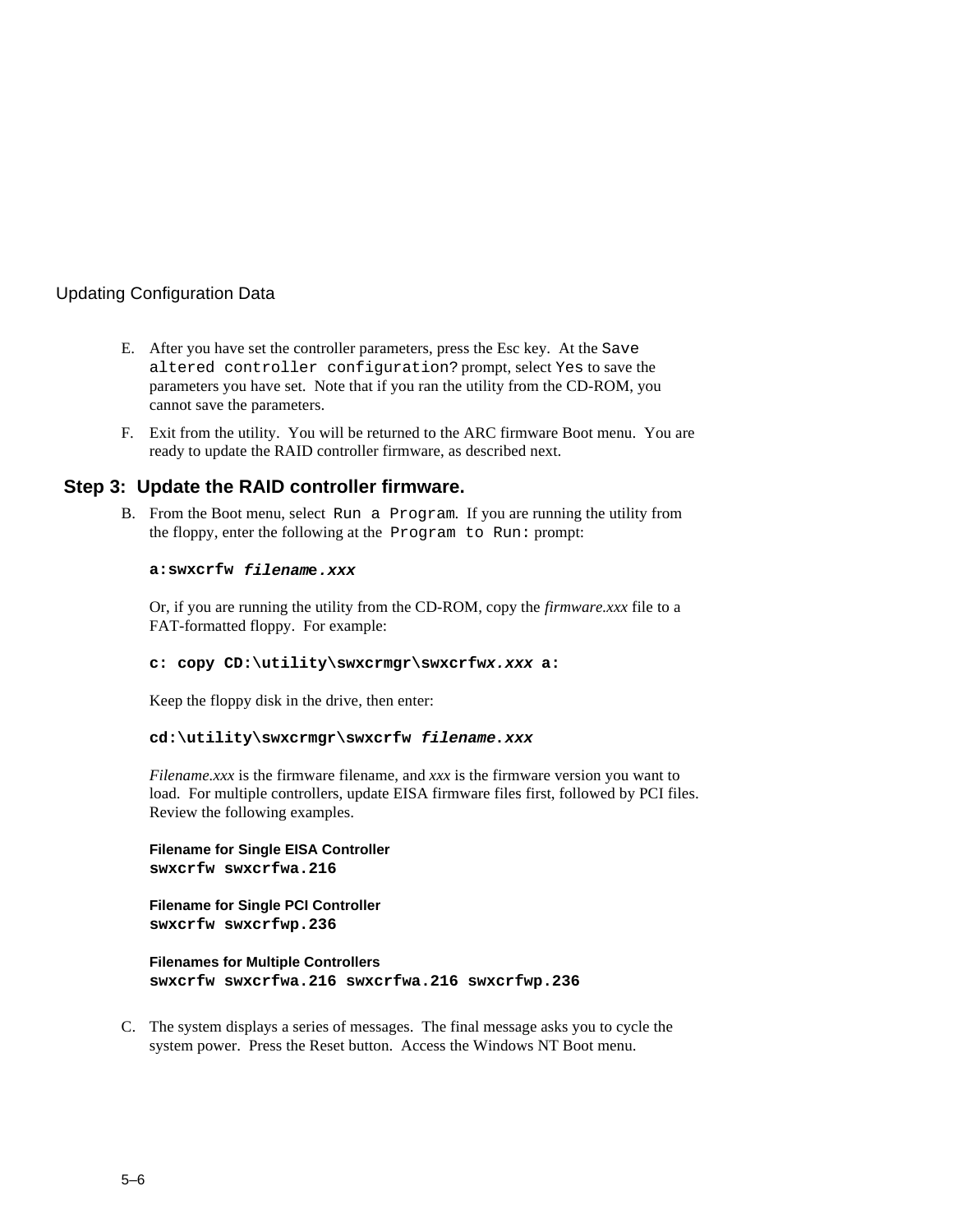### Updating Configuration Data

- D. At the Program to Run: prompt, enter a: swxcrmgr from the floppy (or cd:\utility\swxcrmgr from the CD-ROM) to start the standalone configuration utility, and view the firmware version displayed on the Main menu to verify the update.
	- For a PCI controller, exit the utility and remove the standalone utility diskette from the drive. This completes the firmware update for PCI.
	- For an EISA controller that was V1.99 or earlier before the update, select the appropriate new .CFG file for your controller and copy it to the ECU diskette. The table that follows identifies the .CFG files.
	- Run the ECU again to load the new CFG file.

#### **.CFG Files**

| !MLX0077.CFG | 1-channel controller running Windows NT              |
|--------------|------------------------------------------------------|
| !MLX0075.CFG | 3-channel controller running Windows NT              |
| AMLX0077.CFG | 1-channel controller running Digital UNIX or OpenVMS |
| AMLX0075.CFG | 3-channel controller running Digital UNIX or OpenVMS |

**\_\_\_\_\_\_\_\_\_\_\_\_\_\_\_\_\_\_\_\_\_\_\_\_\_\_ Note\_\_\_\_\_\_\_\_\_\_\_\_\_\_\_\_\_\_\_\_\_\_\_\_\_\_\_\_\_**

If you do not have a PC available to copy the .CFG file to your ECU diskette, do the following:

1. Run the ECU and delete the controller board.

- 2. Add the new controller board.
- 3. Remove the ECU diskette and insert the standalone utility diskette.

4. At the Add Configuration (CFG) file menu, select the appropriate choice and press Enter.

5. At the Destination Diskette prompt, remove the standalone utility diskette and insert the ECU diskette, making sure it is write-enabled, then press Enter.

6. At the confirmation prompt, press Enter, and at the highlighted slot, press Enter again. The board will now appear on the display.

**\_\_\_\_\_\_\_\_\_\_\_\_\_\_\_\_\_\_\_\_\_\_\_\_\_\_\_\_\_\_\_\_\_\_\_\_\_\_\_\_\_\_\_\_\_\_\_\_\_\_\_\_\_\_\_\_\_\_\_\_**

7. When you have finished adding boards, press F10 to exit.

### **Next Steps**

Go to Chapter 6 to complete the upgrade.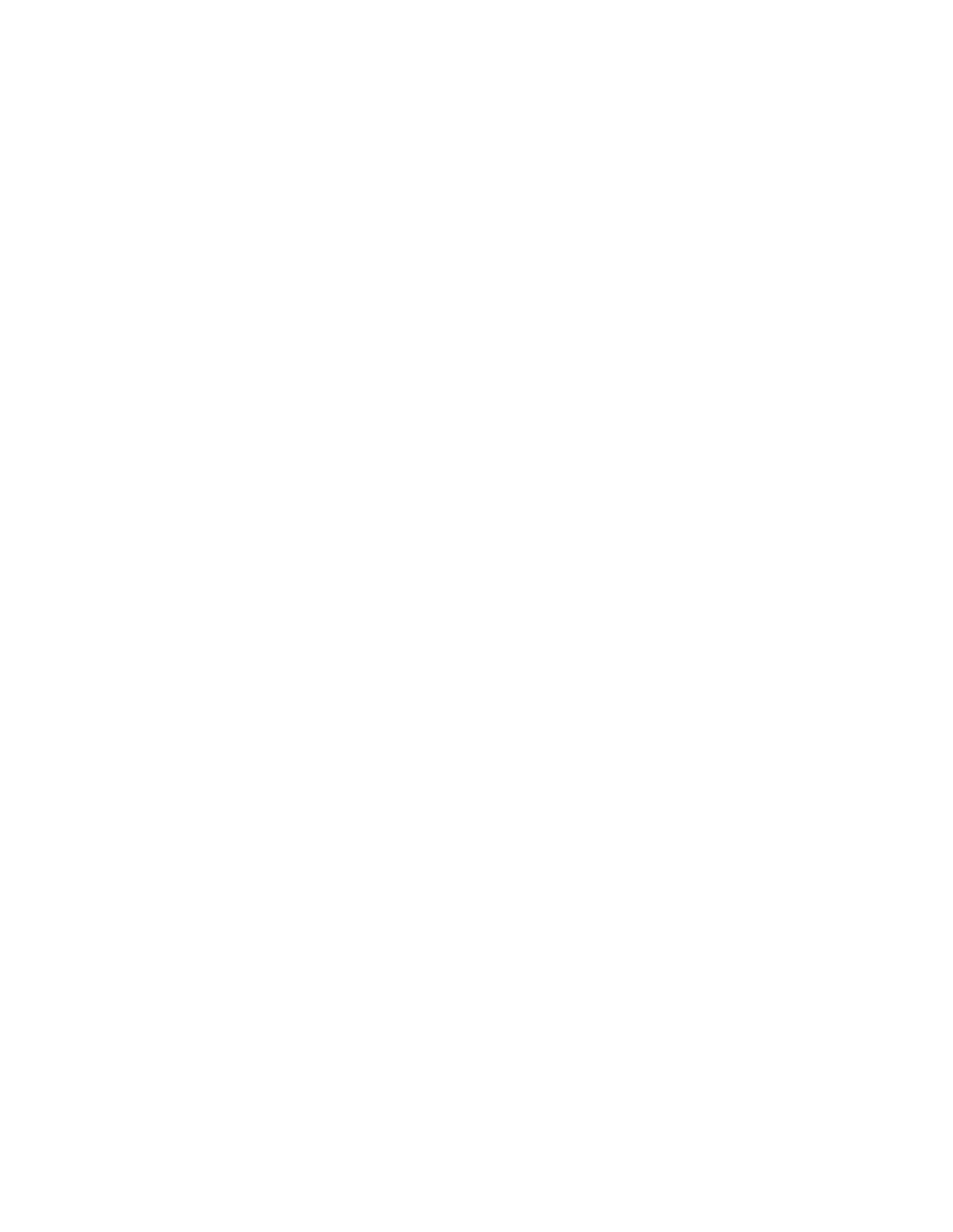# **6 Completing the Upgrade**

This chapter describes how to complete the system upgrade. You should be at step 6 or step 7 of the upgrade process, depending on your operating system.

### **Upgrade Process**

- 1. Update the OpenVMS or Windows NT operating system. Skip this step for Digital UNIX systems.
- 2. Record any custom configuration information stored in NVRAM.
- 3. Upgrade the system hardware.
- 4. Update the system firmware and fail-safe loader.
- 5. Rebuild the EISA and PCI configuration, and update the RAID firmware, if necessary.
- **6. Install Digital UNIX.**
- **7. Restore or set up any custom configuration information.**

### **Installing Digital UNIX**

If the upgraded system will be running Digital UNIX, install the Digital UNIX operating system at this time. The operating system CD-ROM is shipped with the hardware upgrade kit. Consult the operating system installation/upgrade documents for instructions on installing the Digital UNIX operating system. After you install Digital UNIX, go to the next section to complete the upgrade.